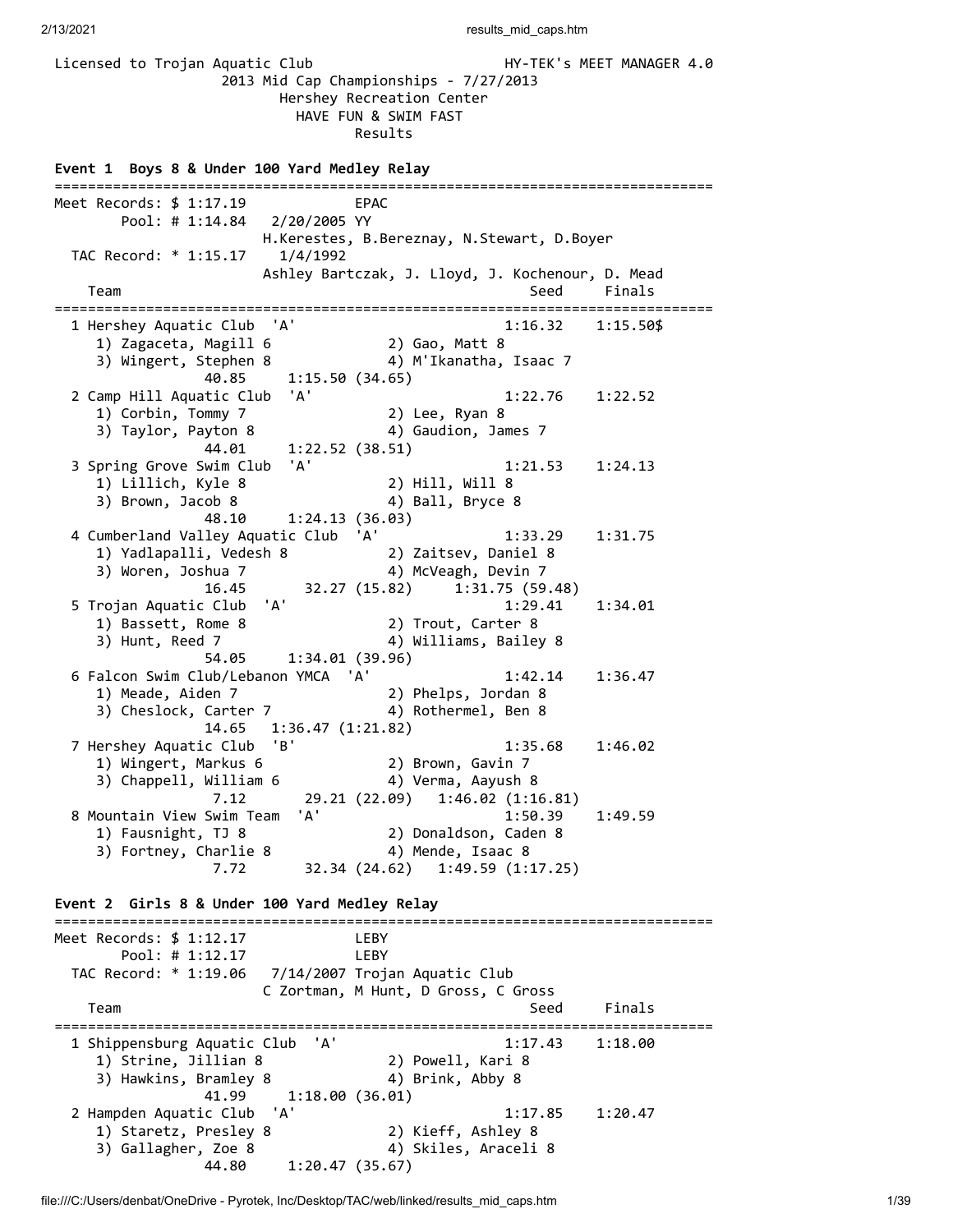| 3 Shippensburg Aquatic Club 'B'            | 1:25.33                                            | 1:26.74                                             |
|--------------------------------------------|----------------------------------------------------|-----------------------------------------------------|
| 1) Hoffmann, Jenna 8                       | 2) Estep, Mia 8                                    |                                                     |
| 3) Brown, Alyssa 8                         | 4) Spicka, Natalie 8                               |                                                     |
| 46.49                                      | 1:26.74(40.25)                                     |                                                     |
| 4 Lion Aquatic Club 'A'                    | 1:28.02                                            | 1:26.77                                             |
| 1) Welchans, Abby 8                        | 2) Busser, Claire 8                                |                                                     |
| 3) Aggen, Hanna 8                          | 4) Oliphant, Rylee 8                               |                                                     |
| 46.57                                      |                                                    |                                                     |
|                                            | 1:26.77(40.20)                                     |                                                     |
| 'A'<br>5 Annville Cleona Otters            | 1:25.90                                            | 1:27.31                                             |
| 1) Metzgar, Katheryn 8                     | 2) Deiderick, Mallory 8                            |                                                     |
| 3) Hilty, Stefanie 8                       | 4) Rosenberg, Sophia 8                             |                                                     |
| 47.37                                      | 1:27.31(39.94)                                     |                                                     |
| 'A'<br>6 Hershey Aquatic Club              | 1:30.32                                            | 1:30.52                                             |
| 1) Oyerly, Cali 7                          | 2) Yamauchi, Aiko 8                                |                                                     |
| 3) Chappell, Anna 8                        | 4) Blacker, Elaine 7                               |                                                     |
| 45.37                                      | 1:30.52(45.15)                                     |                                                     |
| 'A'<br>7 Devon Crest Swim Team             | 1:32.93                                            | 1:32.35                                             |
|                                            | 2) Sandhaus, Eliza 7                               |                                                     |
| 1) Schaffhauser, Avery 6                   |                                                    |                                                     |
| 3) Foose, Courtney 7                       | 4) Haugsby, Tess 7                                 |                                                     |
| 50.87                                      | 1:32.35(41.48)                                     |                                                     |
| 'A'<br>8 Palmyra Aquatic Club              | 1:34.68                                            | 1:35.50                                             |
| 1) Lantz, Morgan 7                         | 2) Boltz, Campbelle 8                              |                                                     |
| 3) Winter, Riley 8                         | 4) Leach, Tess 7                                   |                                                     |
| 54.14                                      | 1:35.50(41.36)                                     |                                                     |
|                                            |                                                    |                                                     |
| Event 3 Boys 9-10 200 Yard Medley Relay    |                                                    |                                                     |
|                                            |                                                    |                                                     |
|                                            |                                                    |                                                     |
|                                            |                                                    |                                                     |
|                                            | Weik, Rudock, Termin, Schwartz                     |                                                     |
| Pool: # $2:14.06$<br>2/22/2003 WSY         |                                                    |                                                     |
|                                            | A Quigley, A Hamilton, S Gasparini, L Benedict     |                                                     |
| TAC Record: * 2:12.34<br>12/1/2001         |                                                    |                                                     |
|                                            |                                                    |                                                     |
|                                            | P. Giuffrida, J. Royer, K. Marsteller, L. Beckmeye |                                                     |
| Team                                       | Seed                                               | Finals                                              |
|                                            |                                                    |                                                     |
|                                            | 'A'<br>2:25.64                                     | 2:27.62                                             |
| 1 Cumberland Valley Aquatic Club           |                                                    |                                                     |
| 1) Distenfeld, Tyler 10                    | 2) Shanmuganathan, Shaswath 10                     |                                                     |
| 3) Arms, Trevor 10                         | 4) Srinivas, Vivek 10                              |                                                     |
| 36.73                                      | $1:18.16(41.43)$ $1:53.38(35.22)$ $2:27.62(34.24)$ |                                                     |
| 2 Hershey Aquatic Club 'A'                 | 2:28.75 2:27.78                                    |                                                     |
| 1) Paul, Tommy 9                           | 2) Blacker, Alex 9                                 |                                                     |
| 3) Wingert, Andreas 9                      | 4) Cramer, Andy 10                                 |                                                     |
| 39.50                                      | $1:22.44$ (42.94) $1:57.43$ (34.99)                | 2:27.78(30.35)                                      |
| 3 Devon Crest Swim Team<br>'A'             | 2:32.00                                            | 2:33.11                                             |
| 1) Yaninek, Zach 10                        | 2) Cargas, Eli 10                                  |                                                     |
| 3) Peske, Oscar 10                         |                                                    |                                                     |
| 40.08                                      | 4) Singley, Michael 9                              |                                                     |
|                                            | 1:21.28 (41.20)<br>1:59.96(38.68)                  |                                                     |
| 'A'<br>4 York YMCA Swimming                | 2:41.22                                            | 2:42.35                                             |
| 1) Gleba, Alex 10                          | 2) Kint, Colby 10                                  |                                                     |
| 3) Thomas, Riley 10                        | 4) Landis, Brendan 9                               |                                                     |
| 43.26                                      | $1:30.63$ (47.37) $2:06.60$ (35.97)                |                                                     |
| 'A'<br>5 Trojan Aquatic Club               | 2:37.89                                            | 2:46.85                                             |
| 1) Rogers, Blake 9                         | 2) Culbertson, Trevor 10                           |                                                     |
| 3) Neidigh, Bryson 9                       | 4) Bassett, Dane 10                                |                                                     |
| 42.49                                      | $1:30.28$ (47.79) $2:12.46$ (42.18)                |                                                     |
| 'A'<br>-- Spring Grove Swim Club           | 2:43.30                                            | DQ                                                  |
|                                            |                                                    |                                                     |
| 1) Perry, Daniel 10                        | 2) Godman, Justin 9                                |                                                     |
| 3) Hill, Jonathan 10                       | 4) West, Ryan 10                                   | 2:33.11 (33.15)<br>2:42.35(35.75)<br>2:46.85(34.39) |
| 47.01                                      | $1:33.03(46.02)$ $2:09.40(36.37)$                  |                                                     |
|                                            |                                                    |                                                     |
| Event 4 Girls 9-10 200 Yard Medley Relay   |                                                    | DQ (38.39)                                          |
|                                            |                                                    |                                                     |
| Meet Records: $$2:12.67$                   | WSY                                                |                                                     |
| Pool: # $2:12.67$<br>TAC Record: * 2:24.11 | <b>WSY</b><br>7/9/2013 Trojan Aquatic Club         |                                                     |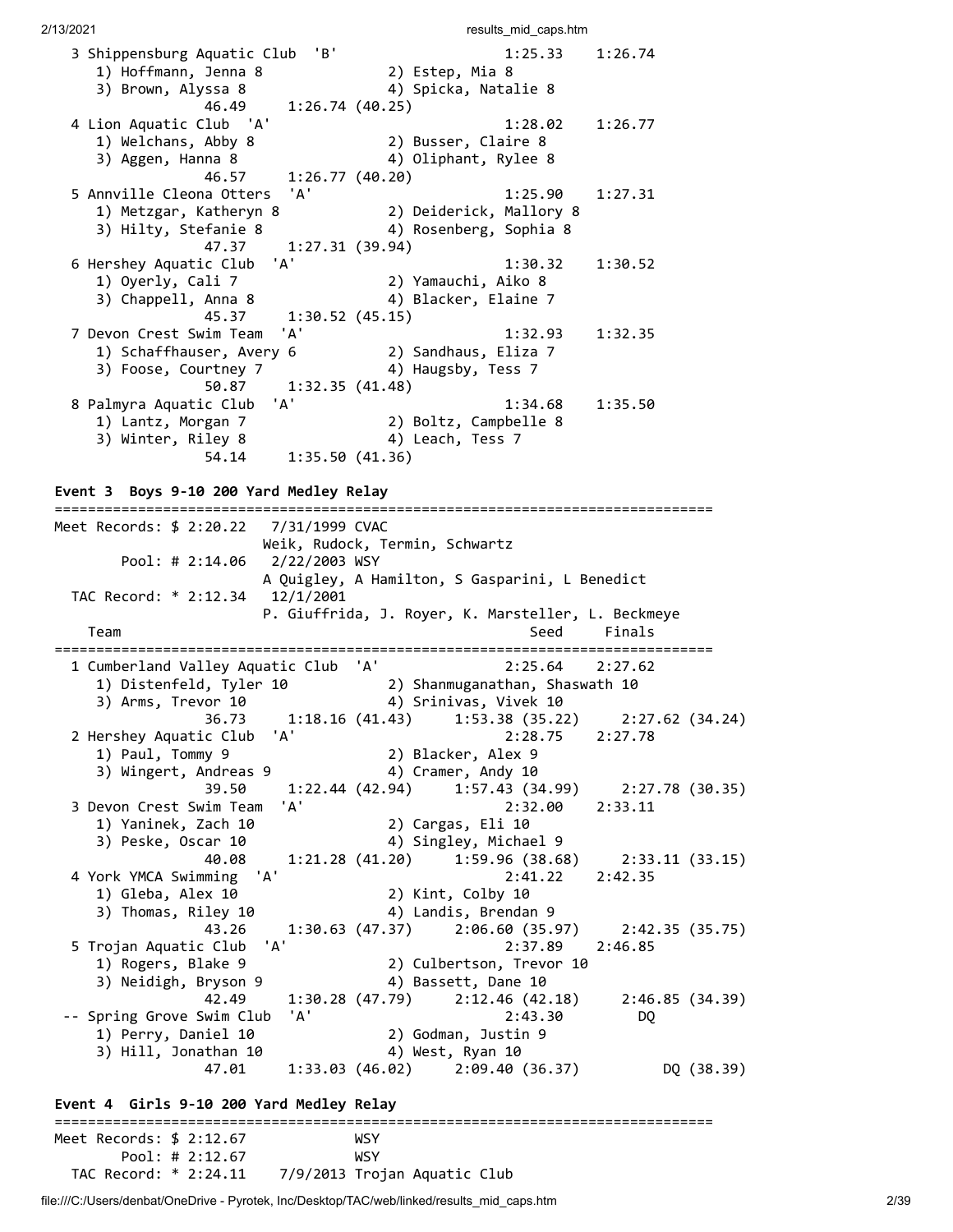|                                             | R Trout, J Stell, S Guyer, S Hunt                                            |                 |  |
|---------------------------------------------|------------------------------------------------------------------------------|-----------------|--|
| Team                                        | Seed Finals                                                                  |                 |  |
| 1 Palmyra Aquatic Club 'A'                  | 2:24.57                                                                      | 2:23.70         |  |
| 1) Ciesielka, Julia 10                      | 2) Spagnolo, Morgan 10                                                       |                 |  |
| 3) Schoenbaum, Katie 10 (4) Thai, Katlyn 10 |                                                                              |                 |  |
|                                             | 34.83 1:16.93 (42.10) 1:51.76 (34.83) 2:23.70 (31.94)                        |                 |  |
| 2 Lion Aquatic Club 'A'                     | 2:28.03 2:26.64                                                              |                 |  |
| 1) Stone, Ryelee 10                         | 2) Aggen, Holly <sub>10</sub>                                                |                 |  |
| 3) Warntz, Ally 10                          | 4) Mitzel, Scarlet 10                                                        |                 |  |
|                                             | 38.59 1:18.41 (39.82) 1:55.69 (37.28) 2:26.64 (30.95)                        |                 |  |
| 3 Hershey Aquatic Club 'A'                  | 2:32.17                                                                      | 2:29.82         |  |
| 1) Pedersen, Ella 10                        | 2) Aluquin, Lindsay 10                                                       |                 |  |
| 3) Kopec, Marissa 9                         | 4) Kopec, Stephanie 10                                                       |                 |  |
| 41.03                                       |                                                                              |                 |  |
| 4 Wildcat Swim Club 'A'                     | $1:21.90(40.87)$ $1:57.68(35.78)$<br>2:30.53                                 | 2:29.82 (32.14) |  |
|                                             | 2) Woods, Jianna 9                                                           | 2:32.15         |  |
| 1) Ohl, Sydney 9                            |                                                                              |                 |  |
| 3) Welker, Sydney 10                        | 4) Brockway, Langley 9                                                       |                 |  |
| 39.14<br>'A'                                | $1:26.41$ (47.27) $1:59.05$ (32.64) $2:32.15$ (33.10)                        |                 |  |
| 5 Devon Crest Swim Team                     | $2:34.24$ $2:34.12$                                                          |                 |  |
| 1) Millar, Alyssa 9                         | 2) Reber, Alexis 10                                                          |                 |  |
| 3) Madden, Maya 9                           | 4) Zimmerman, Marlana 10                                                     |                 |  |
|                                             | 41.03 1:22.95 (41.92) 1:59.41 (36.46) 2:34.12 (34.71)                        |                 |  |
| 6 Heatherfield Hurricanes 'A'               | 2:34.52 2:35.56                                                              |                 |  |
| 1) Redmond, Emma 10                         | 2) Lelinski, Danielle 10<br>2) Lelinski, Danielle 10<br>4) King, Caroline 10 |                 |  |
| 3) Parody, Ava 9                            | 4) King, Caroline 10                                                         |                 |  |
| 41.48                                       | $1:21.04$ (39.56) $2:00.98$ (39.94) $2:35.56$ (34.58)                        |                 |  |
| 7 York YMCA Swimming 'A'                    | 2:34.90                                                                      | 2:38.41         |  |
| 1) Elder, Kate 9                            | 2) Kapp, Christine 9                                                         |                 |  |
| 3) Ulmer, Sydney 9                          | 4) Hilty, Alexa 9                                                            |                 |  |
| 40.66                                       | 1:28.11 (47.45) 2:02.40 (34.29) 2:38.41 (36.01)                              |                 |  |
| 8 East Pennsboro Aquatic Club 'A'           | 2:42.41                                                                      | 2:41.77         |  |
| 1) Grove, Madeline 9                        | 2) Kanelos, Alexa 10                                                         |                 |  |
| 3) Turner, Sara 9                           | 4) Oliveira, Sofia 10                                                        |                 |  |
| 43.40                                       | $1:27.21(43.81)$ $2:06.17(38.96)$ $2:41.77(35.60)$                           |                 |  |

### **Event 5 Boys 11-12 200 Yard Medley Relay**

=============================================================================== Meet Records: \$ 1:57.89 7/28/2007 Hershey Aquatic Club A Doss, P DeLuce, P Mancuso, I Sherwood Pool: # 1:57.89 7/28/2007 Hershey Aquatic Club A.Doss, P.Deluce, P.Mancuso, I.Sherwood TAC Record: \* 1:59.99 6/20/1987 Z. Gipson, G. Gipson, A. Lutz, A. Guyer Team Seed Finals =============================================================================== 1 Latshmere Swim Team 'A' 1:57.08 1:55.41\$ 1) Lauver, Josiah 12 2) Kasian, Max 12 3) Yoffe, Matthew 12 4) Kelly, Javan 12 27.90 1:00.78 (32.88) 1:29.37 (28.59) 1:55.41 (26.04) 2 Trojan Aquatic Club 'A' 2:16.48 2:17.37 1) Zortman, CJ 11 2) Peters, Matthew 11 3) Rogers, Charles 11 4) Lonergan, Devon 12 34.69 1:12.15 (37.46) 1:48.55 (36.40) 2:17.37 (28.82) 3 Devon Crest Swim Team 'A' 2:18.59 2:18.79 1) Pitassi, Justin 11 2) Leisher, Tyler 12 3) Miller, Zack 11 4) Millner, Sam 12 34.54 1:15.07 (40.53) 1:48.03 (32.96) 2:18.79 (30.76) 4 Palmyra Aquatic Club 'A' 2:17.89 2:19.16 1) Cottingham, Johnathon 12 2) Toth, Zachary 11 3) Leach, Daniel 11 4) Lyons, Stephen 11 37.74 1:18.31 (40.57) 1:49.95 (31.64) 2:19.16 (29.21) 5 Spring Grove Swim Club 'A' 2:18.89 2:19.55 1) Simpson, Daniel 11 2) Culp, Adam 12 3) Kline, Josiah 12 (4) McGlynn, Brian 12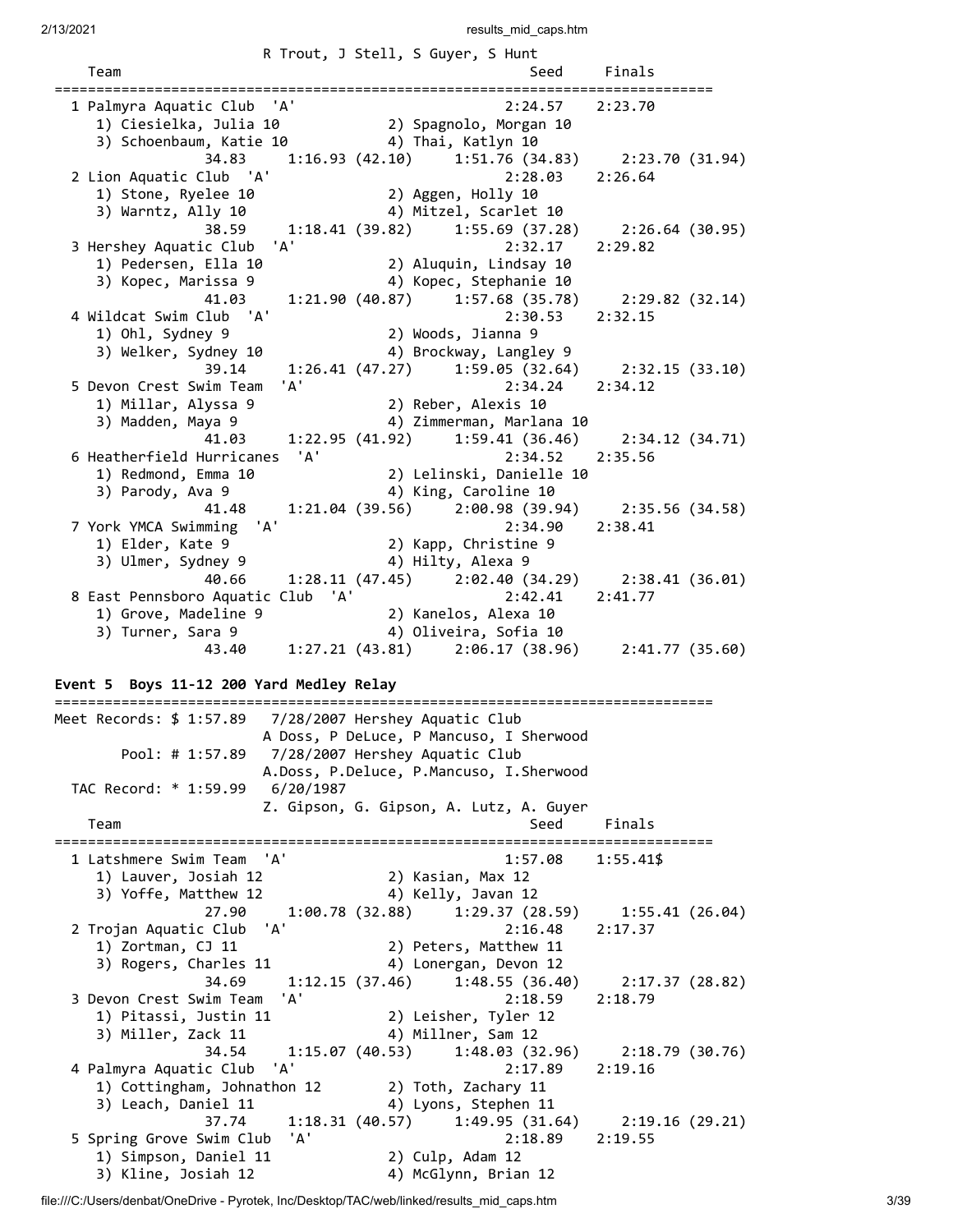2/13/2021 **results** mid caps.htm 39.71 1:23.08 (43.37) 1:52.13 (29.05) 2:19.55 (27.42) 6 Camp Hill Aquatic Club 'A' 2:22.92 2:27.90 1) Tanguay, Joseph 12 2) Spahr, Riley 12 3) Pickering, Kyle 11 4) Freed, Tommy 11 37.85 1:14.92 (37.07) 1:52.39 (37.47) 2:27.90 (35.51) 7 Central York Aquatics 'A' 2:38.77 2:41.45 1) Hammen, Kurt 12 2) Stein, Brayden 12 3) Heilman, Gavin 12 4) Foery, Luke 11 37.50 1:17.57 (40.07) 2:11.62 (54.05) 2:41.45 (29.83) **Event 6 Girls 11-12 200 Yard Medley Relay** =============================================================================== Meet Records: \$ 1:55.72 WSY Pool: # 1:58.27 2/22/1997 Hershey Aquatic Club TAC Record: \* 2:06.21 2/2/2013 M. Abel, K. Hunt, R. Stein, K. Walker Team Seed Finals =============================================================================== 1 Northern York Aquatic Club 'A' 2:05.02 2:08.41 1) Luft, Katie 12 2) Andrews, Nicole 12 3) Boyce, Katelyn 12 4) Maher, Shannan 12 29.81 1:06.48 (36.67) 1:40.52 (34.04) 2:08.41 (27.89) 2 Hershey Aquatic Club 'A' 2:13.37 2:09.54 1) Brett, Morgan 11 2) Cramer, Myla 12 3) Wingert, Heidi Luise 12 4) McCloskey, Grace 12 33.89 1:08.90 (35.01) 1:41.03 (32.13) 2:09.54 (28.51) 3 Wildcat Swim Club 'A' 2:07.29 2:09.86 1) Jacobson, Kelsey 12 2) Marston, Araby 11 3) Hoover, Sydney 12 4) Merrifield, Morgan 12 34.63 1:12.33 (37.70) 1:43.01 (30.68) 2:09.86 (26.85) 4 Trojan Aquatic Club 'A' 2:12.33 2:14.56 1) Abel, Maddy 12 2) Hunt, Katie 12 3) Stein, Rachel 12 4) Quinn, Mattison 11 34.27 1:10.77 (36.50) 1:40.54 (29.77) 2:14.56 (34.02) 5 East Pennsboro Aquatic Club 'A' 2:12.79 2:16.09 1) Averill, Karli 12 2) Cline, Bella 11 3) Miller, Alyssa 12 4) Rineer, Rachel 12 34.87 1:14.55 (39.68) 1:46.66 (32.11) 2:16.09 (29.43) 6 Heatherfield Hurricanes 'A' 2:17.67 2:16.85 1) Posavec, Katie 12 2) Cherry, Madeline 11 3) Recce, Gabriella 11 4) Lilly, Rachael 11 35.12 1:13.41 (38.29) 1:43.64 (30.23) 2:16.85 (33.21) 7 Willowood Swim Team 'A' 2:17.26 2:17.73 1) Kraskewicz, Erin 12 2) Rachael, Oliviah 12 3) Dehmey, Abigail 11 4) Donahue, Camille 11 37.43 1:10.82 (33.39) 1:45.94 (35.12) 2:17.73 (31.79) 8 Devon Crest Swim Team 'A' 2:19.71 2:21.52 1) Strayer, Hannah 11 2) Szobocsan, Liza 11 3) Augustine, Nicole 12 4) Matson, Rylie 12 37.09 1:17.81 (40.72) 1:50.03 (32.22) 2:21.52 (31.49) **Event 7 Boys 13-14 200 Yard Medley Relay** =============================================================================== Meet Records: \$ 1:46.07 TAC Pool: # 1:46.07 Trojan Aquatic Club TAC Record: \* 1:46.07 8/2/1989 A. Guyer, Z. Gipson, A. Lutz, G. Gipson Team Seed Finals =============================================================================== 1 Wildcat Swim Club 'A' 1:49.84 1:51.19 1) Brockway, Logan 13 2) Wertz, Grant 13 3) Stoner, Jake 14 4) Jacobson, Patrick 14 28.58 58.97 (30.39) 1:26.01 (27.04) 1:51.19 (25.18) 2 Hershey Aquatic Club 'A' 1:55.54 1:51.70 1) Zachary, Kevin 13 2) Hwang, Alan 13

file:///C:/Users/denbat/OneDrive - Pyrotek, Inc/Desktop/TAC/web/linked/results\_mid\_caps.htm 4/39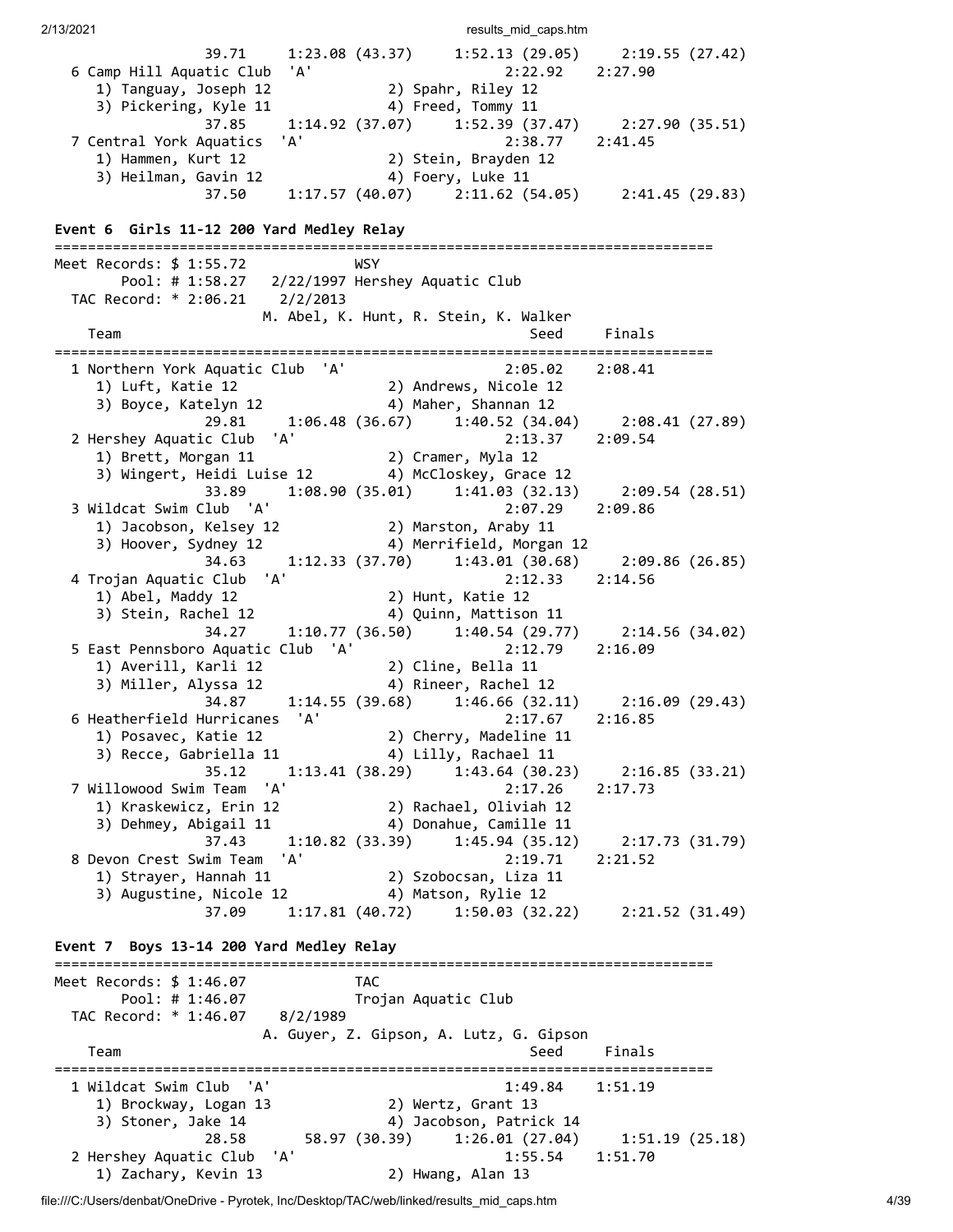| 2/13/2021                                                                                                             | results mid caps.htm                                                         |
|-----------------------------------------------------------------------------------------------------------------------|------------------------------------------------------------------------------|
| 3) Guo, Jason 13<br>29.43                                                                                             | 4) Young, Jason 14                                                           |
| 3 Devon Crest Swim Team 'A'<br>1.34.1 Example 14<br>1) Walter, Christopher 14 (2) Logan, Daniel 14<br>3) Fry, Jace 13 | 1:54.24<br>1:51.78<br>4) Reed, Colin 13                                      |
|                                                                                                                       | 29.82 1:01.55 (31.73) 1:26.67 (25.12) 1:51.78 (25.11)                        |
| 4 Central York Aquatics 'A'                                                                                           | 1:55.86 2:00.01                                                              |
| 1) Forry, Alex 13<br>3) Schmittle, Karl 13                                                                            | 2) Gemma, Anthony 14<br>4) Fisher, Ben 14                                    |
| 33.96                                                                                                                 | $1:08.18$ (34.22) $1:35.56$ (27.38) $2:00.01$ (24.45)                        |
| 5 Dover Area Aquatic Club 'A'<br>1) Kwasnjuk, Tobias 14                                                               | 1:59.68<br>2:05.11<br>2) Rickard, Sam 14                                     |
| 3) Aspey, Cameron 14                                                                                                  | 4) Staub, Ethan 14                                                           |
| 33.96                                                                                                                 | 1:08.78 (34.82) 1:38.73 (29.95) 2:05.11 (26.38)<br>2:06.72 2:08.79           |
| 6 Middletown Dolphins Swim Team 'A'<br>1) Hawley, Nathaniel 14                                                        | 2) Bamert, Noah 14                                                           |
| 3) Stetler, Corbin 14                                                                                                 | 4) Botterbusch, Abel 13                                                      |
| 35.61<br>7 Trojan Aquatic Club 'A'                                                                                    | $1:09.26(33.65)$ $1:39.67(30.41)$<br>2:08.79 (29.12)<br>2:07.51 2:11.09      |
| 1) Patterson, Alex 13                                                                                                 | : 2.07.51<br>Alwine-Frank, Raven 13 (2                                       |
| 3) Golden, Trent 14<br>33.88                                                                                          | 4) Kowalewski, Carter 13<br>$1:11.97(38.09)$ $1:42.42(30.45)$                |
| 8 Heatherfield Hurricanes 'A'                                                                                         | 2:11.09(28.67)<br>2:12.96 2:13.30                                            |
| 1) King, Daniel 13                                                                                                    | 2) Walak, Elliott 14                                                         |
| 3) Yingst, Blake 13<br>34.39                                                                                          | 4) Ring, Tristen 13<br>$1:07.64$ (33.25) $1:42.54$ (34.90) $2:13.30$ (30.76) |
|                                                                                                                       |                                                                              |
| Event 8 Girls 13-14 200 Yard Medley Relay                                                                             |                                                                              |
|                                                                                                                       |                                                                              |
|                                                                                                                       | White, Bianco, Fisher, Greenawalt                                            |
|                                                                                                                       | M White, L Bianco, S Fisher, A. Greenwalt                                    |
| TAC Record: * 1:59.47 7/1/1987                                                                                        |                                                                              |
| Team                                                                                                                  | J. Mroziak, N. Lehman, P. Smith, J. Kahn<br>Seed<br>Finals                   |
|                                                                                                                       |                                                                              |
| 'A'<br>1 Northern York Aquatic Club                                                                                   | 1:57.94<br>1:58.17                                                           |
| 1) MacDougall, Larissa 14<br>3) Luft, Rebecca 14                                                                      | 2) Eby, Rachel 14<br>4) Sekerak, Cassie 14                                   |
| 31.38                                                                                                                 | 1:06.79 (35.41)<br>1:32.15(25.36)<br>1:58.17(26.02)                          |
| 'A'<br>2 Central York Aquatics<br>1) Spinney, Sarah 14                                                                | 1:58.93<br>2:00.05<br>2) Sopko, Camryn 13                                    |
| 3) Sopko, Olivia 13                                                                                                   | 4) Gross, Carson 14                                                          |
| 31.15                                                                                                                 | $1:06.65(35.50)$ $1:35.96(29.31)$<br>2:00.05(24.09)                          |
| 'A'<br>3 Hershey Aquatic Club<br>1) Hess, Kate 14                                                                     | 2:02.79<br>2:00.86<br>2) Tafuto, Sally 13                                    |
| 3) Oh, Sarah 14                                                                                                       | 4) Croxall, Emily 14                                                         |
| 31.05                                                                                                                 | 1:05.53(34.48)<br>1:34.13(28.60)<br>2:00.86(26.73)                           |
| 4 Wildcat Swim Club 'A'<br>1) Pechinski, Ashley 14                                                                    | 2:03.11<br>2:04.44<br>2) Woods, Jena 14                                      |
|                                                                                                                       |                                                                              |

3) O'Rourke, Lindsay 13 (4) McDermott, Abigail 13 33.01 1:06.56 (33.55) 1:36.85 (30.29) 2:04.44 (27.59) 5 Falcon Swim Club/Lebanon YMCA 'A' 2:05.01 2:04.59 1) Vila, Camryn 13 2) Byler, Emily 13 3) Kline, Vyktoria 13 (4) Gelgot, Caity 14 33.13 1:09.84 (36.71) 1:38.20 (28.36) 2:04.59 (26.39) 6 Latshmere Swim Team 'A' 2:06.51 2:06.94 1) Finnerty, Claire 14 2) Hudak, Kaitlin 14 3) Kothe, Janelle 14 (4) Clancy, Jenna 14 31.80 1:07.70 (35.90) 1:40.53 (32.83) 2:06.94 (26.41) 7 Palmyra Aquatic Club 'A' 2:06.17 2:07.50 1) Wolfe, Madeline 13 2) Keck, Ellie 13 3) Bruce, Karly 13 4) Hoffman, Isabel 14 35.27 1:09.10 (33.83) 1:41.10 (32.00) 2:07.50 (26.40)

file:///C:/Users/denbat/OneDrive - Pyrotek, Inc/Desktop/TAC/web/linked/results\_mid\_caps.htm 5/39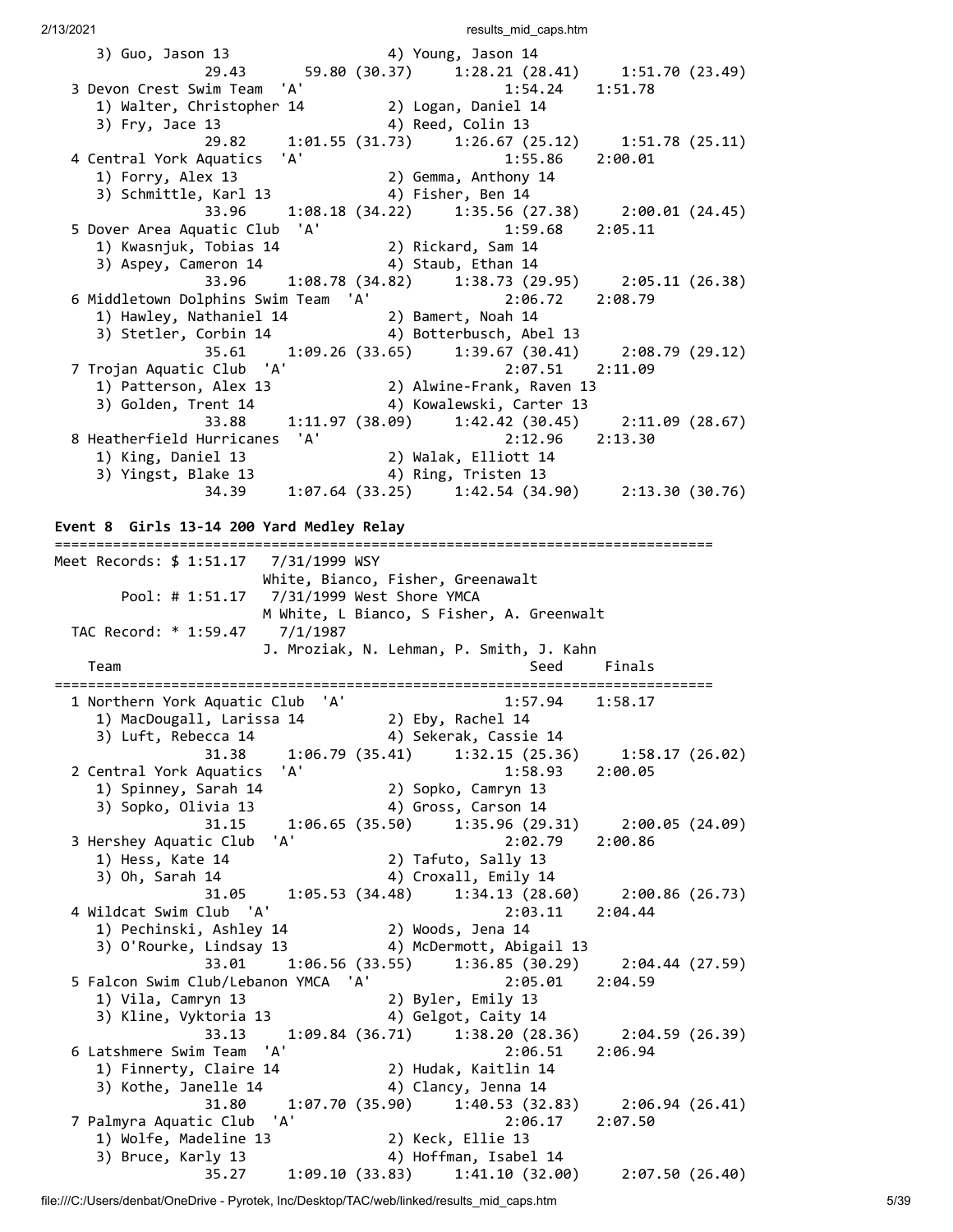2/13/2021 **results** mid caps.htm 8 East Pennsboro Aquatic Club 'A' 2:09.83 2:12.41 1) Sanderson, Fiona 13 2) Blystone, Kyra 13 3) Brenner, Maddie 14  $\hskip1cm \hskip1cm 4)$  Sanderson, Emma 14 33.43 1:12.47 (39.04) 1:44.04 (31.57) 2:12.41 (28.37) **Event 9 Boys 15 & Over 200 Yard Medley Relay** =============================================================================== Meet Records: \$ 1:37.51 1991 WSY Pool: # 1:35.37 2/6/2011 Hershey HS S.Nakano, B.Bauchwitz, J.Young, D.Nolan TAC Record: \* 1:43.23 7/23/1997 J, Estlack, B. Platt, M. Shorb, J. Starner Team Seed Finals =============================================================================== 1 Northern York Aquatic Club 'A' 1:36.88 1:35.72\$ 1) Handley, Liam 16 2) Hallett, Shane 18 3) Brenneman, Jack 17 4) Wenner, Seth 17 25.26 51.82 (26.56) 1:14.35 (22.53) 1:35.72 (21.37) 2 Wildcat Swim Club 'A' 1:40.23 1:40.73 1) Brockway, Noah 16 2) Tate, Mason 17 3) Stauffer, Corey 17 4) Boyer, DJ 16 3) Stauffer, Corey 17 (28.34) Boyer, DJ 16<br>25.57 (23.59) 1:40.73 (23.23) 3 Heatherfield Hurricanes 'A' 1:46.48 1:45.82 1) Bloom, Nicholas 15 2) Mellinger, Marco 15 3) Kumar, Ganesh 16 4) Pompei, Anthony 17 27.93 57.22 (29.29) 1:23.30 (26.08) 1:45.82 (22.52) 4 Indian Creek Aquatic Club 'A' 1:40.28 1:45.89 1) Leighton, John 17 2) Kidd, Ryan 18 3) Francis, Nick 17 4) Cahill, Zachary 17 26.25 56.51 (30.26) 1:21.55 (25.04) 1:45.89 (24.34) 5 Devon Crest Swim Team 'A' 1:48.32 1:47.62<br>1) Yohe, Joshua 15 2) Gherardini, Andy 15<br>3) Ruth Zachary 16 4) Naccarato Montana 18 1) Yohe, Joshua 15 2) Gherardini, Andy 15 3) Ruth, Zachary 16 4) Naccarato, Montana 18 28.88 59.38 (30.50) 1:23.71 (24.33) 1:47.62 (23.91)<br>6 Latshmere Swim Team 'A' 1:50.20 1:47.97 6 Latshmere Swim Team 'A' 1:50.20 1:47.97 1) Lauer, Austin 15 2) Kelly, Tiras 16 3) Banks, Wendell 16 4) Dubbs, Nate 16 28.20 58.32 (30.12) 1:24.61 (26.29) 1:47.97 (23.36) 7 Hershey Aquatic Club 'A' 1:55.88 1:55.30 1) Ceneviva, Matt 15 1) Ceneviva, Matt 15 (2) Bair, Sam 16<br>3) Yang, Gary 17 (4) Ruddle, Trevor 16 30.80 1:02.87 (32.07) 1:30.23 (27.36) 1:55.30 (25.07) 8 Dover Area Aquatic Club 'A' 1:51.36 2:04.40 1) Marshall, Casey 15 2) McDaniel, Evan 15 3) Link, Hunter 16 4) McDaniel, Tyke 17 34.44 1:07.49 (33.05) 1:33.16 (25.67) 2:04.40 (31.24) **Event 10 Girls 15 & Over 200 Yard Medley Relay** =============================================================================== Meet Records: \$ 1:48.89 Hershey Sharp, Smith, Hockman, Smith Pool: # 1:48.03 12/13/2012 Hershey HS M.Raab, V.Tafuto, M.Miller, M.Veith TAC Record: \* 1:53.59 8/2/1989 J. Mroziak, N. Lehman, P. Smith, J. Klein Team Seed Finals =============================================================================== 1 Dover Area Aquatic Club 'A' 1:56.07 1:54.40 1) Dacheux, Summer 17 2) Aspey, Allie 16 3) Janosky, Aniella 17 4) Staub, Morgan 16 28.41 1:02.38 (33.97) 1:28.64 (26.26) 1:54.40 (25.76) 2 Northern York Aquatic Club 'A' 1:55.94 1:54.71 1) Archuleta, Sydney 16 2) Strine, Jenn 15 3) Jenkins, Emily 16 4) Miller, Katelyn 17 28.82 1:01.87 (33.05) 1:28.97 (27.10) 1:54.71 (25.74)

file:///C:/Users/denbat/OneDrive - Pyrotek, Inc/Desktop/TAC/web/linked/results\_mid\_caps.htm 6/39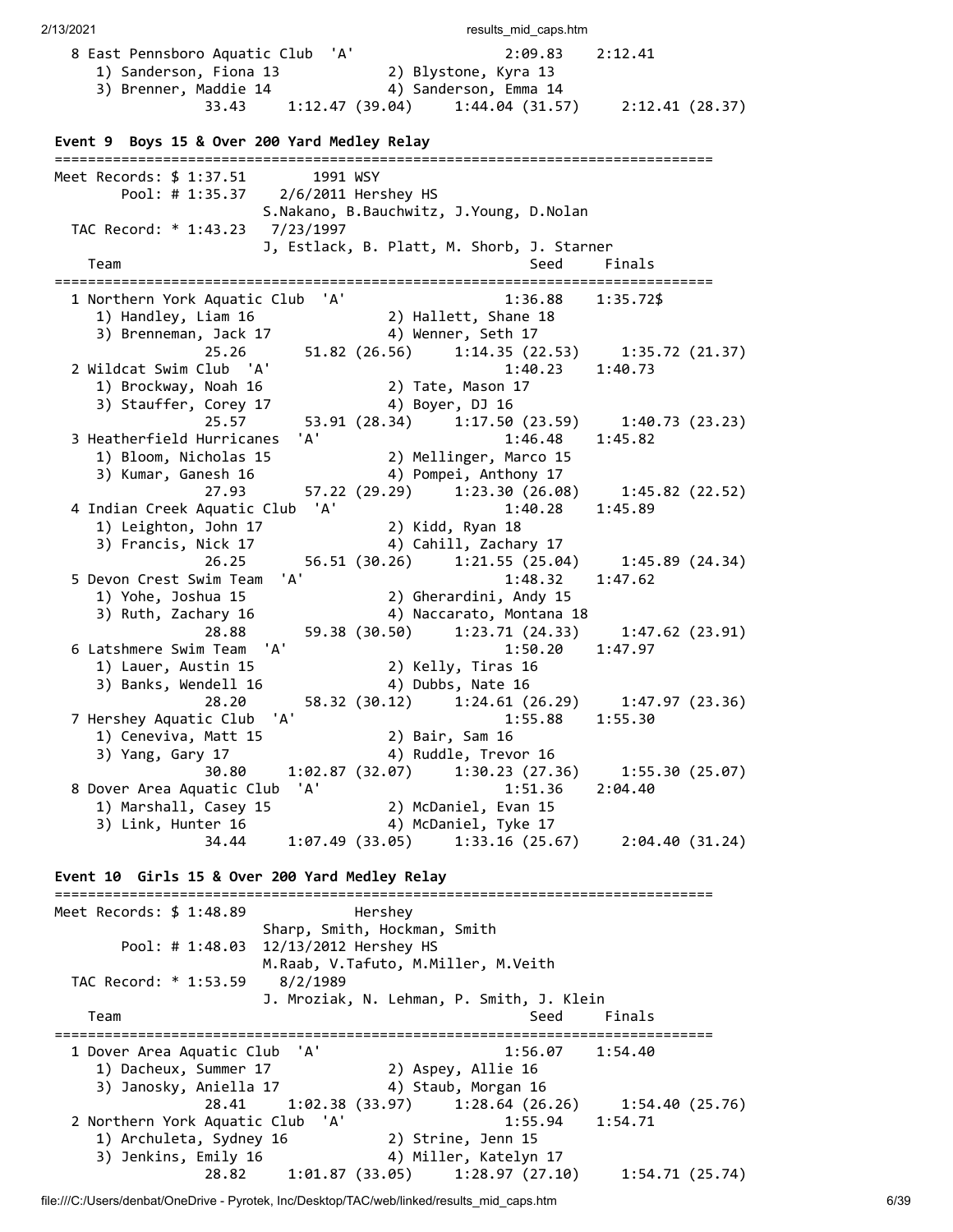| 3 Annville Cleona Otters 'A'                      |  | $1:59.75$ $1:57.15$                                   |  |
|---------------------------------------------------|--|-------------------------------------------------------|--|
| 1) Moffitt, Anastasia 16 (2) Rudy, Marybeth 18    |  |                                                       |  |
| 3) Wingert, Katie 17                              |  | 4) Fox, Hannah 18                                     |  |
|                                                   |  | 30.87 1:03.71 (32.84) 1:30.21 (26.50) 1:57.15 (26.94) |  |
| 4 Hershey Aquatic Club 'A'                        |  | $2:00.77$ 1:59.34                                     |  |
| 1) Stutzman, Bethany 15 (2) Young, Jenny 16       |  |                                                       |  |
| 3) Hess, Abbey 14                                 |  | 4) Luttrell, Kiersten 15                              |  |
|                                                   |  | 29.52 1:02.99 (33.47) 1:32.14 (29.15) 1:59.34 (27.20) |  |
| 5 Wildcat Swim Club 'A'                           |  | $1:58.45$ $2:00.90$                                   |  |
| 1) Hess, Anna 16 (2) Marston, Ella 15             |  |                                                       |  |
| 3) Gonzalez, Mikaelie 15 (4) Wise, Erica 15       |  |                                                       |  |
|                                                   |  | 30.35 1:06.06 (35.71) 1:34.07 (28.01) 2:00.90 (26.83) |  |
| 6 Palmyra Aquatic Club 'A'                        |  |                                                       |  |
|                                                   |  | $2:00.60$ $2:01.29$                                   |  |
| 1) Lyons, Peyten 16 2) Keck, Katie 15             |  |                                                       |  |
| 3) Bliemeister, Emily 15 (4) Purnell, Breanna 18  |  |                                                       |  |
|                                                   |  | 29.14 1:05.18 (36.04) 1:35.17 (29.99) 2:01.29 (26.12) |  |
| 7 Devon Crest Swim Team 'A'                       |  | 2:02.22 2:01.69                                       |  |
|                                                   |  |                                                       |  |
| 3) Rentovich, Tirza 15 (4) Vail, America 15       |  |                                                       |  |
|                                                   |  | 30.44 1:04.62 (34.18) 1:33.23 (28.61) 2:01.69 (28.46) |  |
| 8 East Pennsboro Aquatic Club 'A' 1:59.77 2:03.79 |  |                                                       |  |
| 1) Migatulski, Katie 15 (2) Foster, Emily 17      |  |                                                       |  |
| 3) Beekler, Maddy 16 (4) Migatulski, Elizabeth 16 |  |                                                       |  |

**Event 11 Boys 9-10 100 Yard IM**

|                              | Meet Records: \$ 1:08.57 7/31/1999 Cody Wiek, CVAC |         |         |
|------------------------------|----------------------------------------------------|---------|---------|
|                              | Pool: # 1:07.57 2/22/2003 Steven Gasparini, WSY    |         |         |
|                              | TAC Record: * 1:12.93 2/3/2002 Kevin Marsteller    |         |         |
| Name                         | Age Team                                           | Seed    | Finals  |
| ============================ |                                                    |         |         |
| 1 Distenfeld, Tyler          | 10 CVAC                                            | 1:19.60 | 1:16.91 |
| 35.05                        | 1:16.91(41.86)                                     |         |         |
| 2 Cramer, Andy               | 10 Hershey                                         | 1:19.46 | 1:17.30 |
| 35.88                        | 1:17.30(41.42)                                     |         |         |
| 3 Chenot, Nolan              | 10 CSC                                             | 1:22.09 | 1:20.84 |
| 39.31                        | 1:20.84(41.53)                                     |         |         |
| 4 Hemingway, Patrick         | 10 HEA                                             | 1:22.66 | 1:21.73 |
| 35.38                        | 1:21.73(46.35)                                     |         |         |
| 5 So, Ian                    | 9 NYAC                                             | 1:23.58 | 1:22.78 |
| 38.49                        | 1:22.78(44.29)                                     |         |         |
| 6 Yaninek, Zach              | 10 DC                                              | 1:24.73 | 1:22.92 |
| 37.94                        | 1:22.92 (44.98)                                    |         |         |
| 7 Blacker, Alex              | 9 Hershey                                          | 1:24.77 | 1:23.16 |
| 37.05                        | 1:23.16(46.11)                                     |         |         |
| 8 Boyce, Ryan                | 10 NYAC                                            | 1:24.65 | 1:24.07 |
| 38.72                        | 1:24.07(45.35)                                     |         |         |
| 9 Brace, Shane               | 9 Hershey                                          | 1:26.25 | 1:25.09 |
| 38.74                        | 1:25.09(46.35)                                     |         |         |
| 10 Smith, Logan              | 9 Middletown                                       | 1:24.74 | 1:25.39 |
| 39.21                        | 1:25.39(46.18)                                     |         |         |
| 11 Hain, Alex                | 9 FSC                                              | 1:23.92 | 1:25.72 |
| 38.59                        | 1:25.72(47.13)                                     |         |         |
| 12 Schwalm, Gannon           | 9 BSC                                              | 1:24.74 | 1:25.76 |
| 40.44                        | 1:25.76(45.32)                                     |         |         |
| 13 Glatfelter, Tanner        | 10 DAAC                                            | 1:27.02 | 1:26.66 |
| 42.28                        | 1:26.66(44.38)                                     |         |         |
| 14 Hill, Jonathan            | 10 SGSC                                            | 1:24.44 | 1:26.82 |
| 41.30                        | 1:26.82(45.52)                                     |         |         |
|                              |                                                    |         |         |
| 15 Hain, Donovan<br>40.36    | 10 Otters                                          | 1:25.41 | 1:26.92 |
|                              | 1:26.92(46.56)                                     |         |         |
| 16 Stout, CJ                 | 10 ACWS                                            | 1:27.39 | 1:29.54 |
| 41.92                        | 1:29.54(47.62)                                     |         |         |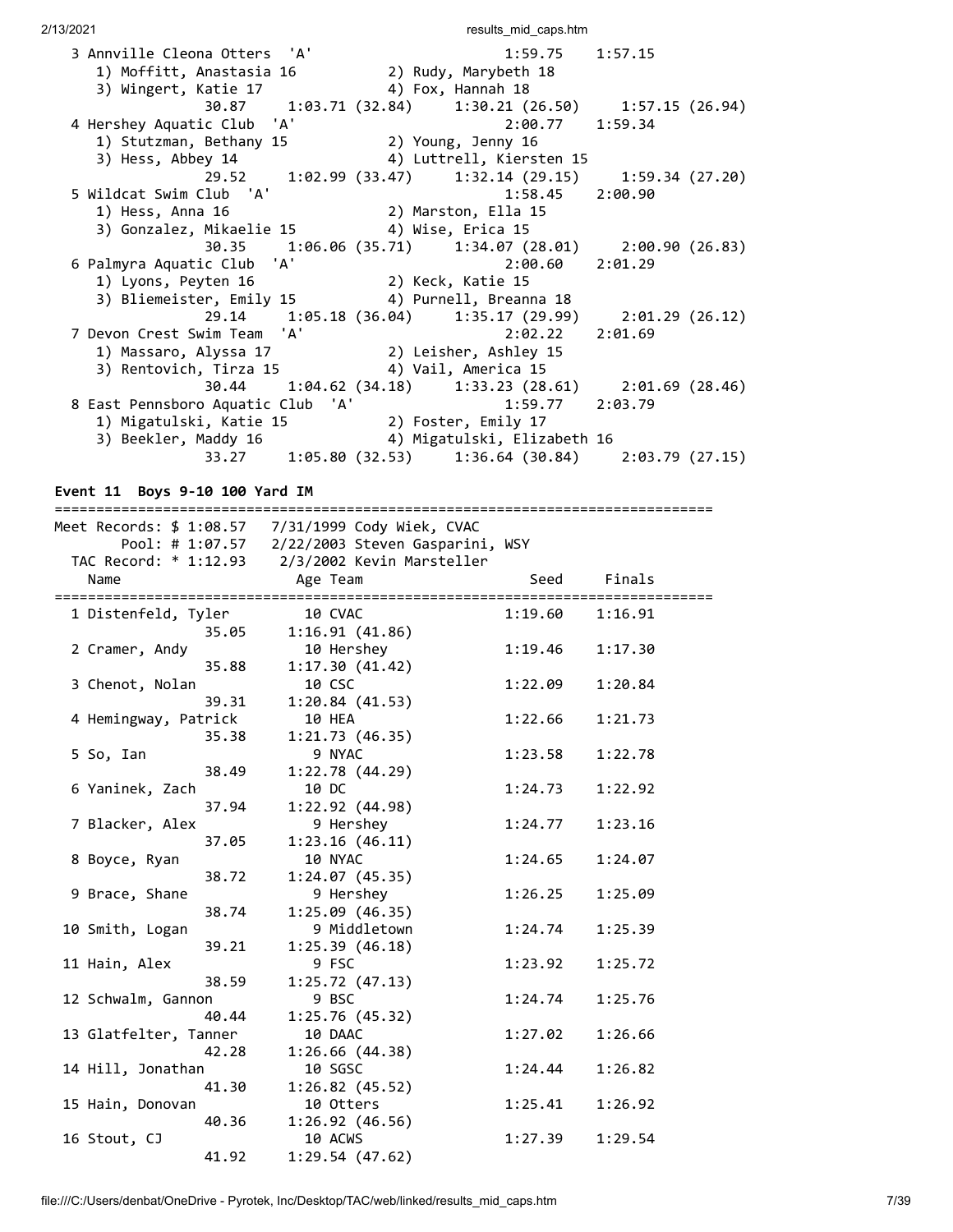**Event 12 Girls 9-10 100 Yard IM**

2/13/2021 results\_mid\_caps.htm

| Meet Records: \$ 1:10.15 | 7/30/2005 Leah Sevco, FSC-<br>Pool: # 1:08.87  2/22/2003 Emily Weaner, WSY |         |         |
|--------------------------|----------------------------------------------------------------------------|---------|---------|
| Name                     | Age Team                                                                   | Seed    | Finals  |
| 1 Lauer, Abby            | 10 Latshmere                                                               | 1:15.41 | 1:14.56 |
| 33.57                    | 1:14.56(40.99)                                                             |         |         |
| 2 Strine, Julia          | 10 SHIP                                                                    | 1:17.26 | 1:16.06 |
| 35.81                    | 1:16.06(40.25)                                                             |         |         |
| 3 Guyer, Sophia          | 10 TAC                                                                     | 1:18.81 | 1:19.17 |
| 34.85                    | 1:19.17(44.32)                                                             |         |         |
| 4 Craig, Grace           | 10 Flamingos                                                               | 1:18.50 | 1:20.12 |
| 36.99                    | 1:20.12(43.13)                                                             |         |         |
| 5 Lyesnykova, Alina      | 9 CVAC                                                                     | 1:21.15 | 1:22.06 |
| 39.76                    | 1:22.06(42.30)                                                             |         |         |
| 6 Lelinski, Danielle     | 10 HEA                                                                     | 1:24.66 | 1:22.23 |
| 40.50                    | 1:22.23(41.73)                                                             |         |         |
| 7 Aluquin, Lindsay       | 10 Hershey                                                                 | 1:25.46 | 1:23.17 |
| 39.25                    | 1:23.17(43.92)                                                             |         |         |
| 8 Kopec, Stephanie       | 10 Hershey                                                                 | 1:23.91 | 1:23.38 |
| 9 Jarrett, Abby          | 10 HAY                                                                     | 1:24.16 | 1:24.57 |
| 40.77                    | 1:24.57(43.80)                                                             |         |         |
| 10 Turner, Sara          | 9 EPAC                                                                     | 1:25.00 | 1:24.65 |
| 40.56                    | 1:24.65(44.09)                                                             |         |         |
| 11 Bitting, Paige        | 9 Flamingos                                                                | 1:28.34 | 1:27.55 |
| 41.84                    | 1:27.55(45.71)                                                             |         |         |
| 12 Horn, Solia           | 10 FSC                                                                     | 1:29.68 | 1:27.61 |
| 43.02                    | 1:27.61(44.59)                                                             |         |         |
| 12 Klinedinst, Molly     | 9 CYA                                                                      | 1:27.70 | 1:27.61 |
| 40.83                    | 1:27.61(46.78)                                                             |         |         |
| 14 Corbin, Emma          | 10 CHAC                                                                    | 1:25.95 | 1:28.26 |
| 41.49                    | 1:28.26(46.77)                                                             |         |         |
| 15 Meyer, Madelyn        | 9 FSC                                                                      | 1:28.96 | 1:28.27 |
| 39.85                    | 1:28.27(48.42)                                                             |         |         |
| 16 Lonergan, Megan       | 9 TAC                                                                      | 1:26.91 | 1:28.73 |
| 42.27                    | 1:28.73(46.46)                                                             |         |         |

# **Event 13 Boys 11-12 100 Yard IM**

| Meet Records: $$58.33$ |       |          | 7/30/2005 Steven Gasparini, Indian Creek |         |         |
|------------------------|-------|----------|------------------------------------------|---------|---------|
| Pool: # 1:01.68        |       |          | Steven Matthews, Hershey                 |         |         |
|                        |       |          |                                          |         |         |
| Name                   |       | Age Team |                                          | Seed    | Finals  |
|                        |       |          |                                          |         |         |
| 1 Gallagher, Zack      |       | 11 HAC   |                                          | 1:06.31 | 1:07.19 |
|                        | 30.41 |          | 1:07.19(36.78)                           |         |         |
| 2 Kasian, Max          |       |          | 12 Latshmere                             | 1:09.32 | 1:08.71 |
|                        | 32.83 |          | 1:08.71(35.88)                           |         |         |
| 3 Will, Dalton         |       |          | 12 Piranhas                              | 1:10.06 | 1:10.01 |
|                        | 30.45 |          | 1:10.01(39.56)                           |         |         |
| 4 Lauer, Jacob         |       |          | 11 Latshmere                             | 1:10.99 | 1:10.43 |
|                        | 32.17 |          | 1:10.43(38.26)                           |         |         |
| 5 Kline, Josiah        |       | 12 SGSC  |                                          | 1:08.74 | 1:10.60 |
|                        | 32.38 |          | 1:10.60(38.22)                           |         |         |
| 6 Clarke, Alex         |       | 12 CVAC  |                                          | 1:10.78 | 1:10.63 |
|                        | 31.76 |          | 1:10.63(38.87)                           |         |         |
| 7 Hammer, Kevin        |       | 12 CSC   |                                          | 1:12.18 | 1:11.43 |
|                        | 32.34 |          | 1:11.43(39.09)                           |         |         |
| 8 Spahr, Riley         |       | 12 CHAC  |                                          | 1:09.29 | 1:11.76 |
|                        | 32.98 |          | 1:11.76(38.78)                           |         |         |
| 9 Durantine, Elijah    |       |          | 11 Middletown                            | 1:12.30 | 1:12.29 |
|                        | 32.31 |          | 1:12.29(39.98)                           |         |         |
| 10 Wise, William       |       | 12 WSC   |                                          | 1:10.08 | 1:12.59 |

file:///C:/Users/denbat/OneDrive - Pyrotek, Inc/Desktop/TAC/web/linked/results\_mid\_caps.htm 8/39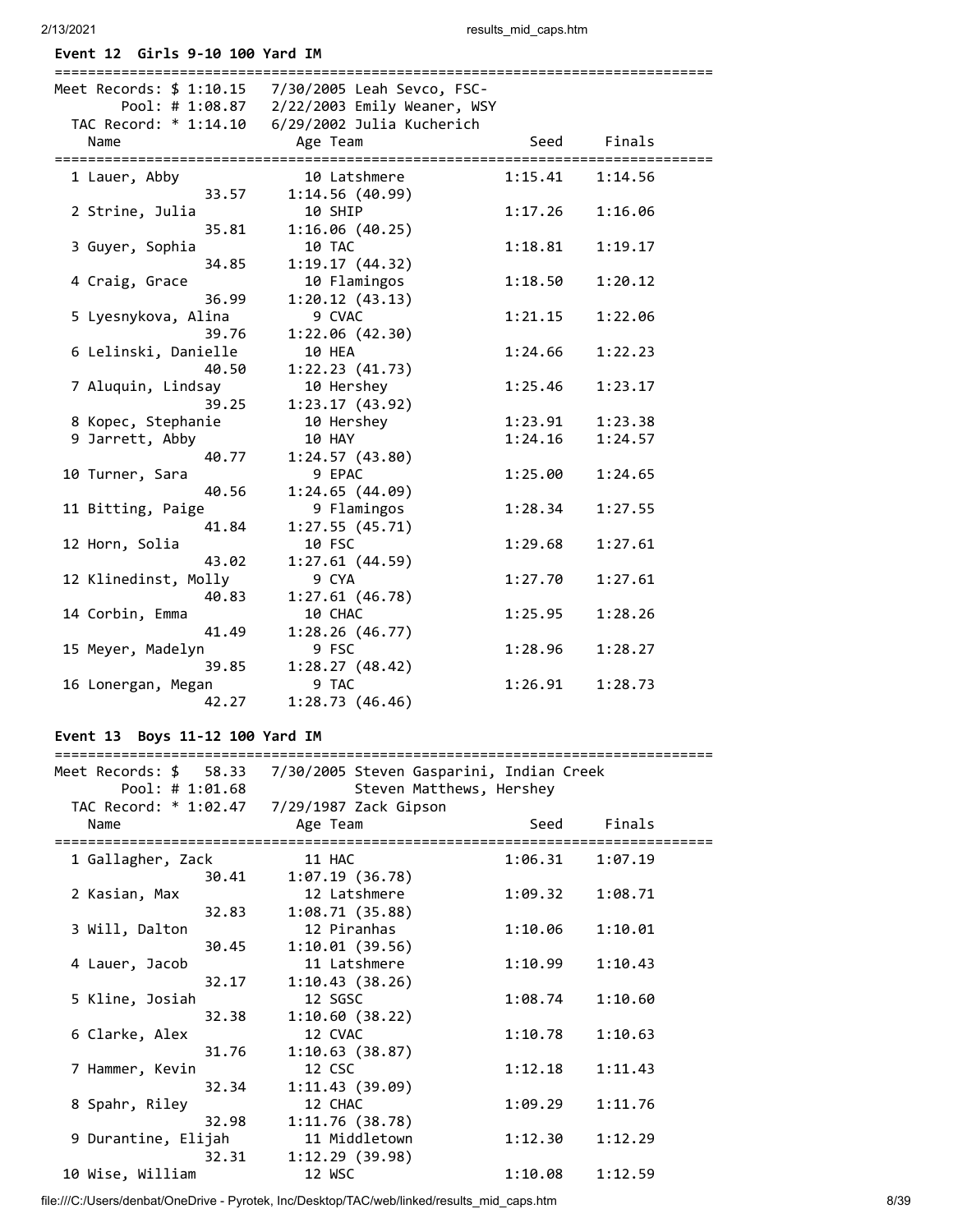|                   | 33.99 | 1:12.59(38.60) |         |         |
|-------------------|-------|----------------|---------|---------|
| 11 Miller, Zack   |       | 11 DC          | 1:15.57 | 1:14.05 |
|                   | 35.12 | 1:14.05(38.93) |         |         |
| 12 Dunnigan, Joel |       | 11 WSC         | 1:14.62 | 1:15.59 |
|                   | 35.63 | 1:15.59(39.96) |         |         |
| 13 Young, Andrew  |       | 12 WWD         | 1:17.86 | 1:16.27 |
|                   | 33.11 | 1:16.27(43.16) |         |         |
| 14 Spencer, Noah  |       | 11 NYAC        | 1:16.65 | 1:16.71 |
|                   | 34.77 | 1:16.71(41.94) |         |         |
| 15 Lyons, Stephen |       | 11 PACS        | 1:19.94 | 1:21.31 |
|                   | 38.15 | 1:21.31(43.16) |         |         |
| 16 Gryboski, Eli  |       | 11 Otters      | 1:20.99 | 1:21.85 |
|                   | 38.89 | 1:21.85(42.96) |         |         |
|                   |       |                |         |         |

| 38.89                                                                      | 1:21.85(42.96)                          |         |                                      |
|----------------------------------------------------------------------------|-----------------------------------------|---------|--------------------------------------|
| Event 14 Girls 11-12 100 Yard IM<br>====================================== |                                         |         | ==================================== |
| Meet Records: \$ 1:01.17<br>Pool: # $1:01.17$                              | Liane Bianco, WSY<br>L Bianco, WSY      |         |                                      |
| TAC Record: * 1:08.29<br>Name                                              | 6/13/2013 Rachel Stein, TAC<br>Age Team | Seed    | Finals                               |
| 1 Luft, Katie<br>29.85                                                     | 12 NYAC<br>1:06.90(37.05)               | 1:07.66 | 1:06.90                              |
| 2 Trostle, Shealyn<br>32.35                                                | 12 PACS<br>1:08.87(36.52)               | 1:09.80 | 1:08.87                              |
| 3 Cramer, Myla<br>31.92                                                    | 12 Hershey<br>1:09.05(37.13)            | 1:09.64 | 1:09.05                              |
| 4 Hoover, Sydney<br>32.88                                                  | 12 WSC<br>1:10.03(37.15)                | 1:08.74 | 1:10.03                              |
| 5 Maher, Shannan<br>34.46                                                  | 12 NYAC<br>1:11.55(37.09)               | 1:11.58 | 1:11.55                              |
| 6 Tate, Meg<br>35.81                                                       | 11 CSC<br>1:12.07(36.26)                | 1:12.26 | 1:12.07                              |
| 7 Yeager, Rebecca<br>34.65                                                 | 11 Middletown<br>1:12.30(37.65)         | 1:12.14 | 1:12.30                              |
| 8 Neuhard, Madelyn<br>34.61                                                | 12 Flamingos<br>1:12.48(37.87)          | 1:13.03 | 1:12.48                              |
| 9 Whiddon, Olivia<br>33.31                                                 | 12 WSC<br>1:13.15(39.84)                | 1:11.83 | 1:13.15                              |
| 10 Abel, Maddy<br>34.48                                                    | 12 TAC<br>1:14.78(40.30)                | 1:13.74 | 1:14.78                              |
| 11 Bolden, Carolyn<br>35.50                                                | 12 HAC<br>1:15.44(39.94)                | 1:13.70 | 1:15.44                              |
| 12 Carrasco, Carly<br>35.38                                                | 12 Hershey<br>1:15.78 (40.40)           | 1:17.14 | 1:15.78                              |

 35.38 1:15.78 (40.40) 13 Dehmey, Abigail 11 WWD 1:17.14 1:16.88

14 Gingrich, Madeline 11 FSC 1:16.88 1:16.95

15 Boyce, Katelyn 12 NYAC 1:14.38 1:17.55

16 Posavec, Katie 12 HEA 1:15.83 1:17.69

36.15 1:16.88 (40.73)

36.63 1:16.95 (40.32)

36.23 1:17.55 (41.32)

34.76 1:17.69 (42.93)

# **Event 15 Boys 13-14 100 Yard IM**

| Meet Records: \$ 55.05<br>Pool: # 55.05<br>TAC Record: * 58.10 | 7/28/2007 Steven Gasparini, Indian Creek<br>7/28/2007 Steven Gasparini, Indian Creek<br>7/22/1989 Zach Gipson |         |         |
|----------------------------------------------------------------|---------------------------------------------------------------------------------------------------------------|---------|---------|
| Name                                                           | Age Team                                                                                                      | Seed    | Finals  |
| 1 Silva, Glaucio                                               | 14 FSC<br>58.82 (31.38)<br>27.44                                                                              | 59.38   | 58.82   |
| 2 Culp, Justin                                                 | 14 SGSC<br>1:03.55(33.62)<br>29.93                                                                            | 1:02.56 | 1:03.55 |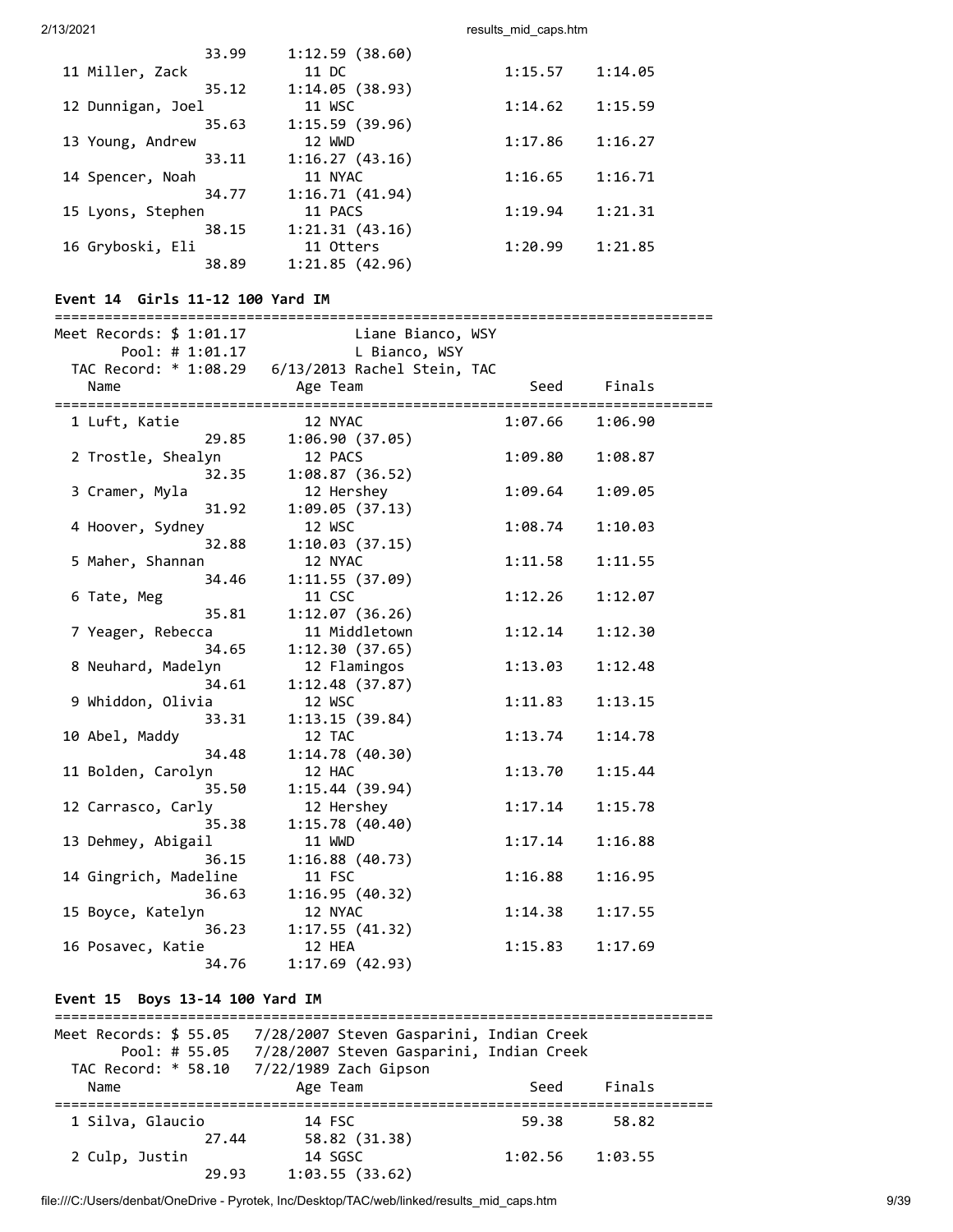|                        | 13 Hershey               | 1:04.37 | 1:03.90 |
|------------------------|--------------------------|---------|---------|
| 3 Hwang, Alan<br>30.08 | 1:03.90(33.82)           |         |         |
|                        | 14 PACS                  |         |         |
| 4 Culver, Teag         |                          | 1:05.68 | 1:04.48 |
| 5 Spencer, Ethan       | 14 NYAC                  | 1:06.55 | 1:05.57 |
| 31.58                  | 1:05.57(33.99)           |         |         |
| 6 DeAngelo, Nico       | 13 GETY                  | 1:09.00 | 1:06.70 |
| 30.45                  | 1:06.70(36.25)           |         |         |
| 7 Montisano, Marcus    | 13 Latshmere             | 1:09.55 | 1:07.36 |
| 31.56                  | 1:07.36(35.80)           |         |         |
| 8 Geyer, Grant         | 14 Hershey               | 1:09.47 | 1:07.50 |
| 31.88                  | 1:07.50(35.62)           |         |         |
| 9 Clemmer, Tyler       | 14 HAC                   | 1:08.50 | 1:07.75 |
| 29.78                  | 1:07.75(37.97)           |         |         |
| 10 Kwasnjuk, Tobias    | 14 DAAC                  | 1:06.34 | 1:08.00 |
| 30.13                  | 1:08.00(37.87)           |         |         |
| 11 Bamert, Noah        | 14 Middletown            | 1:08.83 | 1:08.36 |
| 34.08                  | 1:08.36(34.28)           |         |         |
| 12 Fiorentino, Max     | 14 CSC                   | 1:07.53 | 1:09.38 |
| 33.36                  | 1:09.38(36.02)           |         |         |
| 13 Chen, Matthew       | 14 York Y                | 1:09.18 | 1:09.40 |
| 32.59                  |                          |         |         |
|                        | 1:09.40(36.81)<br>13 WWD | 1:11.25 |         |
| 14 Wilkinson, Tyler    |                          |         | 1:10.99 |
| 32.34                  | 1:10.99(38.65)           |         |         |
| 15 Roadcap, Mason      | 14 Latshmere             | 1:09.89 | 1:11.59 |
| 33.27                  | 1:11.59(38.32)           |         |         |
| 16 Buck, Matt          | 14 SHIP                  | 1:08.32 | 1:12.44 |
| 34.53                  | 1:12.44(37.91)           |         |         |

# **Event 16 Girls 13-14 100 Yard IM**

|                          |       | Meet Records: \$ 58.87 7/31/1999 Liane Bianco, WSY |         |         |
|--------------------------|-------|----------------------------------------------------|---------|---------|
|                          |       | Pool: # 58.87 7/31/1999 Liane Bianco WSY, WSY      |         |         |
|                          |       | TAC Record: * 1:01.98    6/20/1987 Nikki Lehman    |         |         |
| Name                     |       | Age Team                                           | Seed    | Finals  |
|                          |       |                                                    |         |         |
| 1 Keck, Ellie            |       | 13 PACS                                            | 1:06.58 | 1:06.09 |
|                          | 30.63 | 1:06.09(35.46)                                     |         |         |
| 2 Fortney, Autumn-Rose   |       | 13 Mt. View                                        | 1:09.31 | 1:06.22 |
|                          | 28.99 | 1:06.22(37.23)                                     |         |         |
| 3 Sopko, Olivia          |       | 13 CYA                                             | 1:06.47 | 1:06.80 |
|                          | 30.38 | 1:06.80 (36.42)                                    |         |         |
| 4 Sopko, Camryn          |       | 13 CYA                                             | 1:07.31 | 1:08.11 |
|                          | 32.12 | 1:08.11(35.99)                                     |         |         |
| 5 Spinney, Sarah         |       | 14 CYA                                             | 1:07.71 | 1:08.83 |
|                          | 31.18 | 1:08.83(37.65)                                     |         |         |
| 6 MacDougall, Larissa    |       | 14 NYAC                                            | 1:09.35 | 1:09.43 |
|                          | 30.62 | 1:09.43(38.81)                                     |         |         |
| 7 Arnold, Ava            |       | 13 DC                                              | 1:10.16 | 1:10.28 |
|                          | 32.84 | 1:10.28(37.44)                                     |         |         |
| 8 Hess, Abbey            |       | 14 Hershey                                         | 1:09.97 | 1:10.77 |
|                          | 33.14 | 1:10.77(37.63)                                     |         |         |
| 9 Dudenhoeffer, Caroline |       | 13 GETY                                            | 1:09.34 | 1:10.98 |
|                          | 34.74 | 1:10.98(36.24)                                     |         |         |
| 10 Hartman, Sarah        |       | 13 CYA                                             | 1:09.67 | 1:11.07 |
|                          | 32.62 | 1:11.07(38.45)                                     |         |         |
| 11 King, Caelyn          |       | 13 HAC                                             | 1:09.55 | 1:11.28 |
|                          | 32.90 | 1:11.28(38.38)                                     |         |         |
| 12 Yohe, McKenna         |       | 14 ACWS                                            | 1:12.27 | 1:11.37 |
|                          | 33.83 | 1:11.37(37.54)                                     |         |         |
| 13 Vila, Camryn          |       | 13 FSC                                             | 1:11.81 | 1:11.69 |
|                          | 32.56 | 1:11.69(39.13)                                     |         |         |
| 14 Peters, Emily         |       | 13 Otters                                          | 1:12.91 | 1:11.72 |
|                          | 32.24 | 1:11.72(39.48)                                     |         |         |
| 15 Hudak, Kaitlin        |       | 14 Latshmere                                       | 1:13.58 | 1:11.78 |
|                          | 35.42 | 1:11.78 (36.36)                                    |         |         |
|                          |       |                                                    |         |         |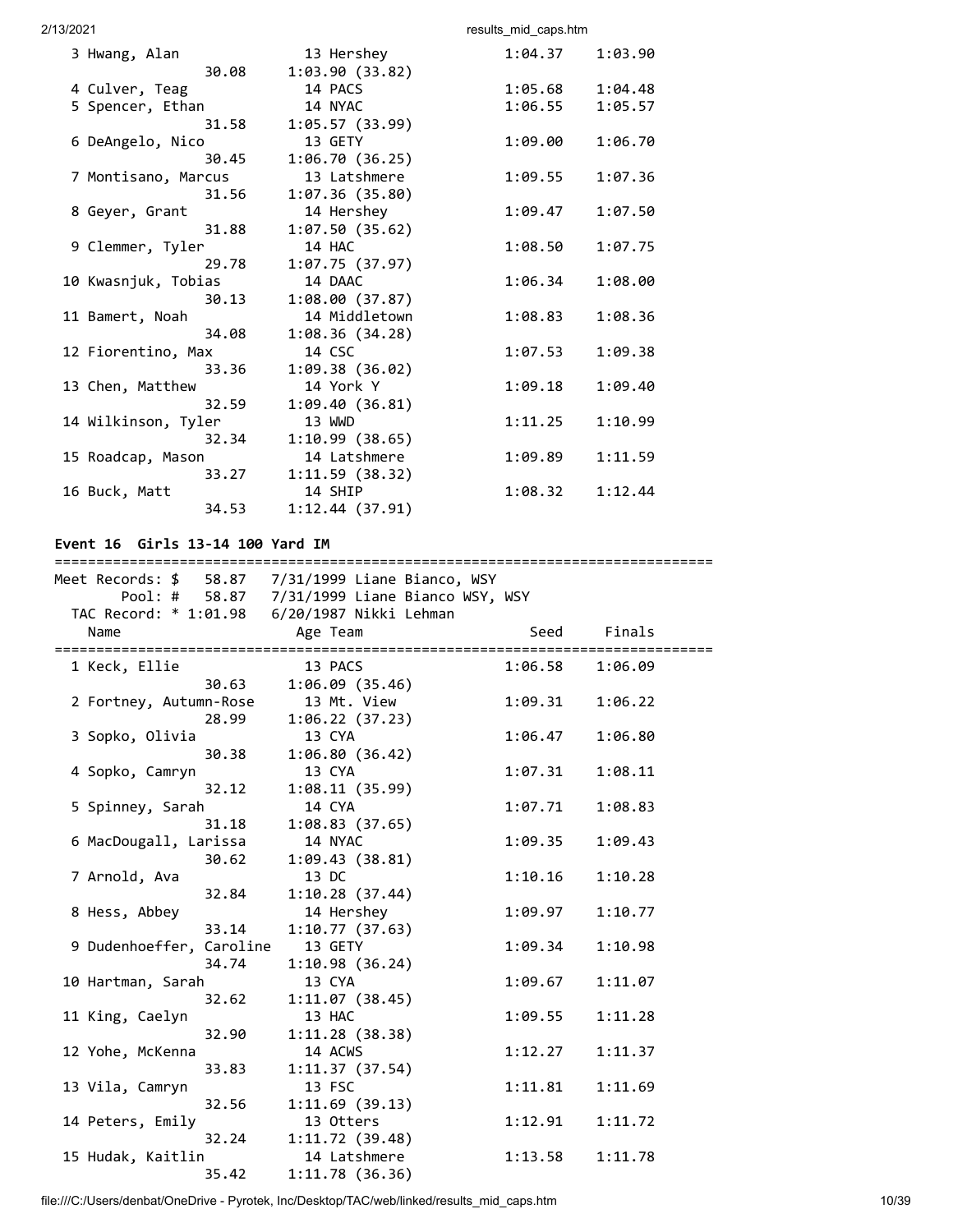33.69 1:13.24 (39.55)

2/13/2021 results\_mid\_caps.htm

16 Yoder, Ally 13 HEA 1:13.33 1:13.24<br>33.69 1:13.24 (39.55)

# **Event 17 Boys 15 & Over 100 Yard IM**

| Meet Records: \$ 52.16               | P O'Neil, WSY                               |                    |                    |
|--------------------------------------|---------------------------------------------|--------------------|--------------------|
|                                      | Pool: # 49.21 7/2/2011 David Nolan, Hershey |                    |                    |
|                                      | TAC Record: * 56.46 7/14/1990 Zach Gipson   |                    |                    |
| Name<br>====================         | Age Team                                    | Seed               | Finals             |
| 1 Johnston, Ben                      | 16 NYAC                                     | 55.69              | 54.56              |
| 25.20                                | 54.56 (29.36)                               |                    |                    |
| 2 Hallett, Shane                     | 18 NYAC                                     | 56.81              | 55.63              |
| 26.78                                | 55.63 (28.85)                               |                    |                    |
| 3 Gehenio, Ethan                     | 16 Otters                                   | 57.45              | 55.97              |
| 4 Soltanov, Georgiy                  | 15 FSC                                      | 59.53              | 57.75              |
| 26.60                                | 57.75 (31.15)                               |                    |                    |
| 5 Lauer, Zachary<br>26.33            | 16 Latshmere<br>57.76 (31.43)               | 58.77              | 57.76              |
| 6 Tanguay, Henry                     | 16 CHAC                                     | 57.08              | 57.79              |
| 27.11                                | 57.79 (30.68)                               |                    |                    |
| 7 Carroll, Bryce                     | 16 NYAC                                     | 57.97              | 58.08              |
| 26.82                                | 58.08 (31.26)                               |                    |                    |
| 8 Senyak, Michael                    | 16 Latshmere                                | 1:00.26            | 58.15              |
| 9 Haley, Ben                         | 17 NYAC                                     | 1:00.74            | 59.15              |
| 10 Dubbs, Nate                       | 16 Latshmere                                | 1:02.02            | 59.17              |
| 27.21                                | 59.17 (31.96)                               |                    |                    |
| 11 Lauer, Austin                     | 15 Latshmere                                | 1:00.63            | 59.20              |
| 27.10                                | 59.20 (32.10)                               |                    |                    |
| 12 Bloom, Nicholas<br>27.41          | 15 HEA<br>59.25 (31.84)                     | 59.86              | 59.25              |
| 13 Loch, Matthew                     | 16 ACWS                                     | 59.76              | 1:00.34            |
| 29.20                                | 1:00.34(31.14)                              |                    |                    |
| 14 Chu, Ben                          | 15 CYA                                      | 1:00.75            | 1:01.05            |
| 27.63                                | 1:01.05(33.42)                              |                    |                    |
| 15 Pompei, Alexander                 | 15 HEA                                      | 1:04.31            | 1:02.26            |
| 29.35                                | 1:02.26(32.91)                              |                    |                    |
| 16 Walker, Greg                      | 18 BSAC                                     | 1:01.42            | 1:02.87            |
| 29.38                                | 1:02.87(33.49)                              |                    |                    |
|                                      |                                             |                    |                    |
| Event 18 Girls 15 & Over 100 Yard IM |                                             |                    |                    |
| Meet Records: \$ 1:00.14             | 7/31/1995 Michelle Sharp, Hershey           |                    |                    |
| Pool: #<br>59.76                     | 7/2/2011 Meaghan Raab, Hershey              |                    |                    |
| TAC Record: * 1:02.62                | 8/2/1989 Julie Mroziak                      |                    |                    |
| Name                                 | Age Team                                    | Seed               | Finals             |
|                                      |                                             |                    |                    |
| 1 Clancy, Erica<br>1 Jenkins, Emily  | 18 Latshmere<br>16 NYAC                     | 1:02.43<br>1:02.03 | 1:01.39<br>1:01.39 |
| 28.01                                | 1:01.39(33.38)                              |                    |                    |
| 3 Janosky, Aniella                   | 17 DAAC                                     | 1:01.79            | 1:01.93            |
| 27.99                                | 1:01.93 (33.94)                             |                    |                    |
| 4 Lyons, Peyten                      | 16 PACS                                     | 1:03.44            | 1:03.63            |
| 28.86                                | 1:03.63(34.77)                              |                    |                    |
| 5 Chalk, Regan                       | 16 HAY                                      | 1:04.55            | 1:04.46            |
| 29.00                                | 1:04.46(35.46)                              |                    |                    |
| 6 Sinclair, Olivia                   | 16 Indian Creek                             | 1:06.07            | 1:05.78            |
| 30.24                                | 1:05.78(35.54)                              |                    |                    |
| 7 Ball, Shannon                      | 15 ACWS                                     | 1:05.69            | 1:06.10            |
| 30.68<br>7 Purnell, Breanna          | 1:06.10(35.42)                              |                    |                    |
| 30.46                                | 18 PACS<br>1:06.10(35.64)                   | 1:06.26            | 1:06.10            |
| 9 Sopko, Mackenzie                   | 15 CYA                                      | 1:06.69            | 1:07.36            |
| 31.15                                | 1:07.36(36.21)                              |                    |                    |

file:///C:/Users/denbat/OneDrive - Pyrotek, Inc/Desktop/TAC/web/linked/results\_mid\_caps.htm 11/39

10 Hess, Anna 16 WSC 1:05.56 1:07.47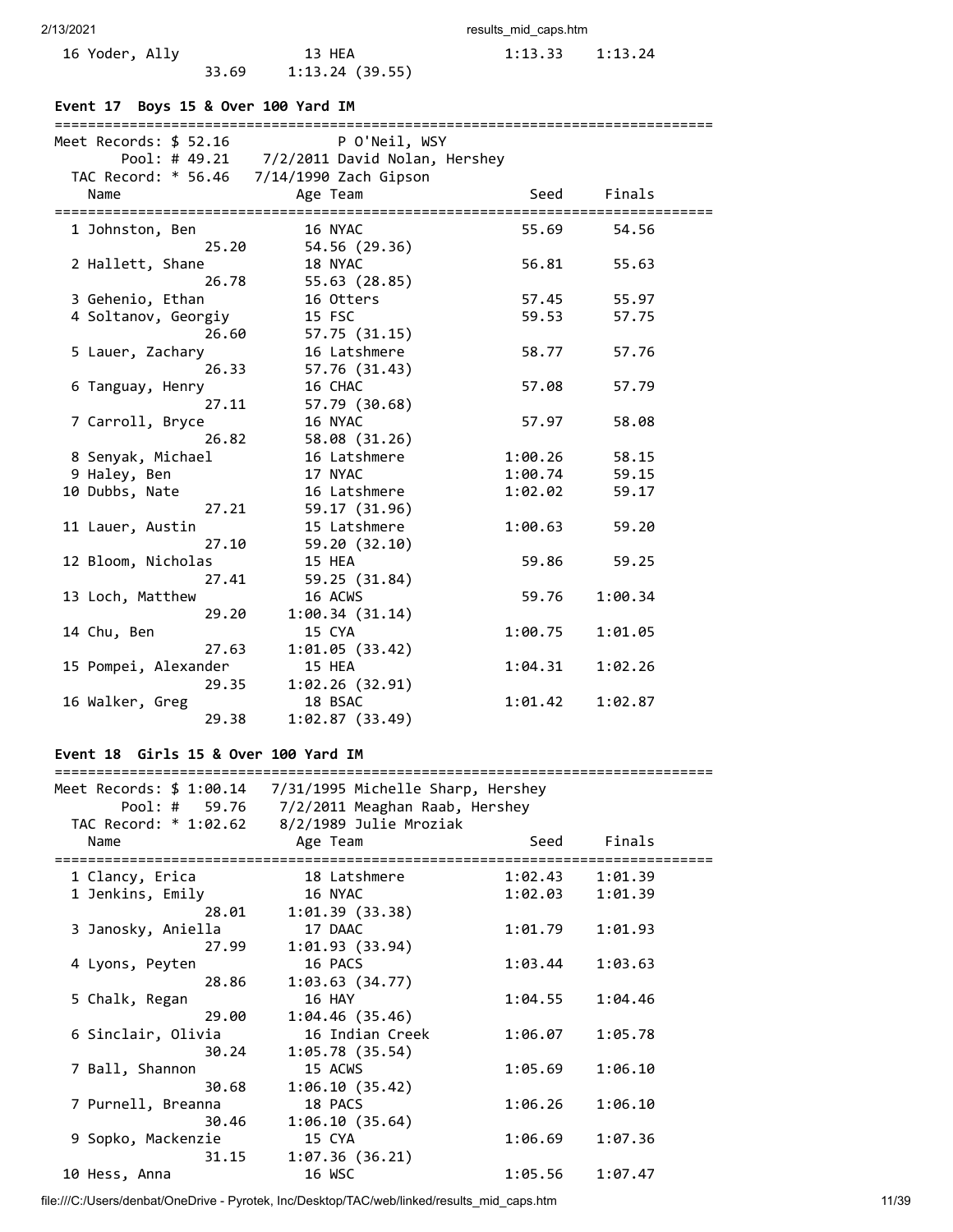|                      | 29.81 | 1:07.47(37.66)  |         |         |
|----------------------|-------|-----------------|---------|---------|
| 11 Snyder, Addie     |       | 18 TVAC         | 1:10.87 | 1:07.65 |
|                      | 30.95 | 1:07.65(36.70)  |         |         |
| 12 Mitzel, Anne      |       | 15 LAC          | 1:06.78 | 1:07.70 |
|                      | 31.31 | 1:07.70(36.39)  |         |         |
| 13 Licata, Gabriella |       | 15 Flamingos    | 1:09.43 | 1:09.06 |
|                      | 31.65 | 1:09.06(37.41)  |         |         |
| 14 Dempsey, Molly    |       | 15 HEA          | 1:10.95 | 1:09.29 |
|                      | 31.15 | 1:09.29(38.14)  |         |         |
| 15 Frank, Rachel     |       | 17 HEA          | 1:09.77 | 1:09.39 |
|                      | 32.36 | 1:09.39 (37.03) |         |         |
| 16 Zinkan, Cassie    |       | 16 Flamingos    | 1:10.29 | 1:09.45 |
|                      | 32.66 | 1:09.45(36.79)  |         |         |
|                      |       |                 |         |         |

## **Event 19 Boys 8 & Under 25 Yard Freestyle**

# ===============================================================================

| Meet Records: \$ 13.82            | Jordan Charles, NST                             |       |        |  |
|-----------------------------------|-------------------------------------------------|-------|--------|--|
| Pool: # $13.82$                   | Jordan Charles, Northeast                       |       |        |  |
|                                   | TAC Record: * 15.22 6/19/2004 Spenser Strickler |       |        |  |
| Name                              | Age Team                                        | Seed  | Finals |  |
| ================================= |                                                 |       |        |  |
| 1 Rudy, Jacob                     | 8 Otters                                        | 16.02 | 15.27  |  |
| 2 M'Ikanatha, Isaac               | 7 Hershey                                       | 15.70 | 15.31  |  |
| 3 Stoner, Sam                     | 8 York Y                                        | 15.68 | 15.45  |  |
| 4 Wang, Ethan                     | 8 York Y                                        | 15.34 | 15.49  |  |
| 5 Haskins, John                   | 8 Latshmere                                     | 16.41 | 15.89  |  |
| 6 Wingert, Stephen                | 8 Hershey                                       | 16.27 | 16.00  |  |
| 7 Shank, Louis                    | 8 CSC                                           | 15.88 | 16.03  |  |
| 8 Zagaceta, Magill                | 6 Hershey                                       | 15.92 | 16.07  |  |
| 9 Keyes, Jake                     | 8 HEA                                           | 16.33 | 16.09  |  |
| 10 Taylor, Payton                 | 8 CHAC                                          | 16.59 | 16.39  |  |
| 11 Guckavan, Gavin                | 8 Middletown                                    | 16.46 | 16.46  |  |
| 12 Engle, Peter                   | 8 HEA                                           | 16.46 | 16.54  |  |
| 13 Lillich, Kyle                  | 8 SGSC                                          | 16.92 | 16.67  |  |
| 14 Ball, Bryce                    | 8 SGSC                                          | 16.99 | 16.75  |  |
| 15 Hunt, Reed                     | 7 TAC                                           | 16.48 | 16.77  |  |
| 16 Castano, Adrian                | 7 BSC                                           | 16.99 | 17.30  |  |

# **Event 20 Girls 8 & Under 25 Yard Freestyle**

| Pool: # 14.15        | A Luttermoser, MSC                         |       |        |
|----------------------|--------------------------------------------|-------|--------|
|                      | TAC Record: * 14.65 7/28/2007 Carson Gross |       |        |
| Name                 | Age Team                                   | Seed  | Finals |
| 1 Brenner, Ellie     | 8 EPAC                                     | 14.60 | 14.58  |
| 2 Gallagher, Zoe     | 8 HAC                                      | 14.28 | 15.06  |
| 3 Harnish, Meaghan   | 8 York Y                                   | 15.47 | 15.22  |
| 4 Burkholder, Maurah | 8 HEA                                      | 15.60 | 15.32  |
| 5 Strine, Jillian    | 8 SHIP                                     | 16.33 | 15.64  |
| 6 Staretz, Presley   | 8 HAC                                      | 15.39 | 15.65  |
| 7 So, Alicia         | 7 NYAC                                     | 16.11 | 15.83  |
| 8 DeLuca, Kate       | 8 MSC                                      | 16.19 | 15.90  |
| 9 Boltz, Campbelle   | 8 PACS                                     | 17.48 | 15.92  |
| 10 Young, Lily       | 8 FSC                                      | 16.40 | 15.99  |
| 11 Hawkins, Bramley  | 8 SHIP                                     | 16.33 | 16.20  |
| 12 Bastian, Kelly    | 8 Latshmere                                | 16.14 | 16.83  |
| 13 Atwell, Kamryn    | 8 Latshmere                                | 17.90 | 17.36  |
| 14 Hilty, Stefanie   | 8 Otters                                   | 17.07 | 17.77  |
| 15 Epoca, Kelsey     | 8 Latshmere                                | 16.79 | 17.94  |
| 16 Ficca, Magee      | 8 HEA                                      | 18.06 | 19.03  |

# **Event 21 Boys 9-10 50 Yard Freestyle**

===============================================================================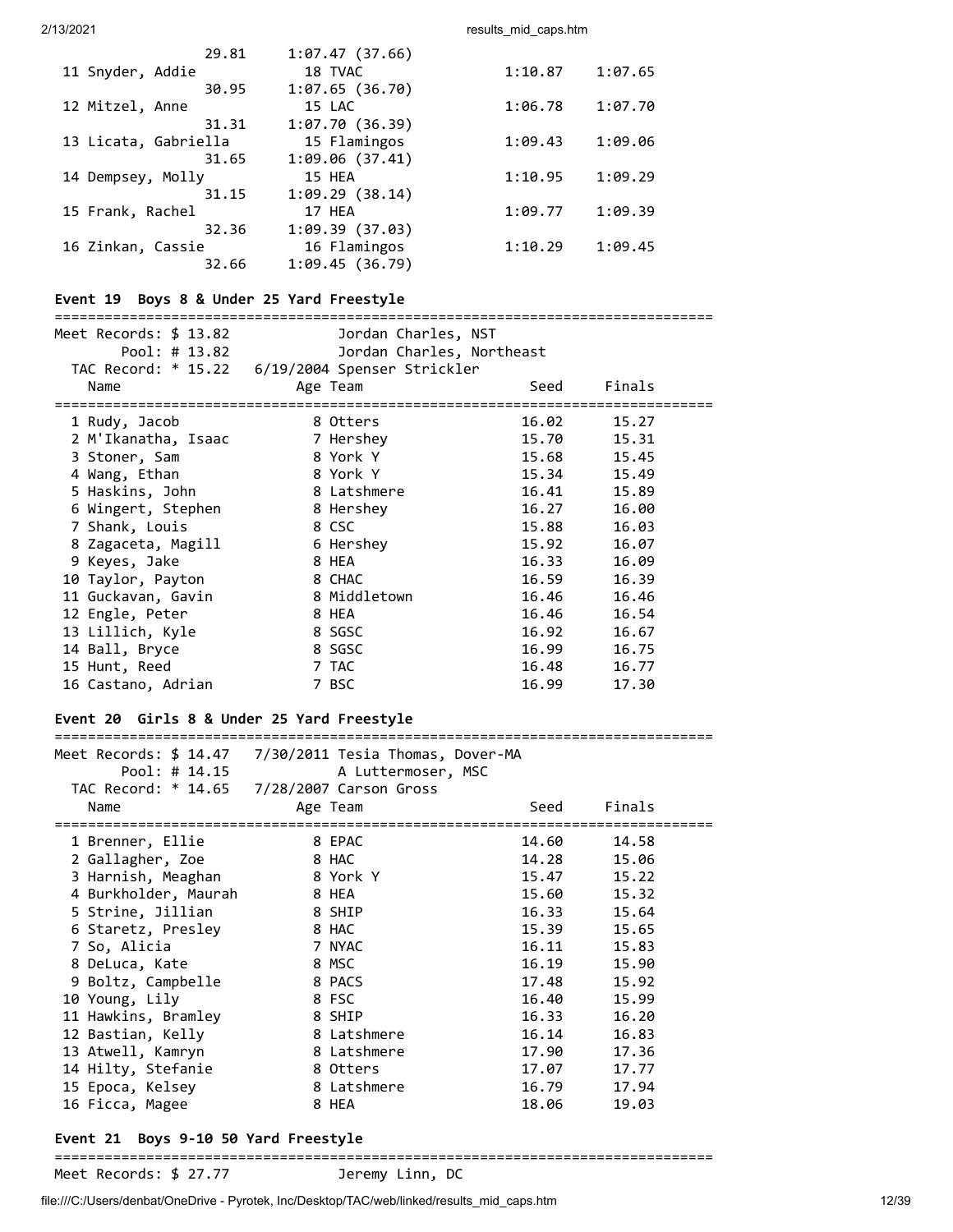| Pool: # 27.77                                  | J Linn, DEC  |       |        |
|------------------------------------------------|--------------|-------|--------|
| TAC Record: * 29.58 1/12/2002 Kevin Marsteller |              |       |        |
| Name                                           | Age Team     | Seed  | Finals |
|                                                |              |       |        |
| 1 Powell, Lek                                  | 10 SHIP      | 29.38 | 29.11  |
| 2 Dowling, Jack                                | 10 HEA       | 29.62 | 29.50  |
| 3 Posavec, Leo                                 | 10 HEA       | 30.58 | 29.91  |
| 4 Cargas, Eli                                  | 10 DC        | 30.94 | 30.61  |
| 5 Young, Dylan                                 | 9 CSC        | 32.03 | 31.73  |
| 6 Azzalina, Ben                                | 10 WWD       | 31.74 | 31.84  |
| 7 Flores, Alan                                 | 9 HAY        | 33.13 | 31.91  |
| 8 Mills, Bryce                                 | 9 Latshmere  | 33.80 | 32.03  |
| 9 Flores, Angel                                | 10 HAY       | 33.63 | 32.98  |
| 10 Smolinski, Tomek                            | 9 WSC        | 32.99 | 33.08  |
| 11 Kint, Colby                                 | 10 York Y    | 33.60 | 33.31  |
| 12 Srinivas, Vivek                             | 10 CVAC      | 33.82 | 33.73  |
| 13 Smith, Micah                                | 10 EPAC      | 33.48 | 33.88  |
| 14 Sheetz, Owen                                | 9 FSC        | 33.83 | 34.23  |
| 15 Smith, Logan                                | 9 Middletown | 33.94 | 35.42  |
| 16 Azzalina, Sam                               | 10 WWD       | 34.32 | 39.59  |
|                                                |              |       |        |

# **Event 22 Girls 9-10 50 Yard Freestyle**

|                      | Meet Records: $$27.41$ $7/31/1999$ Kayla Ricedorf, CVAC |       |        |  |
|----------------------|---------------------------------------------------------|-------|--------|--|
|                      |                                                         |       |        |  |
|                      | TAC Record: * 29.76 1/24/2009 Carson Gross              |       |        |  |
| Name                 | Age Team                                                | Seed  | Finals |  |
| 1 Ciesielka, Julia   | 10 PACS                                                 | 30.92 | 28.95  |  |
| 2 Thomas, Tesia      | 10 DAAC                                                 | 28.42 | 29.28  |  |
| 3 Kent, Camille      | 10 Indian Creek                                         | 30.94 | 29.59  |  |
| 4 Strine, Julia      | 10 SHIP                                                 | 30.69 | 29.88  |  |
| 5 Bell, Rachel       | 10 CSC                                                  | 30.18 | 30.40  |  |
| 6 Bubb, Madeline     | 10 SMSC                                                 | 30.50 | 30.44  |  |
| 7 Taylor, Madison    | 9 BSC                                                   | 31.08 | 31.27  |  |
| 8 Musser, Lauren     | 10 SMSC                                                 | 31.54 | 31.57  |  |
| 9 Baron, Stella      | 10 CHAC                                                 | 31.29 | 31.60  |  |
| 10 Nguyen, Ashley    | 10 Flamingos                                            | 32.92 | 32.31  |  |
| 11 Dabbs, Gabriella  | 9 WWD                                                   | 34.35 | 32.69  |  |
| 12 Madden, Maya      | 9 DC                                                    | 33.50 | 33.10  |  |
| 13 Batche, Mackenzie | 10 WWD                                                  | 34.12 | 33.98  |  |
| 14 Bitting, Paige    | 9 Flamingos                                             | 34.12 | 34.15  |  |
| 15 Morrison, Hannah  | 10 TVAC                                                 | 33.30 | 34.22  |  |
| 16 Zagaceta, Morgan  | 10 Hershey                                              | 34.10 | 35.68  |  |

# **Event 23 Boys 11-12 50 Yard Freestyle**

| Meet Records: \$ 24.08<br>Pool: # 24.08<br>TAC Record: * 24.46 | 7/30/2011 Christopher Paynter, Flamingos<br>7/30/2011 Christopher Paynter, Flamingos<br>$6/20/1987$ Greg Gipson |       |        |
|----------------------------------------------------------------|-----------------------------------------------------------------------------------------------------------------|-------|--------|
| Name                                                           | Age Team                                                                                                        | Seed  | Finals |
| 1 Kelly, Javan                                                 | 12 Latshmere                                                                                                    | 26.69 | 25.94  |
| 2 McGlynn, Brian                                               | 12 SGSC                                                                                                         | 27.16 | 26.59  |
| 3 Duck, Elijah                                                 | 12 Hershey                                                                                                      | 27.30 | 27.12  |
| 4 McKee, Kieran                                                | 12 DAAC                                                                                                         | 27.48 | 27.25  |
| 5 Bell, Isaiah                                                 | 12 CSC                                                                                                          | 26.99 | 27.65  |
| 6 Thomas, Ethan                                                | 12 Hershey                                                                                                      | 27.64 | 27.69  |
| 7 Wise, William                                                | 12 WSC                                                                                                          | 27.55 | 27.82  |
| 8 Dalida, Alvin                                                | 12 SHIP                                                                                                         | 28.77 | 28.69  |
| 9 Smolinski, Jasin                                             | 12 WSC                                                                                                          | 29.14 | 29.15  |
| 10 Ball, Tucker                                                | 12 ACWS                                                                                                         | 28.51 | 29.19  |
| 11 Hawley, Gabriel                                             | 12 Middletown                                                                                                   | 30.15 | 29.20  |
| 12 Karagiannis, Jacob                                          | 11 MSC                                                                                                          | 30.01 | 29.45  |
| 13 Deiderick, Gabriel                                          | 12 Otters                                                                                                       | 30.72 | 29.81  |

file:///C:/Users/denbat/OneDrive - Pyrotek, Inc/Desktop/TAC/web/linked/results\_mid\_caps.htm 13/39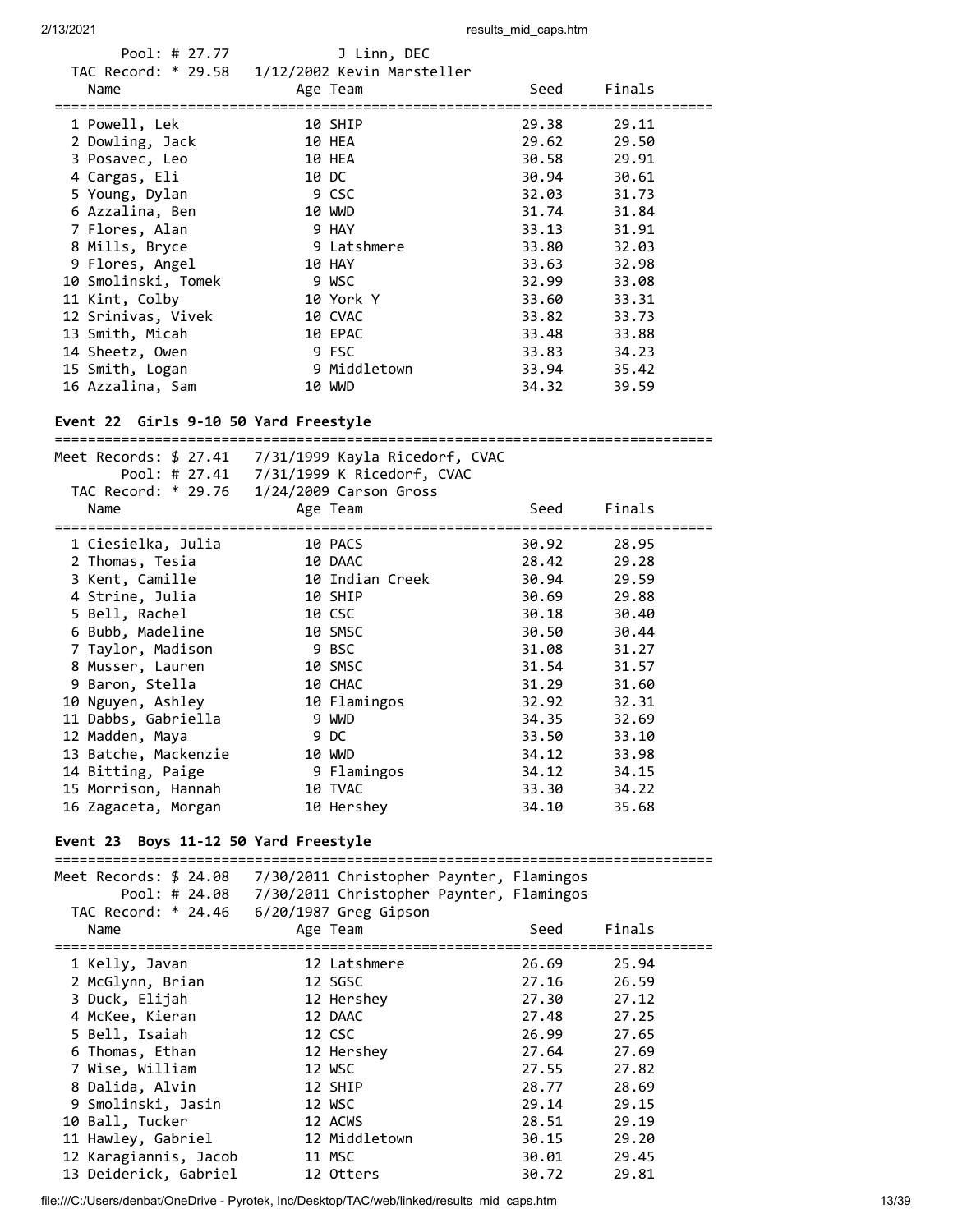| 14 Roadcap, Logan       | 12 TVAC       | 29.81 | 29.86  |
|-------------------------|---------------|-------|--------|
| 15 Jumper, Jonathan     | 11 Middletown | 30.48 | 30.31  |
| 16 Millner, Sam         | 12 DC         | 30.69 | 30.90  |
| -- Furlong, Christopher | 11 NYAC       | 30.66 | X30.65 |

# **Event 24 Girls 11-12 50 Yard Freestyle**

#### ===============================================================================

| Meet Records: \$ 25.47                                  7/30/2005 Samantha J Moffitt, FSC- |                                                         |       |        |  |
|--------------------------------------------------------------------------------------------|---------------------------------------------------------|-------|--------|--|
|                                                                                            | Pool: # 24.82 1/3/2008 Meaghan Raab, Hershey            |       |        |  |
|                                                                                            | TAC Record: * 26.30 1/24/1987 Whitney Peach             |       |        |  |
| Name                                                                                       | Age Team                                                | Seed  | Finals |  |
| 1 Rachael, Oliviah                                                                         | 12 WWD                                                  | 26.62 | 25.79  |  |
| 2 Lippert, Grace                                                                           | 12 CSC                                                  | 27.16 | 26.44  |  |
| 3 Merrifield, Morgan                                                                       | 12 WSC                                                  | 27.12 | 26.94  |  |
| 4 Rankin, Carlee                                                                           | 12 Latshmere                                            | 27.55 | 27.29  |  |
| 5 Long, Annie                                                                              | 12 DAAC                                                 | 28.35 | 27.30  |  |
| 6 Miller, Alyssa                                                                           | 12 EPAC                                                 | 27.87 | 28.00  |  |
| 7 Border, McKenna                                                                          | 12 TVAC                                                 | 29.43 | 28.44  |  |
| 8 Young, Sierra                                                                            | 12 CSC                                                  | 28.38 | 28.48  |  |
| 9 Fuhrman, Elizabeth                                                                       | 12 BSC                                                  | 28.49 | 28.49  |  |
| 10 Andrews, Nicole                                                                         | 12 NYAC                                                 | 27.93 | 28.51  |  |
| 11 Augustine, Nicole                                                                       | 12 DC                                                   | 29.65 | 28.55  |  |
| 12 Bolden, Carolyn                                                                         | 12 HAC                                                  | 28.36 | 28.69  |  |
| 13 McCloskey, Grace                                                                        | 12 Hershey                                              | 29.32 | 28.76  |  |
| 14 Hain, Mikayla                                                                           | 11 FSC                                                  | 29.16 | 29.19  |  |
| 15 Long, Karina                                                                            | 12 Flamingos                                            | 29.40 | 29.59  |  |
| 16 Mowery, Katherine                                                                       | 11 Otters                                               | 30.10 | 30.28  |  |
| Event 25 Boys 13-14 50 Yard Freestyle                                                      |                                                         |       |        |  |
|                                                                                            | Meet Records: $$22.24$ $7/30/2005$ Kyle R King, Hershey |       |        |  |
|                                                                                            |                                                         |       |        |  |

| $1001.$ $\pi$ 22.20 $1/2$ ) 2009 Nathlan Smitth, Latshmere |              |       |                |  |
|------------------------------------------------------------|--------------|-------|----------------|--|
| TAC Record: * 22.16 3/31/1989 Zack Gipson                  |              |       |                |  |
| Name                                                       | Age Team     | Seed  | Finals         |  |
|                                                            |              |       |                |  |
| 1 Paynter, Chris                                           | 14 Hershey   | 22.90 | 22.45          |  |
| 2 Mata, Jonathan                                           | 14 HEA       |       | 24.22<br>23.62 |  |
| 3 Rivers, Kyle                                             | 14 FSC       |       | 24.16<br>23.77 |  |
| 4 Chenot, Devon                                            | 13 CSC       |       | 24.01<br>23.76 |  |
| 5 Diaz, Alex                                               | 14 Latshmere |       | 24.69<br>24.06 |  |
| 6 Slattery, Quinn                                          | 14 SHIP      |       | 24.32<br>24.15 |  |
| 7 Logan, Daniel                                            | 14 DC        |       | 24.56<br>24.63 |  |
| 8 Fisher, Ben                                              | 14 CYA       | 24.24 | 24.96          |  |
| 9 Moffitt, Matthew                                         | 13 Otters    | 25.35 | 25.08          |  |
| 10 Culver, Teag                                            | 14 PACS      | 25.16 | 25.19          |  |
| 11 Schmittle, Karl                                         | 13 CYA       | 24.97 | 25.20          |  |
| 12 Young, Jason                                            | 14 Hershey   | 25.82 | 25.29          |  |
| 13 Fiorentino, Max                                         | 14 CSC       |       | 25.53<br>25.36 |  |
| 14 Stoner, Jake                                            | 14 WSC       |       | 24.97<br>25.40 |  |
| 15 Karagiannis, Jimmy                                      | 13 MSC       |       | 26.02<br>26.31 |  |
| 16 Kuhn, Jay                                               | 14 SGSC      | 25.60 | 26.68          |  |

# **Event 26 Girls 13-14 50 Yard Freestyle**

| Meet Records: \$ 24.30<br>Pool: # $24.30$<br>TAC Record: * 25.19 | 7/28/2007 Samantha Moffitt, FALCON<br>7/28/2007 Samantha Moffit, FSC<br>7/29/1987 Nikki Lehman |       |        |  |
|------------------------------------------------------------------|------------------------------------------------------------------------------------------------|-------|--------|--|
| Name                                                             | Age Team                                                                                       | Seed  | Finals |  |
|                                                                  |                                                                                                |       |        |  |
| 1 Luft, Rebecca                                                  | 14 NYAC                                                                                        | 24.56 | 24.68  |  |
| 2 Gross, Carson                                                  | 14 CYA                                                                                         | 24.64 | 24.97  |  |
| 3 Sekerak, Cassie                                                | 14 NYAC                                                                                        | 25.52 | 25.79  |  |
| 4 Gelgot, Caity                                                  | 14 FSC                                                                                         | 26.86 | 26.28  |  |
| 5 Young, Elizabeth                                               | 14 CSC                                                                                         | 26.39 | 26.42  |  |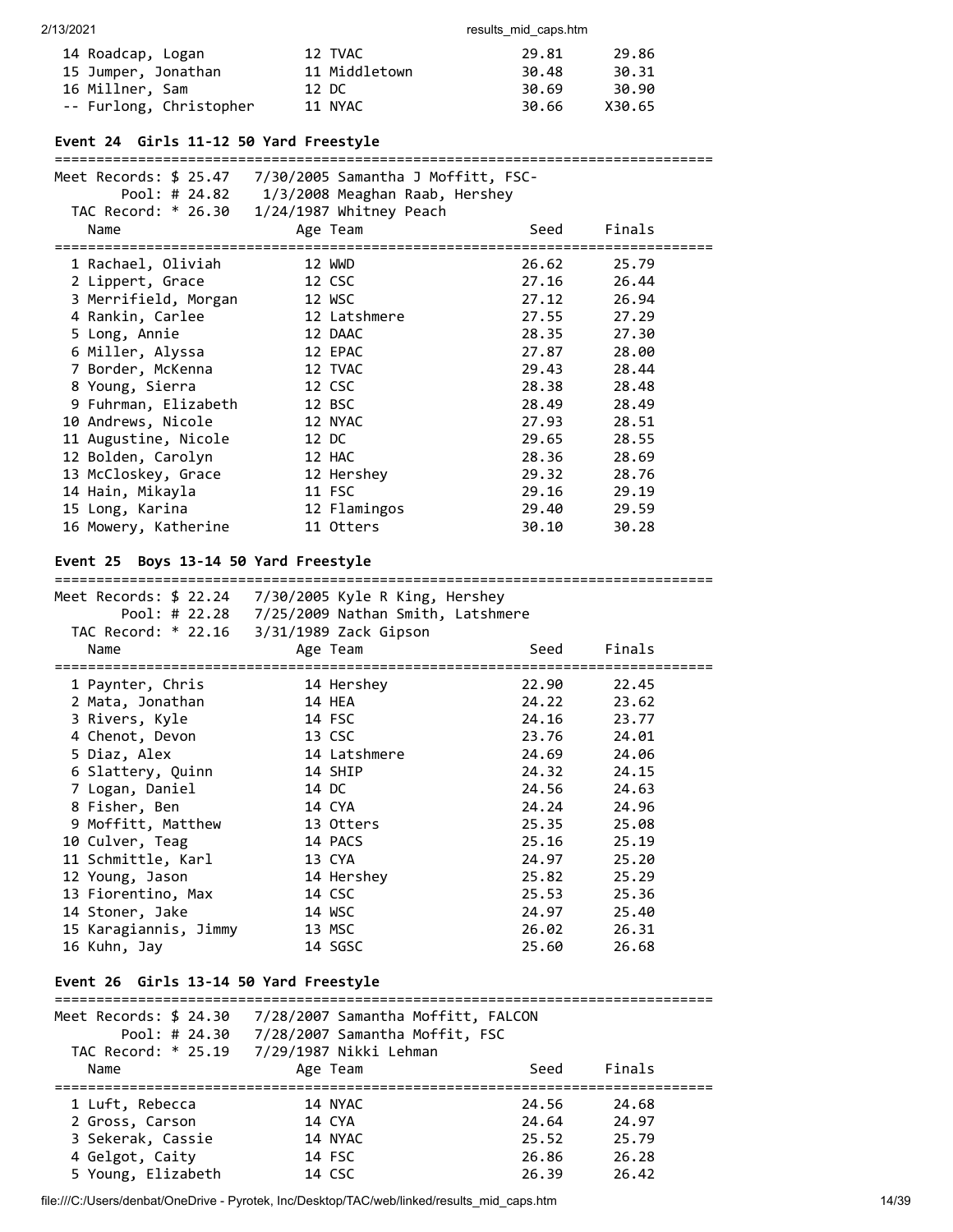| 6 Clancy, Jenna       | 14 Latshmere | 27.26 | 26.50 |
|-----------------------|--------------|-------|-------|
| 7 Croxall, Emily      | 14 Hershey   | 27.45 | 26.86 |
| 8 Stoner, Maddi       | 13 York Y    | 26.54 | 26.90 |
| 9 Finnerty, Claire    | 14 Latshmere | 27.50 | 26.95 |
| 10 Tafuto, Sally      | 13 Hershey   | 27.41 | 27.10 |
| 11 Wolfe, Madeline    | 13 PACS      | 27.60 | 27.15 |
| 12 Howery, Taylor     | 14 GETY      | 27.40 | 27.22 |
| 13 Bord, Jadyn        | 14 FSC       | 28.09 | 27.53 |
| 14 McDermott, Abigail | 13 WSC       | 27.37 | 27.54 |
| 15 Martin, Kylie      | 13 York Y    | 27.00 | 27.56 |
| 16 Epler, Lauren      | 13 Hershey   | 28.05 | 27.73 |

# **Event 27 Boys 15 & Over 50 Yard Freestyle**

| Meet Records: \$ 21.69                                  7/30/2005 Nick J Schwartz, WSY Swimming<br>TAC Record: * 22.30 7/25/2009 Ben Appleby | Pool: # 20.57 7/2/2011 David Nolan, Hershey |                |                |
|----------------------------------------------------------------------------------------------------------------------------------------------|---------------------------------------------|----------------|----------------|
| Name                                                                                                                                         | Age Team                                    | Seed           | Finals         |
| 1 Smith, Nathan                                                                                                                              | 17 Latshmere<br>17 NYAC                     | 21.72          | 21.51\$        |
| 2 Wenner, Seth<br>3 Stauffer, Corey                                                                                                          | 17 WSC                                      | 21.95<br>22.46 | 21.83<br>22.21 |
| 4 Lytle, Jordan                                                                                                                              | 16 HAY                                      | 22.84          | 22.32          |
| 5 Haley, Ben                                                                                                                                 | 17 NYAC                                     | 23.39          | 22.75          |
| 6 Peckmann, Erik                                                                                                                             | 16 CYA                                      | 22.61          | 22.92          |
| 7 Ruth, Zachary                                                                                                                              | 16 DC                                       | 23.30          | 22.95          |
| 8 Tanguay, Henry                                                                                                                             | 16 CHAC                                     | 22.84          | 23.18          |
| 9 Haywood, Lucas                                                                                                                             | 15 Latshmere                                | 23.42          | 23.41          |
| 10 Panas, Mark                                                                                                                               | 18 CHAC                                     | 23.50          | 23.49          |
| 11 Yohe, Joshua                                                                                                                              | 15 DC                                       | 24.03          | 23.76          |
| 12 Ozehowski, Tyler                                                                                                                          | 18 EPAC                                     | 23.67          | 23.80          |
| 13 Banks, Wendell                                                                                                                            | 16 Latshmere                                | 24.76          | 23.82          |
| 14 Dishong, Alex                                                                                                                             | 18 FSC                                      | 24.05          | 23.84          |
| 15 Soltanov, Vsevolod                                                                                                                        | 17 FSC                                      | 24.65          | 24.29          |
| 16 Naccarato, Montana                                                                                                                        | 18 DC                                       | 24.51          | 24.37          |

# **Event 28 Girls 15 & Over 50 Yard Freestyle**

| Meet Records: \$ 24.41   7/31/1999 Whitney Peach, YY |  |                                                     |             |         |  |  |  |
|------------------------------------------------------|--|-----------------------------------------------------|-------------|---------|--|--|--|
|                                                      |  | Pool: # 23.72 2/2/2012 Alexandra Rockett, Wilson HS |             |         |  |  |  |
| TAC Record: * 23.95 7/22/1989 Nikki Lehman           |  |                                                     |             |         |  |  |  |
| Name                                                 |  | Age Team                                            | Seed        | Finals  |  |  |  |
|                                                      |  |                                                     |             |         |  |  |  |
| 1 Hayward, Tess                                      |  | 17 WWD                                              | 25.34       | 24.01\$ |  |  |  |
| 2 Clancy, Erica                                      |  | 18 Latshmere                                        | 24.97       | 24.33\$ |  |  |  |
| 3 Rentovich, Tirza                                   |  | 15 DC                                               | 25.77 25.46 |         |  |  |  |
| 4 Gasparini, Ana                                     |  | 17 Indian Creek                                     | 25.45 25.50 |         |  |  |  |
| 5 Eurich, Jenny                                      |  | 17 WWD                                              | 26.07 25.63 |         |  |  |  |
| 6 Thornley, Justina                                  |  | 15 WSC                                              | 25.64       | 25.82   |  |  |  |
| 7 Kopacko, Katelyn                                   |  | 15 MSC                                              | 25.51       | 25.87   |  |  |  |
| 8 Ball, Shannon                                      |  | 15 ACWS                                             | 25.61       | 26.02   |  |  |  |
| 9 Stutzman, Bethany                                  |  | 15 Hershey                                          | 26.62       | 26.20   |  |  |  |
| 10 Wise, Erica                                       |  | 15 WSC                                              | 25.90       | 26.21   |  |  |  |
| 11 Weeden, Caitlynn                                  |  | 15 NYAC                                             | 26.18       | 26.37   |  |  |  |
| 12 Beekler, Maddy                                    |  | 16 EPAC                                             | 26.28       | 26.43   |  |  |  |
| 13 Wilkerson, Jocilyn                                |  | 17 Latshmere                                        | 27.27       | 26.64   |  |  |  |
| 14 Byler, Hannah                                     |  | 16 FSC                                              | 26.74       | 26.70   |  |  |  |
| 15 Smith, Brianna                                    |  | 16 FSC                                              | 27.14       | 26.89   |  |  |  |
| 16 Miller, Katelyn                                   |  | 17 NYAC                                             | 26.21       | 26.96   |  |  |  |
| Event 29 Boys 8 & Under 25 Yard Backstroke           |  |                                                     |             |         |  |  |  |

Meet Records: \$ 17.37 T Bigelow, CH Pool: # 17.37 T Bigelow, CH TAC Record: \* 17.98 6/26/2004 Spenser Strickler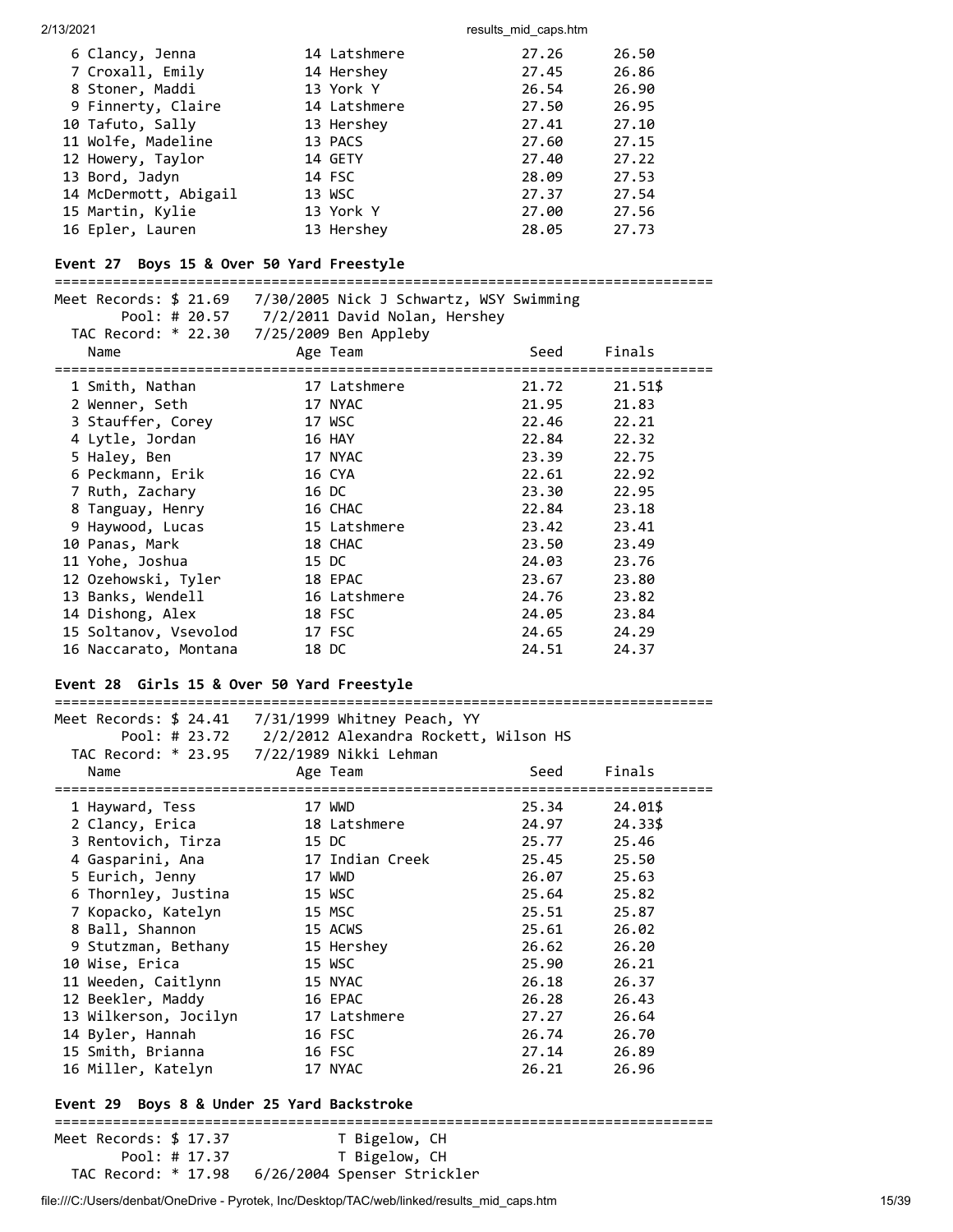|                                                                                                                                                   |                                            | <b>1000110_11110_00po.intill</b> |        |  |  |  |  |  |
|---------------------------------------------------------------------------------------------------------------------------------------------------|--------------------------------------------|----------------------------------|--------|--|--|--|--|--|
| Name                                                                                                                                              | Age Team                                   | Seed                             | Finals |  |  |  |  |  |
| 1 Stoner, Sam                                                                                                                                     | 8 York Y                                   | 17.70                            | 17.93  |  |  |  |  |  |
| 2 Wang, Ethan                                                                                                                                     | 8 York Y                                   | 18.32                            | 18.41  |  |  |  |  |  |
| 3 Hain, Braden                                                                                                                                    | 8 Otters                                   | 18.41                            | 18.62  |  |  |  |  |  |
| 4 M'Ikanatha, Isaac                                                                                                                               | 7 Hershey                                  | 19.11                            | 18.80  |  |  |  |  |  |
| 5 Castano, Adrian                                                                                                                                 | 7 BSC                                      | 19.53                            | 20.13  |  |  |  |  |  |
| 6 Haskins, John                                                                                                                                   | 8 Latshmere                                | 21.72                            | 20.23  |  |  |  |  |  |
| 7 Lillich, Kyle                                                                                                                                   | 8 SGSC                                     | 20.48                            | 20.41  |  |  |  |  |  |
| 8 Verbeek, Stefan                                                                                                                                 | 7 Hershey                                  | 21.70                            | 20.72  |  |  |  |  |  |
| 9 Estep, Brandon                                                                                                                                  | 8 SHIP                                     | 20.07                            | 20.83  |  |  |  |  |  |
| 10 Weller, Jason                                                                                                                                  | 8 Hershey                                  | 22.05                            | 20.91  |  |  |  |  |  |
| 11 Dotts, Benjamin                                                                                                                                | 7 Flamingos                                | 20.09                            | 21.06  |  |  |  |  |  |
| 12 Guckavan, Gavin                                                                                                                                | 8 Middletown                               | 20.87                            | 21.28  |  |  |  |  |  |
| 13 Snyder, Bailey                                                                                                                                 | 8 Middletown                               | 21.13                            | 21.42  |  |  |  |  |  |
| 14 Rudy, Gavin                                                                                                                                    | 8 MSC                                      | 21.73                            | 21.48  |  |  |  |  |  |
| 15 Corbin, Tommy                                                                                                                                  | 7 CHAC                                     | 21.26                            | 21.81  |  |  |  |  |  |
| 16 Neutzel, Lawson                                                                                                                                | 8 WSC                                      | 21.40                            | 22.51  |  |  |  |  |  |
| Event 30 Girls 8 & Under 25 Yard Backstroke<br>Meet Records: \$ 17.89    7/25/2009 Kayla Barone, CVAC<br>Pool: # 16.93 2/22/2003 Sada Stewart, YY |                                            |                                  |        |  |  |  |  |  |
|                                                                                                                                                   | TAC Record: * 18.27 2/3/2013 Savannah Hunt |                                  |        |  |  |  |  |  |
| Name                                                                                                                                              | Age Team                                   | Seed                             | Finals |  |  |  |  |  |
|                                                                                                                                                   |                                            |                                  |        |  |  |  |  |  |
| 1 Staretz, Presley                                                                                                                                | 8 HAC                                      | 17.68                            | 18.01  |  |  |  |  |  |
| 2 Brenner, Ellie                                                                                                                                  | 8 EPAC                                     | 18.00                            | 18.09  |  |  |  |  |  |
| 3 Harnish, Meaghan                                                                                                                                | 8 York Y                                   | 17.74                            | 18.10  |  |  |  |  |  |
| 4 Fickett, Makenna                                                                                                                                | 8 NYAC                                     | 18.83                            | 19.03  |  |  |  |  |  |
| 5 Burkholder, Maurah                                                                                                                              | 8 HEA                                      | 19.29                            | 19.20  |  |  |  |  |  |
| 6 Strine, Jillian                                                                                                                                 | 8 SHIP                                     | 18.70                            | 19.47  |  |  |  |  |  |
| 7 DeLuca, Kate                                                                                                                                    | 8 MSC                                      | 20.87                            | 20.27  |  |  |  |  |  |
| 8 Shaffer, Brynn                                                                                                                                  | 8 Latshmere                                | 21.11                            | 20.40  |  |  |  |  |  |
| 9 Oyerly, Cali                                                                                                                                    | 7 Hershey                                  | 20.65                            | 20.77  |  |  |  |  |  |
| 10 Aggen, Hanna                                                                                                                                   | 8 LAC                                      | 19.96                            | 20.97  |  |  |  |  |  |
| 11 Barone, Kamryn                                                                                                                                 | 7 CVAC                                     | 21.11                            | 21.50  |  |  |  |  |  |
| 12 Metzgar, Katheryn                                                                                                                              | 8 Otters                                   | 22.92                            | 22.38  |  |  |  |  |  |
| 13 Yamauchi, Aiko                                                                                                                                 | 8 Hershey                                  | 22.04                            | 23.14  |  |  |  |  |  |
| 14 Dauenbaugh, Korrine                                                                                                                            | 7 FSC                                      | 23.69                            | 23.87  |  |  |  |  |  |
| 15 Miller, Katelyn                                                                                                                                | 8 Latshmere                                | 23.94                            | 24.63  |  |  |  |  |  |

# **Event 31 Boys 9-10 50 Yard Backstroke**

|                      | Meet Records: \$ 32.19 7/30/2005 Ian M Sherwood, Hershey |                |       |  |  |  |
|----------------------|----------------------------------------------------------|----------------|-------|--|--|--|
|                      |                                                          |                |       |  |  |  |
|                      | TAC Record: * 32.85 1/26/2002 Kevin Marsteller           |                |       |  |  |  |
| Name                 | Age Team                                                 | Finals<br>Seed |       |  |  |  |
|                      |                                                          |                |       |  |  |  |
| 1 McDermott, Will    | 10 WSC                                                   | 34.54          | 33.04 |  |  |  |
| 2 Hemingway, Patrick | 10 HEA                                                   | 34.39          | 33.94 |  |  |  |
| 3 Powell, Lek        | 10 SHIP                                                  | 34.03          | 34.50 |  |  |  |
| 4 Wingert, Andreas   | 9 Hershey                                                | 37.05          | 36.16 |  |  |  |
| 5 Distenfeld, Tyler  | 10 CVAC                                                  | 37.60          | 37.60 |  |  |  |
| 6 Mata, Matthew      | 10 HEA                                                   | 38.69          | 38.64 |  |  |  |
| 7 Paul, Tommy        | 9 Hershey                                                | 39.89          | 38.75 |  |  |  |
| 8 Flores, Alan       | 9 HAY                                                    | 40.01          | 39.10 |  |  |  |
| 9 Perry, Daniel      | 10 SGSC                                                  | 38.13          | 39.20 |  |  |  |
| 10 Hain, Alex        | 9 FSC                                                    | 38.25          | 39.78 |  |  |  |
| 11 Granholm, Quinn   | 10 WSC                                                   | 39.16          | 40.24 |  |  |  |
| 12 Smith, Micah      | 10 EPAC                                                  | 40.91          | 40.33 |  |  |  |
| 13 So, Ian           | 9 NYAC                                                   | 40.61          | 41.59 |  |  |  |
| 14 Clough, Colin     | 9 Hershey                                                | 44.64          | 41.86 |  |  |  |
| 15 Fisic, Trevor     | 9 Latshmere                                              | 47.32          | 44.10 |  |  |  |

16 Blacker, Elaine 7 Hershey 23.48 25.13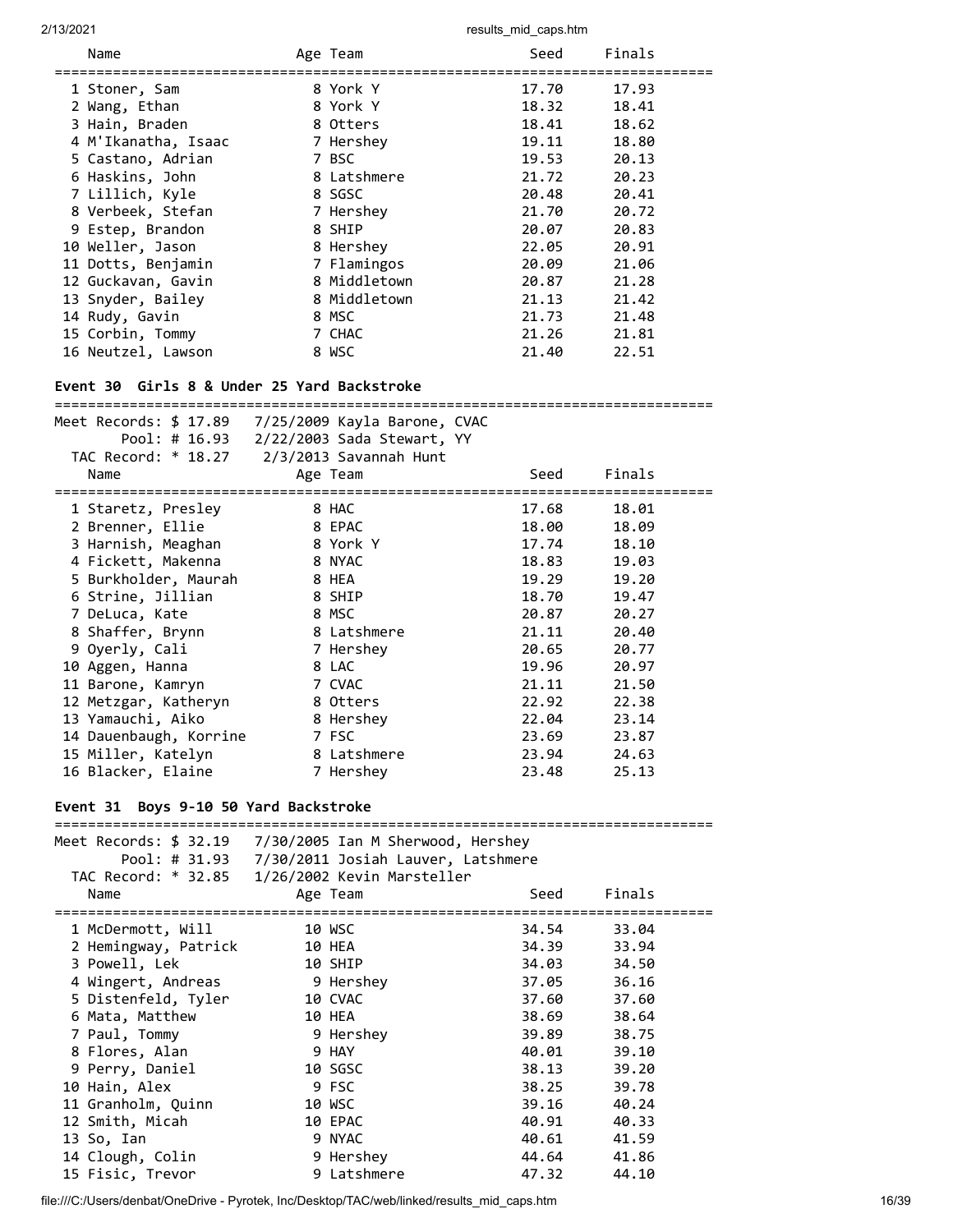| 16 Dotts, Adam | 9 Flamingos | 47.10 | 44.49 |
|----------------|-------------|-------|-------|
|----------------|-------------|-------|-------|

### **Event 32 Girls 9-10 50 Yard Backstroke**

|                                        | Meet Records: \$ 32.86    7/31/1999    Tricia Weaner, GETY                                   |       |         |
|----------------------------------------|----------------------------------------------------------------------------------------------|-------|---------|
|                                        | Pool: # 31.73 2/28/1995 Lauren Sarricks, Hershye                                             |       |         |
|                                        |                                                                                              |       |         |
| Name                                   | Age Team                                                                                     | Seed  | Finals  |
|                                        |                                                                                              |       |         |
| 1 Maher, Jillian                       | <b>10 NYAC</b>                                                                               | 32.57 | 32.31\$ |
| 2 Walsh, Gabrielle                     | 10 WWD                                                                                       | 34.55 | 33.00   |
| 3 Ciesielka, Julia                     | 10 PACS                                                                                      | 34.53 | 34.12   |
| 4 Plempel, Jordan                      | 10 Latshmere                                                                                 | 36.02 | 34.82   |
| 5 Bubb, Madeline                       | <b>10 SMSC</b>                                                                               | 36.12 | 35.68   |
| 6 Mitzel, Scarlet                      | 10 LAC                                                                                       | 36.78 | 37.04   |
| 7 Ulmer, Sydney                        | 9 York Y                                                                                     | 38.67 | 37.24   |
| 8 Schoenbaum, Katie                    | 10 PACS                                                                                      | 37.50 | 37.44   |
| 9 Kelly, Katie                         | 10 CYA                                                                                       | 37.57 | 37.85   |
| 10 Ruby, Shannon                       | 10 HAY                                                                                       | 38.35 | 39.15   |
| 11 Stone, Ryelee                       | 10 LAC                                                                                       | 36.27 | 39.17   |
| 12 Shore, Elise                        | 10 CHAC                                                                                      | 38.95 | 39.22   |
| 13 Cheslock, Olivia                    | 9 FSC                                                                                        | 40.04 | 39.76   |
| 14 Redmond, Emma                       | 10 HEA                                                                                       | 40.06 | 40.22   |
| 15 Dabbs, Gabriella                    | 9 WWD                                                                                        | 41.65 | 40.38   |
| 16 Conway, Anna                        | 10 DAU                                                                                       | 41.67 | 40.95   |
| Event 33 Boys 11-12 50 Yard Backstroke |                                                                                              |       |         |
|                                        | Meet Records: \$ 27.64                              7/30/2005 Steven Gasparini, Indian Creek |       |         |
|                                        | Pool: # 29.04 7/30/2011 Spencer Hill, Wildcat                                                |       |         |

| TAC Record: * 29.30 3/21/1987 Zack Gipson |                 |       |                                |
|-------------------------------------------|-----------------|-------|--------------------------------|
| Name                                      | Age Team        | Seed  | Finals                         |
|                                           |                 |       | ============================== |
| 1 Lauver, Josiah                          | 12 Latshmere    | 27.72 | 27.36\$                        |
| 2 D'Souza, Shawn                          | 12 Latshmere    | 34.19 | 33.54                          |
| 3 Zortman, CJ                             | 11 TAC          | 34.15 | 34.27                          |
| 4 Furlong, Christopher                    | 11 NYAC         | 34.25 | 34.43                          |
| 5 Lai, Ryan                               | 12 CVAC         | 33.93 | 34.47                          |
| 6 Barnes, Kevin                           | 12 CSC          | 34.38 | 34.56                          |
| 7 Forry, Brent                            | 11 CYA          | 34.39 | 34.70                          |
| 8 Roadcap, Logan                          | 12 TVAC         | 34.92 | 34.75                          |
| 9 Ball, Tucker                            | 12 ACWS         | 33.89 | 34.81                          |
| 10 Bloom, Christopher                     | 12 HEA          | 35.50 | 35.02                          |
| 11 Plessinger, Jared                      | 12 Indian Creek | 34.00 | 35.03                          |
| 12 Leach, Daniel                          | 11 PACS         | 35.09 | 35.27                          |
| 13 Spencer, Noah                          | 11 NYAC         | 34.63 | 35.44                          |
| 14 Durand, Austin                         | 12 FSC          | 37.32 | 36.83                          |
| 15 Dubbs, Alec                            | 11 Latshmere    | 38.55 | 37.80                          |
| 16 Batakci, Levent                        | 12 Flamingos    | 38.86 | 40.36                          |

### **Event 34 Girls 11-12 50 Yard Backstroke**

## =============================================================================== Meet Records: \$ 29.10 7/31/1999 Breyanna Gepfer, WSY Pool: # 29.09 2/28/1997 Lauren Sarricks, Hershey TAC Record: \* 30.44 7/21/2013 Rachel Stein, TAC Name **Age Team** Age Team Seed Finals =============================================================================== 1 Luft, Katie 12 NYAC 29.21 29.02# 2 Tolentino, Athena 12 ACWS 30.59 30.76 3 Stein, Rachel 12 TAC 30.44 31.87 4 Weik, Krysta 12 FSC 32.48 32.18 5 Recce, Gabriella 11 HEA 33.34 32.59 6 Miller, Mackenzie 12 SGSC 31.78 32.82 7 Long, Annie 12 DAAC 32.78 33.06 8 Wingert, Heidi Luise 12 Banches 12 2008<br>8 Wingert, Heidi Luise 12 Hershey 34.18 33.94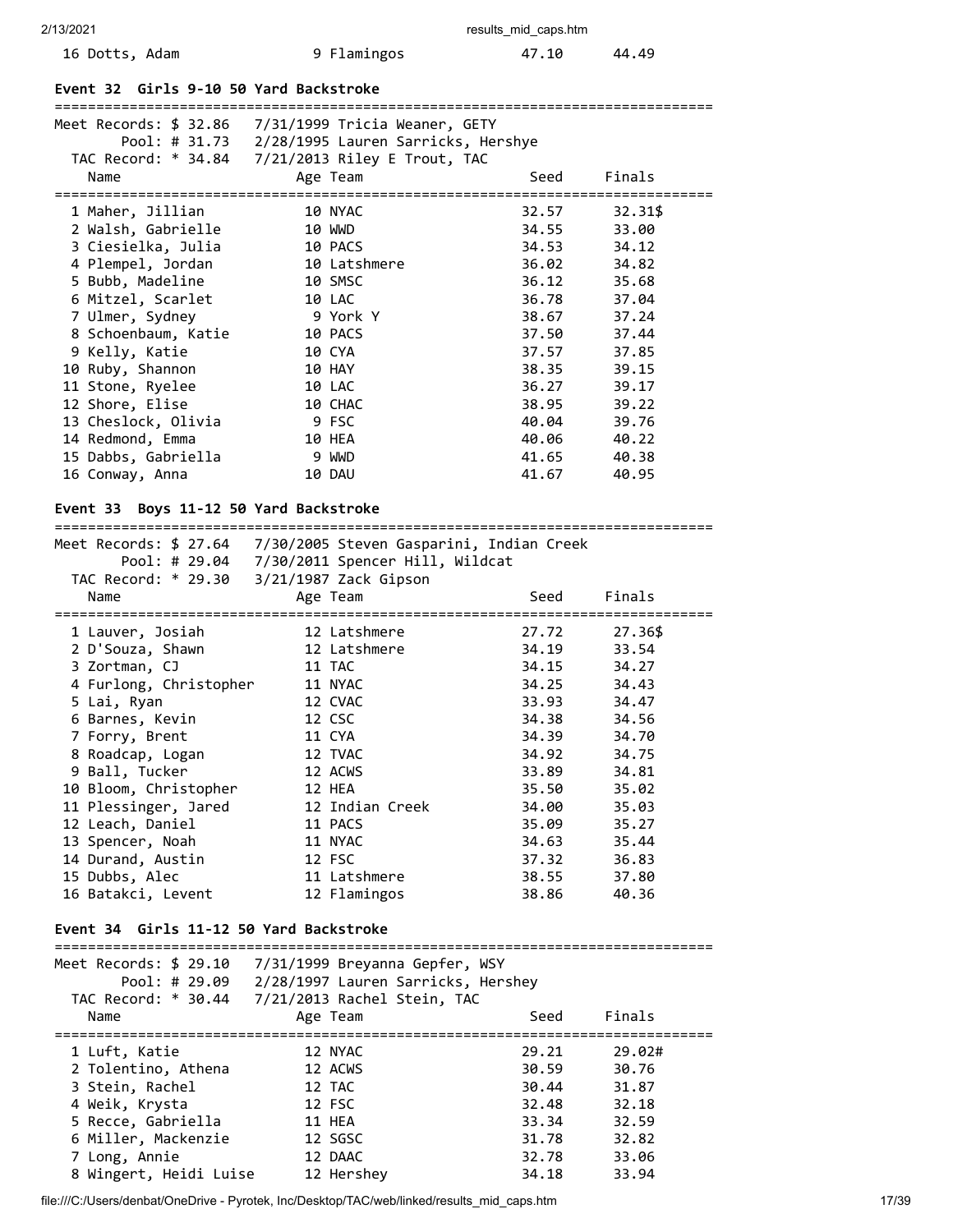| 9 Brett, Morgan      | 11 Hershey  | 35.98 | 34.00 |
|----------------------|-------------|-------|-------|
| 10 Stahl, Nyah       | 11 York Y   | 33.57 | 34.14 |
| 11 Koons, Sydney     | 12 Hershey  | 34.69 | 34.70 |
| 12 Abel, Maddy       | 12 TAC      | 33.30 | 34.80 |
| 13 Mowery, Katherine | 11 Otters   | 34.61 | 35.36 |
| 14 Jacobson, Kelsey  | 12 WSC      | 33.83 | 35.54 |
| 15 Miller, Natalie   | 12 TVAC     | 35.45 | 35.92 |
| 16 Fortney, Alexa    | 11 Mt. View | 35.85 | 37.72 |

# **Event 35 Boys 13-14 50 Yard Backstroke**

|                       | Meet Records: \$ 25.26 7/30/2005 Kyle R King, Hershey |       |        |
|-----------------------|-------------------------------------------------------|-------|--------|
|                       | Pool: # 25.26 7/20/2005 Kyle King, Hershey            |       |        |
|                       | TAC Record: * 27.98 7/22/1989 Zach Gipson             |       |        |
| Name                  | Age Team                                              | Seed  | Finals |
| 1 Paynter, Chris      | 14 Hershey                                            | 26.79 | 25.84  |
| 2 Mata, Jonathan      | 14 HEA                                                | 27.28 | 27.37  |
| 3 Chenot, Devon       | 13 CSC                                                | 28.85 | 29.04  |
| 4 Moffitt, Matthew    | 13 Otters                                             | 29.44 | 29.34  |
| 5 Jacobson, Patrick   | 14 WSC                                                | 30.14 | 29.66  |
| 6 Walter, Christopher | 14 DC                                                 | 30.60 | 29.76  |
| 7 Zachary, Kevin      | 13 Hershey                                            | 30.14 | 30.17  |
| 8 Chen, Matthew       | 14 York Y                                             | 31.03 | 31.31  |
| 9 Wisor, Joshua       | 14 Latshmere                                          | 31.60 | 31.48  |
| 10 Conway, Brennan    | 13 DAU                                                | 32.10 | 31.58  |
| 11 DeAngelo, Nico     | 13 GETY                                               | 31.78 | 31.80  |
| 12 Ruby, Collin       | 13 HAY                                                | 31.07 | 32.00  |
| 13 Wilkinson, Tyler   | 13 WWD                                                | 32.59 | 32.69  |
| 14 Polli, Nicholos    | 13 WSC                                                | 31.36 | 33.01  |
| 15 Migash, Anthony    | 13 LAC                                                | 33.11 | 33.32  |
| 16 Forry, Alex        | 13 CYA                                                | 32.46 | 33.71  |

### **Event 36 Girls 13-14 50 Yard Backstroke**

| Meet Records: \$ 27.85                     | A Roth, GETY                                |          |             |  |
|--------------------------------------------|---------------------------------------------|----------|-------------|--|
| Pool: # 27.85                              | A Roth GETY, GETY                           |          |             |  |
|                                            | TAC Record: * 29.78 7/29/1987 Julie Mroziak |          |             |  |
| Name                                       | Age Team                                    | Seed     | Finals      |  |
|                                            |                                             | ======== |             |  |
| 1 Kline, Vyktoria                          | 13 FSC                                      | 30.53    | 29.34       |  |
| 2 Howery, Taylor                           | 14 GETY                                     | 29.67    | 30.32       |  |
| 3 Clancy, Jenna                            | 14 Latshmere                                | 30.59    | 30.86       |  |
| 4 Fortney, Autumn-Rose                     | 13 Mt. View                                 | 31.19    | 31.09       |  |
| 5 Welch, Kaitlyn                           | 13 WWD                                      | 31.27    | 31.64       |  |
| 6 MacDougall, Larissa                      | 14 NYAC                                     | 30.72    | 31.71       |  |
| 7 Daubenspeck, Megan                       | 13 Mt. View                                 |          | 32.78 32.03 |  |
| 8 Arnold, Ava                              | 13 DC                                       | 32.34    | 32.07       |  |
| 9 Hess, Kate                               | 14 Hershey                                  | 32.24    | 32.17       |  |
| 10 Sopko, Camryn                           | 13 CYA                                      | 31.95    | 32.63       |  |
| 11 Zortman, Cara Sue                       | 14 TAC                                      | 32.95    | 32.76       |  |
| 12 Pechinski, Ashley                       | 14 WSC                                      |          | 32.39 32.80 |  |
| 13 St. Clair, Samantha                     | 13 Otters                                   | 32.81    | 32.85       |  |
| 14 Urbaniak, Emily                         | 14 WSC                                      | 32.72    | 33.18       |  |
| 15 Swaltek, Kayla                          | 13 DAAC                                     |          | 33.49 33.22 |  |
| 16 Young, Maddison                         | 13 CSC                                      | 32.72    | 33.35       |  |
|                                            |                                             |          |             |  |
| Event 37 Boys 15 & Over 50 Yard Backstroke |                                             |          |             |  |
| ===============================            |                                             |          |             |  |
| Meet Records: \$ 24.48                     | Weaver, YY                                  |          |             |  |
|                                            |                                             |          |             |  |
|                                            |                                             |          |             |  |
| Name                                       | Age Team                                    | Seed     | Finals      |  |
| 1 Brenneman, Jack                          | =============<br>17 NYAC                    | 24.93    | 25.00       |  |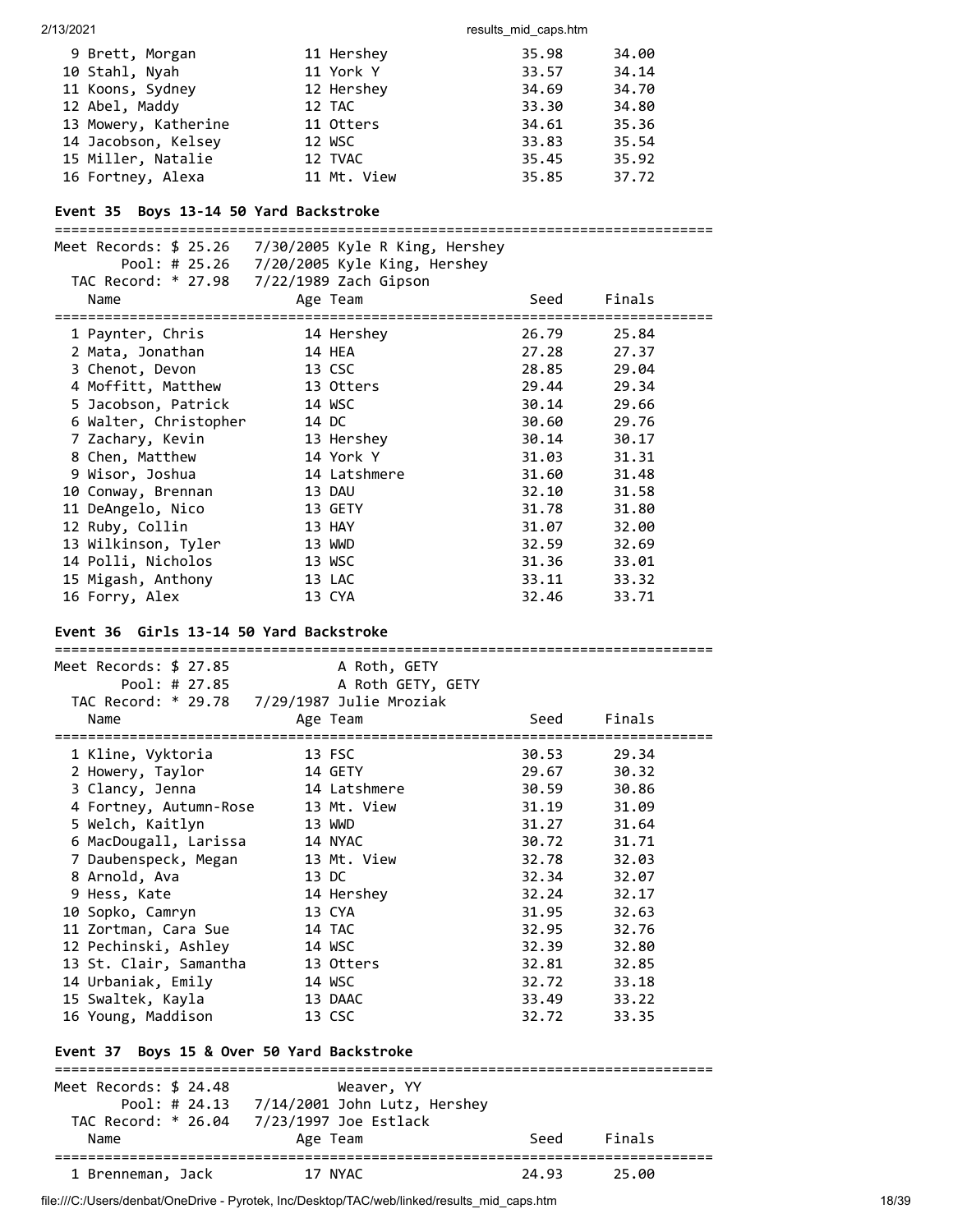| 2 Gehenio, Ethan     | 16 Otters       | 25.42 | 25.17 |
|----------------------|-----------------|-------|-------|
| 3 Tate, Mason        | 17 WSC          | 24.97 | 25.28 |
| 4 Handley, Liam      | 16 NYAC         | 25.87 | 25.39 |
| 5 Brockway, Noah     | 16 WSC          | 25.85 | 25.66 |
| 6 Leighton, John     | 17 Indian Creek | 26.43 | 26.77 |
| 7 Fox, Adam          | 15 Otters       | 27.89 | 27.07 |
| 8 Marshall, Casey    | 15 DAAC         | 26.98 | 27.21 |
| 9 Lauer, Zachary     | 16 Latshmere    | 27.08 | 27.27 |
| 10 Grim, Jordan      | 17 NYAC         | 27.21 | 27.41 |
| 11 Hartzell, Will    | 15 CYA          | 27.31 | 27.70 |
| 12 Pityk, Michael    | 18 Otters       | 28.54 | 27.88 |
| 13 Bloom, Nicholas   | 15 HEA          | 27.98 | 27.92 |
| 14 Pompei, Anthony   | 17 HEA          | 28.85 | 28.32 |
| 15 Hirshberg, Samuel | 16 Middletown   | 30.50 | 29.53 |
| 16 Balog, Jacob      | 18 HEA          | 30.79 | 30.59 |
|                      |                 |       |       |

# **Event 38 Girls 15 & Over 50 Yard Backstroke**

### ===============================================================================

| Meet Records: \$ 27.68           | 7/30/2011 Kelly Dvoryak, Northern-MA               |                                   |        |  |
|----------------------------------|----------------------------------------------------|-----------------------------------|--------|--|
|                                  | Pool: # 27.32 7/9/2011 Yurie Nakano, Hershey       |                                   |        |  |
|                                  | TAC Record: * 28.32    6/12/1999    Lindsay Billet |                                   |        |  |
| Name                             | Age Team                                           | Seed                              | Finals |  |
| ================================ |                                                    | --------------------------------- |        |  |
| 1 Dacheux, Summer                | 17 DAAC                                            | 28.79                             | 28.06  |  |
| 2 Hayward, Tess                  | 17 WWD                                             | 29.99                             | 28.11  |  |
| 3 Archuleta, Sydney              | 16 NYAC                                            | 29.18                             | 28.49  |  |
| 4 Lyons, Peyten                  | 16 PACS                                            | 28.76                             | 28.67  |  |
| 5 Dundore, Alison                | 17 HAC                                             | 28.89                             | 28.95  |  |
| 6 Stutzman, Bethany              | 15 Hershey                                         | 29.97                             | 29.40  |  |
| 7 Young, Jenny                   | 16 Hershey                                         | 30.16                             | 29.69  |  |
| 8 Chalk, Regan                   | 16 HAY                                             | 29.77                             | 29.78  |  |
| 9 Massaro, Alyssa                | 17 DC                                              | 30.81                             | 30.57  |  |
| 10 Hess, Anna                    | 16 WSC                                             | 30.45                             | 30.61  |  |
| 11 Walker, Lexi                  | 17 BSAC                                            | 30.75                             | 30.72  |  |
| 12 Smith, Brianna                | 16 FSC                                             | 30.74                             | 30.76  |  |
| 13 Fox, Hannah                   | 18 Otters                                          | 31.34                             | 31.31  |  |
| 13 Basehore, Brooke              | 17 BSAC                                            | 30.91                             | 31.31  |  |
| 15 Nolt, Olivia                  | 15 WWD                                             | 31.36                             | 31.67  |  |
| 16 Miller, Rebecca               | 17 ADST                                            | 30.83                             | 32.06  |  |
|                                  |                                                    |                                   |        |  |

# **Event 39 Boys 9-10 100 Yard Freestyle**

| Meet Records: \$ 1:01.72    7/30/2011 Ning Ning Liu, YY Tidal Waves |       |                                                                        |  |         |         |
|---------------------------------------------------------------------|-------|------------------------------------------------------------------------|--|---------|---------|
|                                                                     |       | Pool: # 1:01.72                7/30/2011 Ning Ning Liu, YY Tidal Waves |  |         |         |
| TAC Record: * 1:07.48 1/5/2002 Kevin Marsteller                     |       |                                                                        |  |         |         |
| Name                                                                |       | Age Team                                                               |  | Seed    | Finals  |
|                                                                     |       |                                                                        |  |         |         |
| 1 Thomas, Riley                                                     |       | 10 York Y                                                              |  | 1:08.53 | 1:05.23 |
|                                                                     | 31.19 | 1:05.23(34.04)                                                         |  |         |         |
| 2 Posavec, Leo                                                      |       | 10 HEA                                                                 |  | 1:07.59 | 1:05.52 |
|                                                                     | 30.34 | 1:05.52(35.18)                                                         |  |         |         |
| 3 Cramer, Andy                                                      |       | 10 Hershey                                                             |  | 1:09.86 | 1:08.14 |
|                                                                     | 31.93 | 1:08.14(36.21)                                                         |  |         |         |
| 4 Boyce, Ryan                                                       |       | 10 NYAC                                                                |  | 1:10.38 | 1:10.12 |
|                                                                     | 33.26 | 1:10.12(36.86)                                                         |  |         |         |
| 5 Azzalina, Ben                                                     |       | <b>10 WWD</b>                                                          |  | 1:11.80 | 1:11.14 |
|                                                                     | 34.22 | 1:11.14(36.92)                                                         |  |         |         |
| 6 Shanmuganathan, Shaswath 10 CVAC                                  |       |                                                                        |  | 1:12.51 | 1:12.17 |
|                                                                     | 34.00 | 1:12.17(38.17)                                                         |  |         |         |
| 7 Flores, Angel                                                     |       | 10 HAY                                                                 |  | 1:15.85 | 1:12.63 |
|                                                                     | 35.93 | 1:12.63(36.70)                                                         |  |         |         |
| 8 Hain, Alex                                                        |       | 9 FSC                                                                  |  | 1:12.09 | 1:13.96 |
|                                                                     | 36.00 | 1:13.96(37.96)                                                         |  |         |         |
| 9 Hill, Jonathan                                                    |       | 10 SGSC                                                                |  | 1:18.19 | 1:14.53 |
|                                                                     | 35.36 | 1:14.53(39.17)                                                         |  |         |         |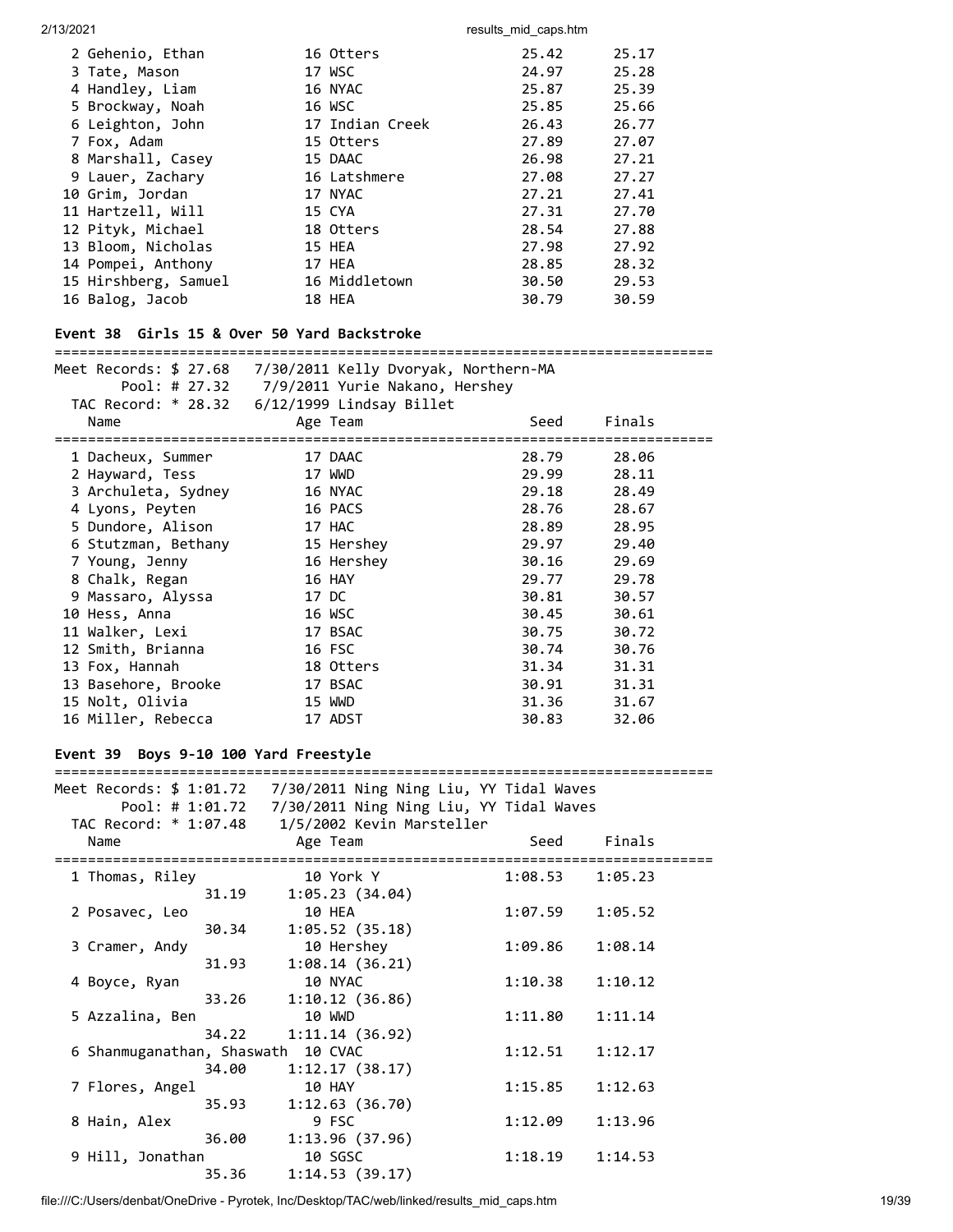| 10 Dillon, Mason    |       | 10 Flamingos    | 1:15.41 | 1:16.21 |
|---------------------|-------|-----------------|---------|---------|
|                     | 36.74 | 1:16.21(39.47)  |         |         |
| 11 Oren, David      |       | 10 Otters       | 1:17.26 | 1:16.23 |
|                     | 36.60 | 1:16.23(39.63)  |         |         |
| 12 Clarke, Ben      |       | 10 NYAC         | 1:19.38 | 1:16.29 |
|                     | 36.02 | 1:16.29(40.27)  |         |         |
| 13 Seman, Alexander |       | 9 MSC           | 1:17.67 | 1:16.70 |
|                     | 36.98 | 1:16.70(39.72)  |         |         |
| 14 Zonarich, Nick   |       | 10 Indian Creek | 1:19.73 | 1:18.10 |
|                     | 37.79 | 1:18.10(40.31)  |         |         |
| 15 Mackrell, Josh   |       | 10 Latshmere    | 1:17.21 | 1:18.98 |
|                     | 36.88 | 1:18.98(42.10)  |         |         |
| 16 Donahue, Andrew  |       | 9 WWD           | 1:20.73 | 1:20.98 |
|                     | 38.94 | 1:20.98(42.04)  |         |         |
|                     |       |                 |         |         |

## **Event 40 Girls 9-10 100 Yard Freestyle**

#### ===============================================================================

| Pool: # 59.28                                | 2/22/2003 Emily Weaner, WSY |         |                    |           |
|----------------------------------------------|-----------------------------|---------|--------------------|-----------|
| TAC Record: * 1:05.58                        | 2/3/2002 Julia Kucherich    |         |                    |           |
| Name<br>==================================== | Age Team                    | Seed    | Finals<br>:======= | :======== |
| 1 Maher, Jillian                             | 10 NYAC                     | 1:03.08 | 1:02.03            |           |
| 29.83                                        | 1:02.03(32.20)              |         |                    |           |
| 2 Walsh, Gabrielle                           | <b>10 WWD</b>               | 1:06.61 | 1:04.68            |           |
| 30.39                                        | 1:04.68(34.29)              |         |                    |           |
| 3 Ortiz, Madison                             | 10 FSC                      | 1:08.51 | 1:06.76            |           |
| 31.92                                        | 1:06.76(34.84)              |         |                    |           |
| 4 Thomas, Tesia                              | 10 DAAC                     | 1:07.05 | 1:07.95            |           |
| 32.39                                        | 1:07.95(35.56)              |         |                    |           |
| 5 Bell, Rachel                               | 10 CSC                      | 1:08.54 | 1:08.70            |           |
| 33.29                                        | 1:08.70(35.41)              |         |                    |           |
| 6 Bubb, Madeline                             | 10 SMSC                     | 1:11.34 | 1:09.64            |           |
| 32.77                                        | 1:09.64(36.87)              |         |                    |           |
| 7 Coover, Paige                              | 10 CSC                      | 1:10.75 | 1:10.27            |           |
| 33.58                                        | 1:10.27(36.69)              |         |                    |           |
| 8 Sanders, Madison                           | 10 BSC                      | 1:10.54 | 1:10.35            |           |
| 32.91                                        | 1:10.35(37.44)              |         |                    |           |
| 9 Smith, Aliza                               | 10 CVAC                     | 1:11.48 | 1:10.57            |           |
| 33.41                                        | 1:10.57(37.16)              |         |                    |           |
| 10 Shore, Elise                              | 10 CHAC                     | 1:11.98 | 1:12.86            |           |
| 34.46                                        | 1:12.86 (38.40)             |         |                    |           |
| 11 Bitting, Paige                            | 9 Flamingos                 | 1:17.25 | 1:13.79            |           |
| 35.01                                        | 1:13.79(38.78)              |         |                    |           |
| 12 King, Caroline                            | 10 HEA                      | 1:17.37 | 1:16.12            |           |
| 36.29                                        | 1:16.12(39.83)              |         |                    |           |
| 13 Redmond, Emma                             | 10 HEA                      | 1:18.24 | 1:16.61            |           |
| 36.70                                        | 1:16.61(39.91)              |         |                    |           |
| 14 Heck, Paige                               | 9 DAU                       | 1:18.54 | 1:17.63            |           |
| 36.95                                        | 1:17.63(40.68)              |         |                    |           |
| 15 Shaffer, Alexa                            | 9 Latshmere                 | 1:17.68 | 1:17.84            |           |
| 36.95                                        | 1:17.84(40.89)              |         |                    |           |
| 16 Meyer, Madelyn                            | 9 FSC                       | 1:18.93 | 1:20.72            |           |
| 39.76                                        | 1:20.72(40.96)              |         |                    |           |

# **Event 41 Boys 11-12 100 Yard Freestyle**

| Meet Records: \$ 51.38<br>Pool: # $53.77$<br>TAC Record: * 56.23<br>Name | 7/30/2005 Steven Gasparini, Indian Creek<br>7/30/2011 Jacob Deckman, CVAC<br>4/3/1987 Greg Gipson<br>Age Team | Seed           | Finals          |
|--------------------------------------------------------------------------|---------------------------------------------------------------------------------------------------------------|----------------|-----------------|
| 1 Lauver, Josiah<br>25.05<br>2 Gallagher, Zack                           | 12 Latshmere<br>53.19 (28.14)<br>11 HAC                                                                       | 54.31<br>56.68 | 53.19#<br>57.25 |

file:///C:/Users/denbat/OneDrive - Pyrotek, Inc/Desktop/TAC/web/linked/results\_mid\_caps.htm 20/39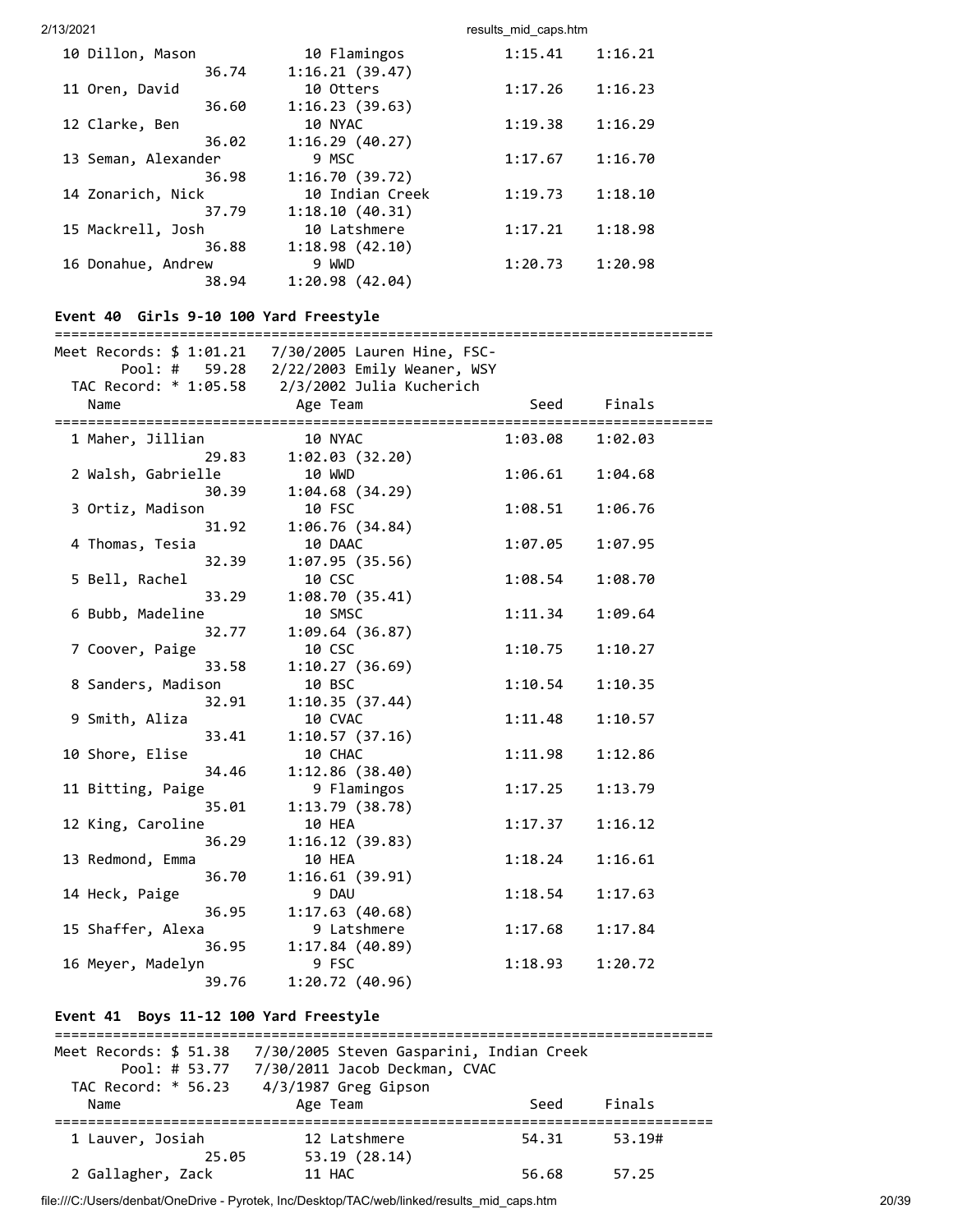|                         | 26.56 | 57.25 (30.69)  |         |         |
|-------------------------|-------|----------------|---------|---------|
| 3 Kelly, Javan          |       | 12 Latshmere   | 1:01.23 | 59.58   |
|                         | 28.30 | 59.58 (31.28)  |         |         |
| 4 Padgett, Caleb        |       | 12 BSAC        | 1:02.01 | 1:00.57 |
|                         | 29.32 | 1:00.57(31.25) |         |         |
| 5 McGlynn, Brian        |       | 12 SGSC        | 1:02.10 | 1:01.10 |
|                         | 28.81 | 1:01.10(32.29) |         |         |
| 6 Lonergan, Devon       |       | 12 TAC         | 1:02.72 | 1:01.45 |
|                         | 29.64 | 1:01.45(31.81) |         |         |
| 7 Thomas, Ethan         |       | 12 Hershey     | 1:03.18 | 1:01.95 |
|                         | 29.81 | 1:01.95(32.14) |         |         |
| 8 Lauer, Jacob          |       | 11 Latshmere   | 1:04.50 | 1:02.79 |
|                         | 30.22 | 1:02.79(32.57) |         |         |
| 9 D'Souza, Shawn        |       | 12 Latshmere   | 1:03.07 | 1:03.15 |
|                         | 29.92 | 1:03.15(33.23) |         |         |
| 10 Pitassi, Justin      |       | 11 DC          | 1:07.45 | 1:04.09 |
|                         | 30.64 | 1:04.09(33.45) |         |         |
| 11 Fissel, Orval        |       | 12 York Y      | 1:04.00 | 1:04.22 |
|                         | 31.84 | 1:04.22(32.38) |         |         |
| 12 Lai, Ryan            |       | 12 CVAC        | 1:06.59 | 1:06.35 |
|                         | 31.73 | 1:06.35(34.62) |         |         |
| 13 Toth, Zachary        |       | 11 PACS        | 1:09.51 | 1:07.74 |
|                         | 31.61 | 1:07.74(36.13) |         |         |
| 14 Furlong, Christopher |       | 11 NYAC        | 1:07.34 | 1:07.80 |
|                         | 32.38 | 1:07.80(35.42) |         |         |
| 15 Snyder, Jake         |       | 11 Flamingos   | 1:08.50 | 1:08.86 |
|                         | 32.85 | 1:08.86(36.01) |         |         |
| 16 Bell, Isaiah         |       | 12 CSC         | 1:00.90 | 1:08.91 |
|                         | 33.53 | 1:08.91(35.38) |         |         |
|                         |       |                |         |         |

# **Event 42 Girls 11-12 100 Yard Freestyle**

| Meet Records: \$ 56.20 7/30/2005 Samantha J Moffitt, FSC- |                                                |         |         |  |  |
|-----------------------------------------------------------|------------------------------------------------|---------|---------|--|--|
|                                                           | Pool: # 52.67 11/29/2008 Meaghan Raab, Hershey |         |         |  |  |
|                                                           | TAC Record: * 59.22 1/24/1987 Jessica Klein    |         |         |  |  |
| Name                                                      | Age Team                                       | Seed    | Finals  |  |  |
|                                                           |                                                |         |         |  |  |
| 1 Rachael, Oliviah                                        | 12 WWD                                         | 57.34   | 55.85\$ |  |  |
| 26.97                                                     | 55.85 (28.88)                                  |         |         |  |  |
| 2 Lippert, Grace                                          | 12 CSC                                         | 58.19   | 58.02   |  |  |
| 27.28                                                     | 58.02 (30.74)                                  |         |         |  |  |
| 3 Rankin, Carlee                                          | 12 Latshmere                                   | 1:00.60 | 59.21   |  |  |
| 28.68                                                     | 59.21 (30.53)                                  |         |         |  |  |
| 4 Beierschmitt, Grace                                     | 12 DAAC                                        | 1:00.10 | 59.92   |  |  |
| 28.61                                                     | 59.92 (31.31)                                  |         |         |  |  |
| 5 Hain, Mikayla                                           | 11 FSC                                         | 1:04.33 | 1:02.57 |  |  |
| 30.77                                                     | 1:02.57(31.80)                                 |         |         |  |  |
| 6 Yeager, Rebecca                                         | 11 Middletown                                  | 1:02.29 | 1:02.67 |  |  |
| 30.72                                                     | 1:02.67(31.95)                                 |         |         |  |  |
| 7 Lash, Kalyn                                             | 12 DAAC                                        | 1:03.59 | 1:02.73 |  |  |
| 30.10                                                     | 1:02.73(32.63)                                 |         |         |  |  |
| 7 Fuhrman, Elizabeth                                      | 12 BSC                                         | 1:02.58 | 1:02.73 |  |  |
| 30.00                                                     | 1:02.73(32.73)                                 |         |         |  |  |
| 9 Miller, Alyssa                                          | 12 EPAC                                        | 1:03.17 | 1:02.78 |  |  |
| 29.82                                                     | 1:02.78(32.96)                                 |         |         |  |  |
| 10 Augustine, Nicole                                      | 12 DC                                          | 1:08.32 | 1:04.73 |  |  |
| 31.84                                                     | 1:04.73(32.89)                                 |         |         |  |  |
| 11 Neuhard, Madelyn                                       | 12 Flamingos                                   | 1:04.13 | 1:04.74 |  |  |
| 31.29                                                     | 1:04.74(33.45)                                 |         |         |  |  |
| 12 Mowery, Katherine                                      | 11 Otters                                      | 1:05.87 | 1:05.17 |  |  |
| 31.17                                                     | 1:05.17(34.00)                                 |         |         |  |  |
| 13 Morris, Makenna                                        | 11 SHIP                                        | 1:05.16 | 1:05.66 |  |  |
| 31.49                                                     | 1:05.66(34.17)                                 |         |         |  |  |
| 14 Hunt, Katie                                            | 12 TAC                                         | 1:05.79 | 1:06.90 |  |  |
| 31.82                                                     | 1:06.90(35.08)                                 |         |         |  |  |
|                                                           |                                                |         |         |  |  |

file:///C:/Users/denbat/OneDrive - Pyrotek, Inc/Desktop/TAC/web/linked/results\_mid\_caps.htm 21/39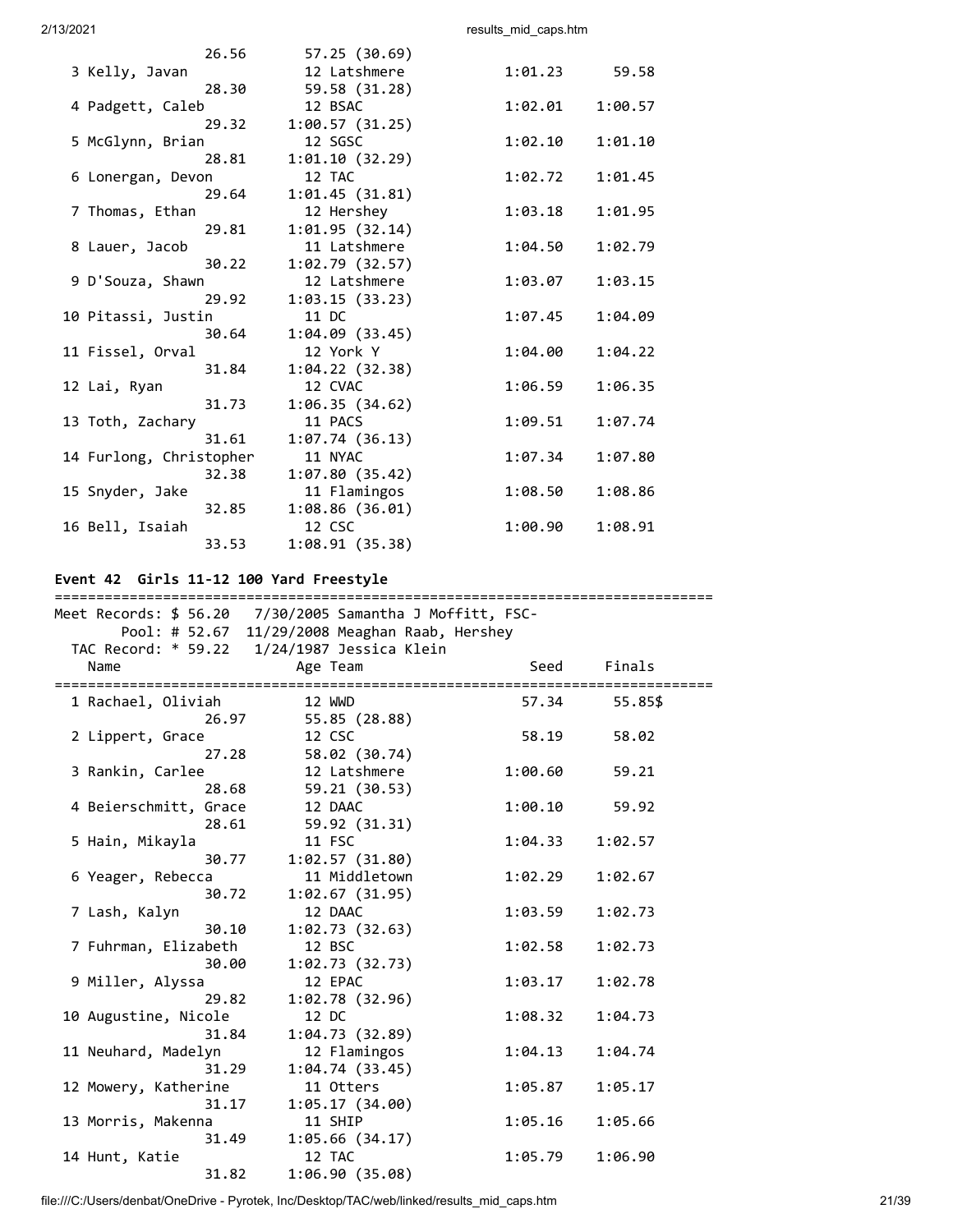| 15 Lee. Nicole    | 11 CHAC        | 1:04.36 | 1:07.22 |
|-------------------|----------------|---------|---------|
| 31.84             | 1:07.22(35.38) |         |         |
| 16 Kratz, Breanna | 12 Hershey     | 1:08.86 | 1:07.65 |
| 32.88             | 1:07.65(34.77) |         |         |

# **Event 43 Boys 13-14 100 Yard Freestyle**

|                       |       | Meet Records: \$ 48.36 7/25/2009 Nathan Smith, Latshmere |       |        |
|-----------------------|-------|----------------------------------------------------------|-------|--------|
|                       |       | Pool: # 48.36  7/25/2009 Nathan Smith, Latshmere         |       |        |
|                       |       | TAC Record: * 49.19  4/1/1989 Zack Gipson                |       |        |
| Name                  |       | Age Team                                                 | Seed  | Finals |
|                       |       |                                                          |       |        |
| 1 Silva, Glaucio      |       | 14 FSC                                                   | 52.52 | 51.80  |
|                       | 24.80 | 51.80 (27.00)                                            |       |        |
| 2 Chenot, Devon       |       | 13 CSC                                                   | 53.38 | 53.05  |
|                       | 25.31 | 53.05 (27.74)                                            |       |        |
| 3 Fry, Jace           |       | 13 DC                                                    | 53.79 | 53.10  |
|                       | 25.50 | 53.10 (27.60)                                            |       |        |
| 4 Mata, Jonathan      |       | 14 HEA                                                   | 53.84 | 53.30  |
|                       | 25.52 | 53.30 (27.78)                                            |       |        |
| 5 Rivers, Kyle        |       | 14 FSC                                                   | 56.23 | 53.71  |
|                       | 24.89 | 53.71 (28.82)                                            |       |        |
| 6 Logan, Daniel       |       | 14 DC                                                    | 54.50 | 53.85  |
|                       | 25.61 | 53.85 (28.24)                                            |       |        |
| 7 Diaz, Alex          |       | 14 Latshmere                                             | 56.52 | 54.33  |
|                       | 26.23 | 54.33 (28.10)                                            |       |        |
| 8 Fisher, Ben         |       | 14 CYA                                                   | 53.80 | 54.58  |
|                       | 25.74 | 54.58 (28.84)                                            |       |        |
| 9 Culver, Teag        |       | 14 PACS                                                  | 55.95 | 54.77  |
|                       | 26.20 | 54.77 (28.57)                                            |       |        |
| 10 Fiorentino, Max    |       | 14 CSC                                                   | 55.57 | 55.07  |
|                       | 26.16 | 55.07 (28.91)                                            |       |        |
| 11 Schmittle, Karl    |       | 13 CYA                                                   | 55.64 | 55.27  |
|                       | 26.39 | 55.27 (28.88)                                            |       |        |
| 12 Culp, Justin       |       | 14 SGSC                                                  | 56.79 | 56.97  |
|                       | 27.07 | 56.97 (29.90)                                            |       |        |
| 13 Guo, Jason         |       | 13 Hershey                                               | 57.54 | 57.03  |
|                       | 27.60 | 57.03 (29.43)                                            |       |        |
| 14 Hyde, Logan        |       | 13 GETY                                                  | 57.31 | 57.58  |
|                       | 27.82 | 57.58 (29.76)                                            |       |        |
| 15 Kuhn, Jay          |       | 14 SGSC                                                  | 58.06 | 59.31  |
|                       | 28.32 | 59.31 (30.99)                                            |       |        |
| 16 Karagiannis, Jimmy |       | 13 MSC                                                   | 58.18 | 59.76  |
|                       | 29.03 | 59.76 (30.73)                                            |       |        |
|                       |       |                                                          |       |        |

# **Event 44 Girls 13-14 100 Yard Freestyle**

| Meet Records: \$ 52.56<br>Pool: # $52.02$<br>TAC Record: * 54.27 | 7/28/2007 Claire Loht, WSY Swimming<br>1/9/2010 Meaghan Raab, Hershey<br>6/20/1987 Nikki Lehman |         |        |  |
|------------------------------------------------------------------|-------------------------------------------------------------------------------------------------|---------|--------|--|
| Name                                                             | Age Team                                                                                        | Seed    | Finals |  |
| 1 Gross, Carson<br>25.77                                         | 14 CYA                                                                                          | 54.26   | 53.95  |  |
| 2 Sekerak, Cassie                                                | 53.95 (28.18)<br>14 NYAC                                                                        | 57.08   | 57.19  |  |
| 26.83<br>3 Stoner, Maddi                                         | 57.19(30.36)<br>13 York Y                                                                       | 57.74   | 58.10  |  |
| 28.19<br>4 Finnerty, Claire                                      | 58.10 (29.91)<br>14 Latshmere                                                                   | 1:00.06 | 58.33  |  |
| 28.29<br>5 Gelgot, Caity                                         | 58.33 (30.04)<br>14 FSC                                                                         | 58.80   | 58.81  |  |
| 27.90                                                            | 58.81 (30.91)                                                                                   |         |        |  |
| 6 Croxall, Emily<br>28.35                                        | 14 Hershey<br>58.84 (30.49)                                                                     | 59.40   | 58.84  |  |
| 7 Martin, Kylie                                                  | 13 York Y                                                                                       | 58.46   | 59.20  |  |

file:///C:/Users/denbat/OneDrive - Pyrotek, Inc/Desktop/TAC/web/linked/results\_mid\_caps.htm 22/39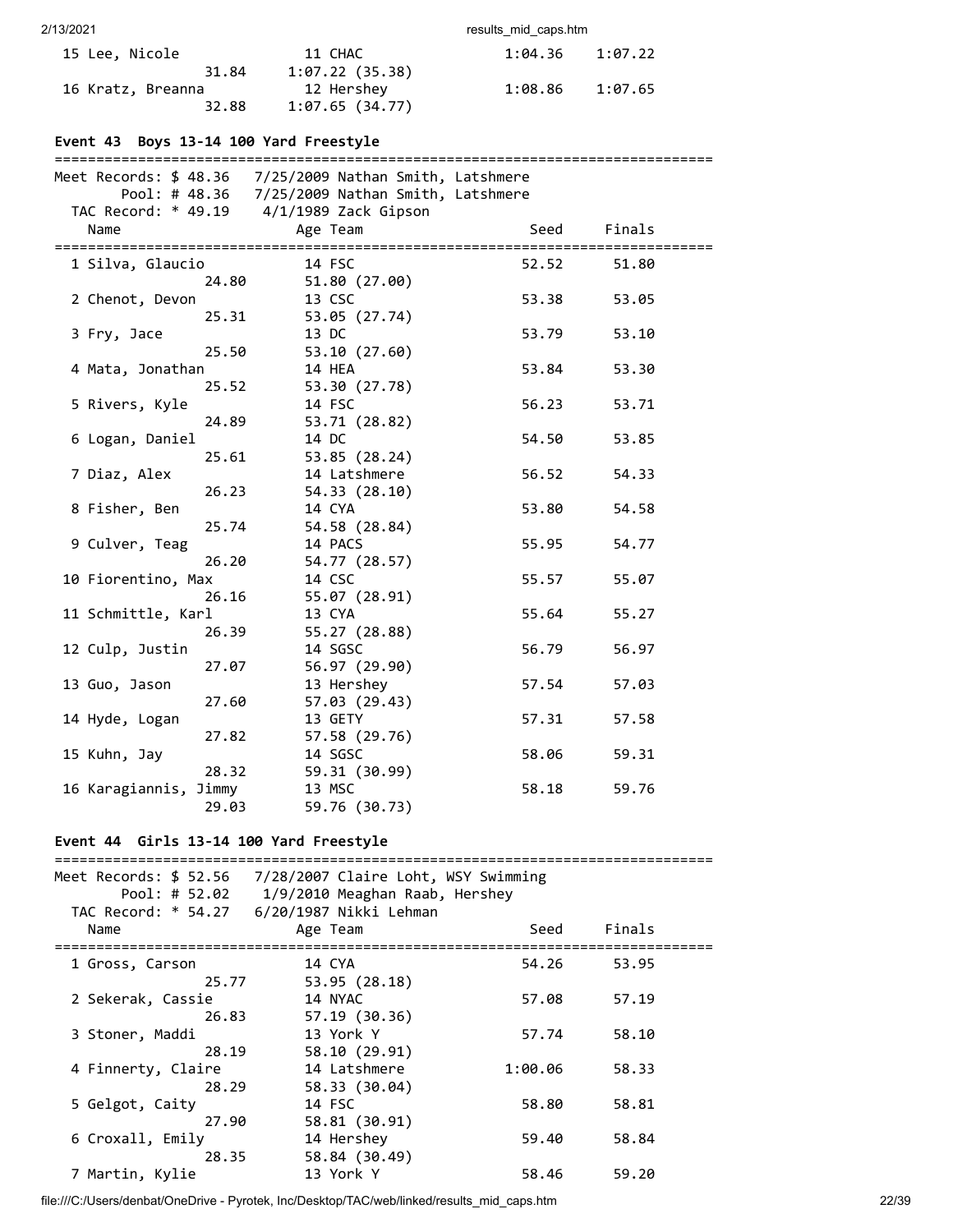|                           | 28.64 | 59.20 (30.56)  |         |         |
|---------------------------|-------|----------------|---------|---------|
| 8 Brenner, Maddie         |       | 14 EPAC        | 59.49   | 59.24   |
|                           | 28.30 | 59.24 (30.94)  |         |         |
| 9 Hess, Kate              |       | 14 Hershey     | 1:00.83 | 59.65   |
|                           | 29.03 | 59.65 (30.62)  |         |         |
| 10 King, Caelyn           |       | 13 HAC         | 1:00.25 | 1:00.36 |
|                           | 29.27 | 1:00.36(31.09) |         |         |
| 11 Shay, Brianna          |       | 13 FSC         | 1:01.16 | 1:00.59 |
|                           | 29.02 | 1:00.59(31.57) |         |         |
| 12 Mackrell, Jaime        |       | 14 Latshmere   | 1:02.28 | 1:01.23 |
|                           | 29.34 | 1:01.23(31.89) |         |         |
| 13 Welch, Kaitlyn         |       | 13 WWD         | 59.72   | 1:01.35 |
|                           | 29.26 | 1:01.35(32.09) |         |         |
| 14 Dudenhoeffer, Caroline |       | 13 GETY        | 1:00.29 | 1:01.39 |
|                           | 29.70 | 1:01.39(31.69) |         |         |
| 15 Eby, Rachel            |       | 14 NYAC        | 1:01.31 | 1:01.73 |
|                           | 29.59 | 1:01.73(32.14) |         |         |
| 16 Bruce, Karly           |       | 13 PACS        | 1:02.53 | 1:01.96 |
|                           | 29.79 | 1:01.96(32.17) |         |         |

## **Event 45 Boys 15 & Over 100 Yard Freestyle**

|                         | Meet Records: \$ 47.03 7/30/2005 Jordan Charles, LEBY |       |           |
|-------------------------|-------------------------------------------------------|-------|-----------|
|                         | Pool: # 45.97  1/15/2013 Vinny Tafuto, Hershey        |       |           |
|                         | TAC Record: * 47.77 7/25/2009 Ben Appleby             |       |           |
| Name                    | Age Team                                              | Seed  | Finals    |
|                         |                                                       |       |           |
| 1 Smith, Nathan         | 17 Latshmere                                          | 47.66 | 46.33\$   |
| 21.93                   | 46.33 (24.40)                                         |       |           |
| 2 Clarke, Josh          | 16 NYAC                                               | 48.26 | 47.94     |
| 22.96                   | 47.94 (24.98)                                         |       |           |
| 3 Johnston, Ben         | 16 NYAC                                               | 48.84 | 48.49     |
| 23.14                   | 48.49 (25.35)                                         |       |           |
| 4 Wenner, Seth          | 17 NYAC                                               | 48.64 | 48.65     |
| 23.14                   | 48.65 (25.51)                                         |       |           |
| 5 Lytle, Jordan         | 16 HAY                                                | 50.45 | 49.60     |
| 24.53                   | 49.60 (25.07)                                         |       |           |
| 6 Francis, Nick         | 17 Indian Creek                                       | 48.54 | 49.67     |
| 23.58                   | 49.67 (26.09)                                         |       |           |
| 7 Handley, Liam         | 16 NYAC                                               | 50.69 | 49.74     |
| 24.32                   | 49.74 (25.42)                                         |       |           |
| 8 Handley, Keenan       | 15 NYAC                                               | 50.54 | 50.17     |
| 24.29                   | 50.17 (25.88)                                         |       |           |
| 9 Haywood, Lucas        | 15 Latshmere                                          | 51.59 | 50.80     |
| 24.27                   | 50.80 (26.53)                                         |       |           |
| 10 Dubbs, Nate          | 16 Latshmere                                          | 53.82 | 51.42     |
| 24.39                   | 51.42 (27.03)                                         |       |           |
| 11 Foery, David         | 17 CYA                                                | 50.49 | 52.00     |
| 24.87                   | 52.00 (27.13)                                         |       |           |
| 12 Yohe, Joshua         | 15 DC                                                 | 53.46 | 52.18     |
| 24.77                   | 52.18 (27.41)                                         |       |           |
| 13 Kelly, Tiras         | 16 Latshmere                                          | 53.50 | 52.61     |
| 25.34                   | 52.61(27.27)                                          |       |           |
| 14 Daubenspeck, Brandon | 15 Mt. View                                           | 54.76 | 53.01     |
| 24.75                   | 53.01 (28.26)                                         |       |           |
| 15 Naccarato, Montana   | 18 DC                                                 | 54.57 | 53.30     |
| 25.47                   | 53.30 (27.83)                                         |       |           |
| -- Senyak, Michael      | 16 Latshmere                                          | 52.41 | <b>DQ</b> |
| 24.36                   | DQ (26.77)                                            |       |           |
|                         |                                                       |       |           |

### **Event 46 Girls 15 & Over 100 Yard Freestyle**

=============================================================================== Meet Records: \$ 52.42 N Lehman, TAC Pool: # 51.17 7/9/2011 Meaghan Raab, Hershey TAC Record: \* 54.42 8/2/1989 Nikki Lehman

file:///C:/Users/denbat/OneDrive - Pyrotek, Inc/Desktop/TAC/web/linked/results\_mid\_caps.htm 23/39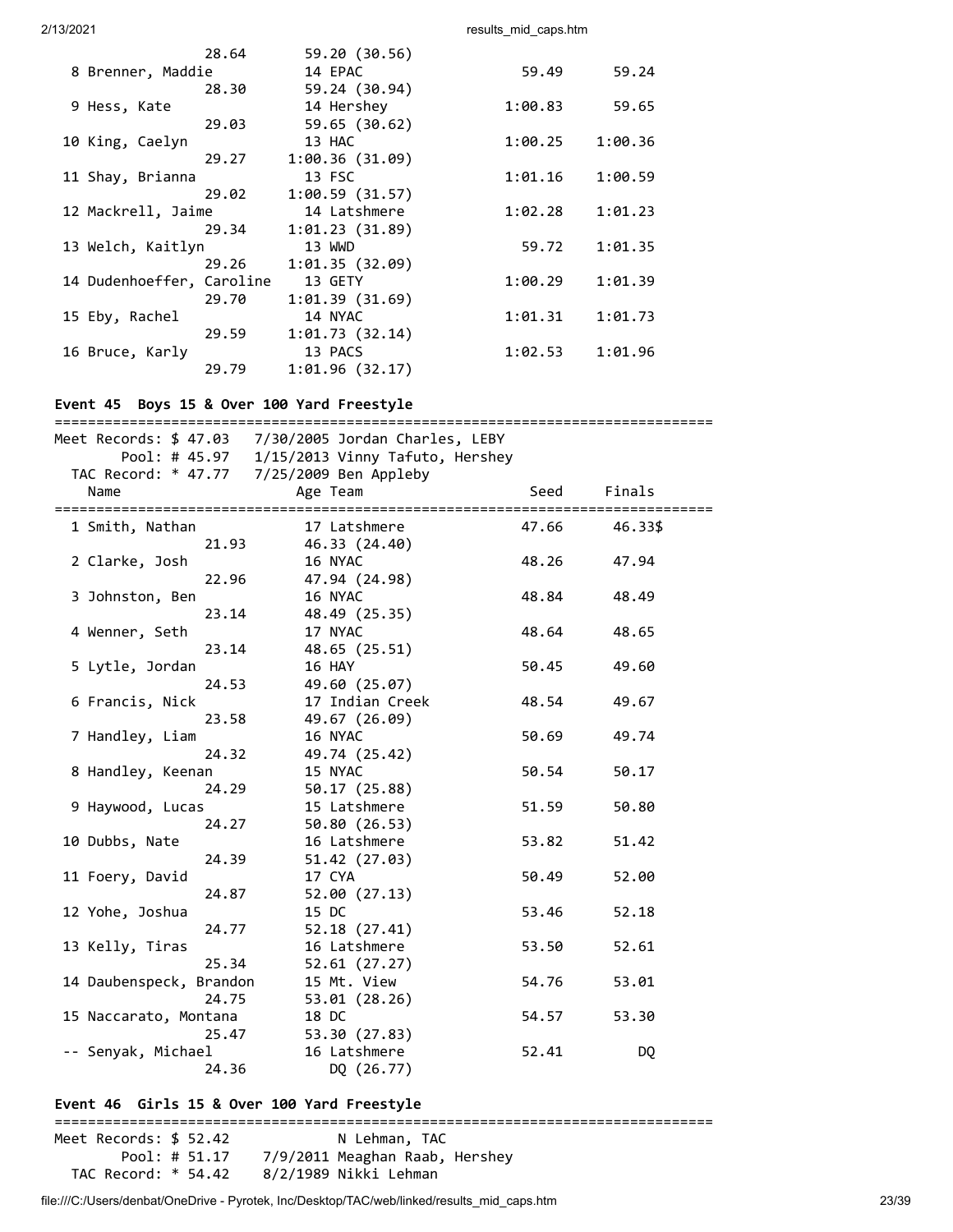| Name<br>--------------------- | Age Team                      | Seed    | Finals  |  |
|-------------------------------|-------------------------------|---------|---------|--|
| 1 Wingert, Katie              | 17 Otters                     | 55.20   | 54.27   |  |
| 25.81<br>2 Dacheux, Summer    | 54.27 (28.46)<br>17 DAAC      | 57.35   | 55.43   |  |
| 26.84                         | 55.43 (28.59)                 |         |         |  |
| 3 Ball, Shannon<br>27.77      | 15 ACWS<br>55.70 (27.93)      | 55.63   | 55.70   |  |
| 4 Griffin, Ashley             | 18 HAY                        | 56.52   | 55.76   |  |
| 26.92<br>5 Rentovich, Tirza   | 55.76 (28.84)<br>15 DC        | 57.25   | 55.78   |  |
| 27.36<br>6 Eurich, Jenny      | 55.78 (28.42)<br>17 WWD       | 57.06   | 55.97   |  |
| 26.49                         | 55.97 (29.48)                 |         |         |  |
| 7 Chalk, Regan<br>27.23       | 16 HAY<br>56.38 (29.15)       | 57.20   | 56.38   |  |
| 8 Thornley, Justina           | 15 WSC                        | 56.80   | 56.86   |  |
| 27.37<br>9 Miller, Katelyn    | 56.86 (29.49)<br>17 NYAC      | 56.79   | 56.87   |  |
| 27.04                         | 56.87 (29.83)                 |         |         |  |
| 10 Leisher, Ashley<br>27.29   | 15 DC<br>56.89 (29.60)        | 57.18   | 56.89   |  |
| 11 Moffitt, Anastasia         | 16 Otters                     | 58.58   | 56.96   |  |
| 27.62<br>12 Amsbaugh, Anna    | 56.96 (29.34)<br>17 CSC       | 57.18   | 57.14   |  |
| 27.30<br>13 Purnell, Breanna  | 57.14 (29.84)<br>18 PACS      | 58.68   | 58.15   |  |
| 27.43                         | 58.15 (30.72)                 |         |         |  |
| 14 Staub, Morgan<br>28.35     | 16 DAAC<br>58.48 (30.13)      | 59.07   | 58.48   |  |
| 15 Young, Jenny               | 16 Hershey                    | 57.43   | 58.78   |  |
| 28.12<br>16 Zelko, Amber      | 58.78 (30.66)<br>15 Flamingos | 1:00.86 | 1:01.40 |  |
| 29.11                         | 1:01.40(32.29)                |         |         |  |

# **Event 47 Boys 8 & Under 25 Yard Breaststroke**

| Meet Records: \$ 18.20                     | T Reinbold, FAL                          |                      |        |
|--------------------------------------------|------------------------------------------|----------------------|--------|
| Pool: # 17.98                              | T Reinbold, FAL                          |                      |        |
|                                            | TAC Record: * 20.56 2/12/2000 Joey Royer |                      |        |
| Name                                       | Age Team                                 | Seed                 | Finals |
| ===========================<br>1 Gao, Matt | 8 Hershey                                | -----------<br>20.59 | 20.30  |
| 2 Lee, Ryan                                | 8 CHAC                                   | 19.78                | 20.53  |
| 3 Wang, Ethan                              | 8 York Y                                 | 21.57                | 20.79  |
| 4 Corbin, Tommy                            | 7 CHAC                                   | 22.00                | 21.31  |
| 5 Welker, Nathan                           | 8 WSC                                    | 20.81                | 21.38  |
| 6 Raab, Luke                               | 7 Hershey                                | 23.01                | 21.86  |
| 7 Keyes, Jake                              | 8 HEA                                    | 21.82                | 22.12  |
| 8 Loraw, Ryan                              | 8 Flamingos                              | 22.70                | 22.13  |
| 9 Schwalm, Grant                           | 6 BSC                                    | 22.76                | 22.34  |
| 10 Weller, Jason                           | 8 Hershey                                | 25.77                | 22.95  |
| 11 Shank, Louis                            | 8 CSC                                    | 23.25                | 23.56  |
| 12 Ball, Bryce                             | 8 SGSC                                   | 23.05                | 23.86  |
| 13 Hinchey, John                           | 8 PACS                                   | 25.31                | 24.88  |
| 14 Sekhar, Sunny                           | 8 EPAC                                   | 24.07                | 25.20  |
| 15 Handley, Tristan                        | 8 Middletown                             | 25.95                | 25.58  |
| 16 Parker, Will                            | 8 Otters                                 | 25.78                | 26.66  |

# **Event 48 Girls 8 & Under 25 Yard Breaststroke**

|      |                 | Meet Records: \$ 19.30 7/25/2009 Kayla Barone, CVAC |      |        |  |
|------|-----------------|-----------------------------------------------------|------|--------|--|
|      | Pool: # $18.42$ | A Schaeberle, DAAC                                  |      |        |  |
|      |                 | TAC Record: * 19.68 7/14/2007 Megan Hunt            |      |        |  |
| Name |                 | Age Team                                            | Seed | Finals |  |

file:///C:/Users/denbat/OneDrive - Pyrotek, Inc/Desktop/TAC/web/linked/results\_mid\_caps.htm 24/39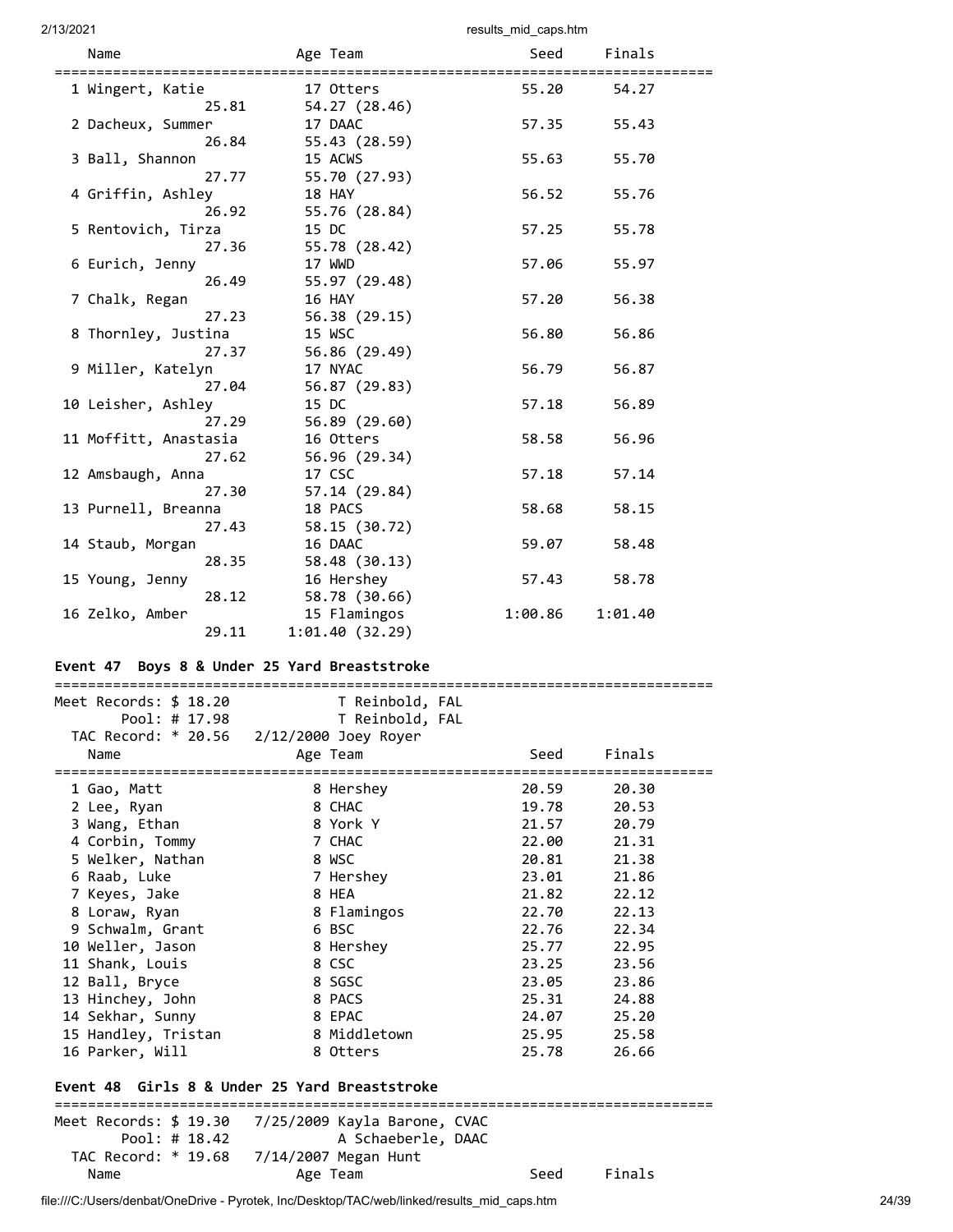| ==========================                                                      |                           | ============ | ============== |  |
|---------------------------------------------------------------------------------|---------------------------|--------------|----------------|--|
| 1 Powell, Kari                                                                  | 8 SHIP                    | 20.16        | 20.04          |  |
| 2 Barone, Kamryn                                                                | 7 CVAC                    | 19.89        | 20.38          |  |
| 3 Harnish, Meaghan                                                              | 8 York Y                  | 19.70        | 20.60          |  |
| 4 Burkholder, Maurah                                                            | 8 HEA                     | 21.30        | 21.00          |  |
| 5 Hummer, Taryn                                                                 | 8 WWD                     | 21.45        | 21.49          |  |
| 6 Busser, Claire                                                                | 8 LAC                     | 22.27        | 21.80          |  |
| 7 Yamauchi, Aiko                                                                | 8 Hershey                 | 22.01        | 21.86          |  |
| 8 Pentz, Savannah                                                               | 8 CHAC                    | 22.40        | 22.12          |  |
| 9 Speed, Deanna                                                                 | 8 York Y                  | 22.40        | 22.40          |  |
| 10 Epoca, Kelsey                                                                | 8 Latshmere               | 22.70        | 22.56          |  |
| 11 Estep, Mia                                                                   | 8 SHIP                    | 22.80        | 22.72          |  |
| 12 Boltz, Campbelle                                                             | 8 PACS                    | 24.23        | 22.86          |  |
| 13 Young, Lily                                                                  | 8 FSC                     | 22.07        | 23.31          |  |
|                                                                                 |                           |              |                |  |
| 14 Gilbert, Sophia                                                              | 8 FSC                     | 24.09        | 23.69          |  |
| 15 Ellis, Peyton                                                                | 8 SMSC                    | 22.96        | 23.86          |  |
| 16 Deiderick, Mallory                                                           | 8 Otters                  | 24.39        | 24.59          |  |
| Event 49 Boys 9-10 50 Yard Breaststroke<br>==================================== |                           |              |                |  |
| Meet Records: \$ 34.66                                                          | T Reinbold, FAL           |              |                |  |
| Pool: # 34.66                                                                   | T Reinbold, FAL           |              |                |  |
| TAC Record: * 39.12 7/31/1991 Craig Brennan                                     |                           |              |                |  |
| Name                                                                            | Age Team                  | Seed         | Finals         |  |
|                                                                                 |                           |              |                |  |
| 1 Arms, Trevor                                                                  | 10 CVAC                   | 38.71        | 39.13          |  |
| 2 Shanmuganathan, Shaswath 10 CVAC                                              |                           | 41.28        | 39.57          |  |
| 3 Chenot, Nolan                                                                 | 10 CSC                    | 41.30        | 40.32          |  |
| 4 Cargas, Eli                                                                   | 10 DC                     | 40.86        | 40.51          |  |
| 5 Blacker, Alex                                                                 | 9 Hershey                 | 42.72        | 41.19          |  |
| 6 So, Ian                                                                       | 9 NYAC                    | 44.61        | 43.30          |  |
| 7 Kanne, Aidan                                                                  | 10 GETY                   | 46.19        | 43.60          |  |
| 8 Singley, Michael                                                              | 9 DC                      | 45.98        | 43.76          |  |
| 9 Godman, Justin                                                                | 9 SGSC                    | 45.80        | 43.93          |  |
| 10 Brace, Shane                                                                 | 9 Hershey                 | 46.31        | 44.09          |  |
| 11 Smith, Logan                                                                 | 9 Middletown              | 45.18        | 44.25          |  |
| 12 Azzalina, Sam                                                                | 10 WWD                    | 45.49        | 44.70          |  |
| 13 Donahue, Andrew                                                              | 9 WWD                     | 45.48        | 45.22          |  |
| 14 Michael, Wesley                                                              | 9 DC                      | 46.55        | 45.47          |  |
| 15 Marston, Robby                                                               | 9 WSC                     | 45.96        | 45.74          |  |
| 16 Culbertson, Trevor                                                           | 10 TAC                    | 46.60        | 46.56          |  |
|                                                                                 |                           |              |                |  |
| Event 50 Girls 9-10 50 Yard Breaststroke                                        |                           |              |                |  |
| Meet Records: \$ 34.26                                                          | Anita Nall, LM            |              |                |  |
| Pool: # 34.26                                                                   | Anita Nall, LM            |              |                |  |
| TAC Record: * 38.00                                                             | 1/17/2010 Megan Hunt, TAC |              |                |  |
| Name                                                                            | Age Team                  | Seed         | Finals         |  |
|                                                                                 |                           |              |                |  |
| 1 Strine, Julia                                                                 | 10 SHIP                   | 37.63        | 35.95          |  |
| 2 Lauer, Abby                                                                   | 10 Latshmere              | 37.72        | 36.45          |  |
| 3 Kent, Camille                                                                 | 10 Indian Creek           | 38.82        | 38.73          |  |
| 4 Craig, Grace                                                                  | 10 Flamingos              | 39.02        | 38.90          |  |
| 5 Ortiz, Madison                                                                | 10 FSC                    | 39.10        | 39.22          |  |
| 6 Heist, Megan                                                                  | 10 SGSC                   | 40.62        | 39.62          |  |
| 7 Aggen, Holly                                                                  | 10 LAC                    | 40.22        | 40.51          |  |
| 8 Aluquin, Lindsay                                                              | 10 Hershey                | 42.30        | 41.09          |  |
|                                                                                 |                           |              |                |  |
| 9 Recce, Maddalena                                                              | 10 HEA                    | 42.97        | 41.39          |  |
| 10 Jarrett, Abby                                                                | 10 HAY                    | 41.47        | 41.43          |  |
| 11 Reber, Alexis                                                                | 10 DC                     | 42.43        | 41.88          |  |
| 12 Corbin, Emma                                                                 | 10 CHAC                   | 42.65        | 42.90          |  |
| 13 Kopec, Stephanie                                                             | 10 Hershey                | 42.39        | 43.45          |  |
| 14 Pagel, Clara                                                                 | 9 SHIP                    | 42.78        | 43.53          |  |
| 15 Horn, Solia                                                                  | 10 FSC                    | 43.85        | 43.88          |  |
| 16 Woods, Jianna                                                                | 9 WSC                     | 45.36        | 45.57          |  |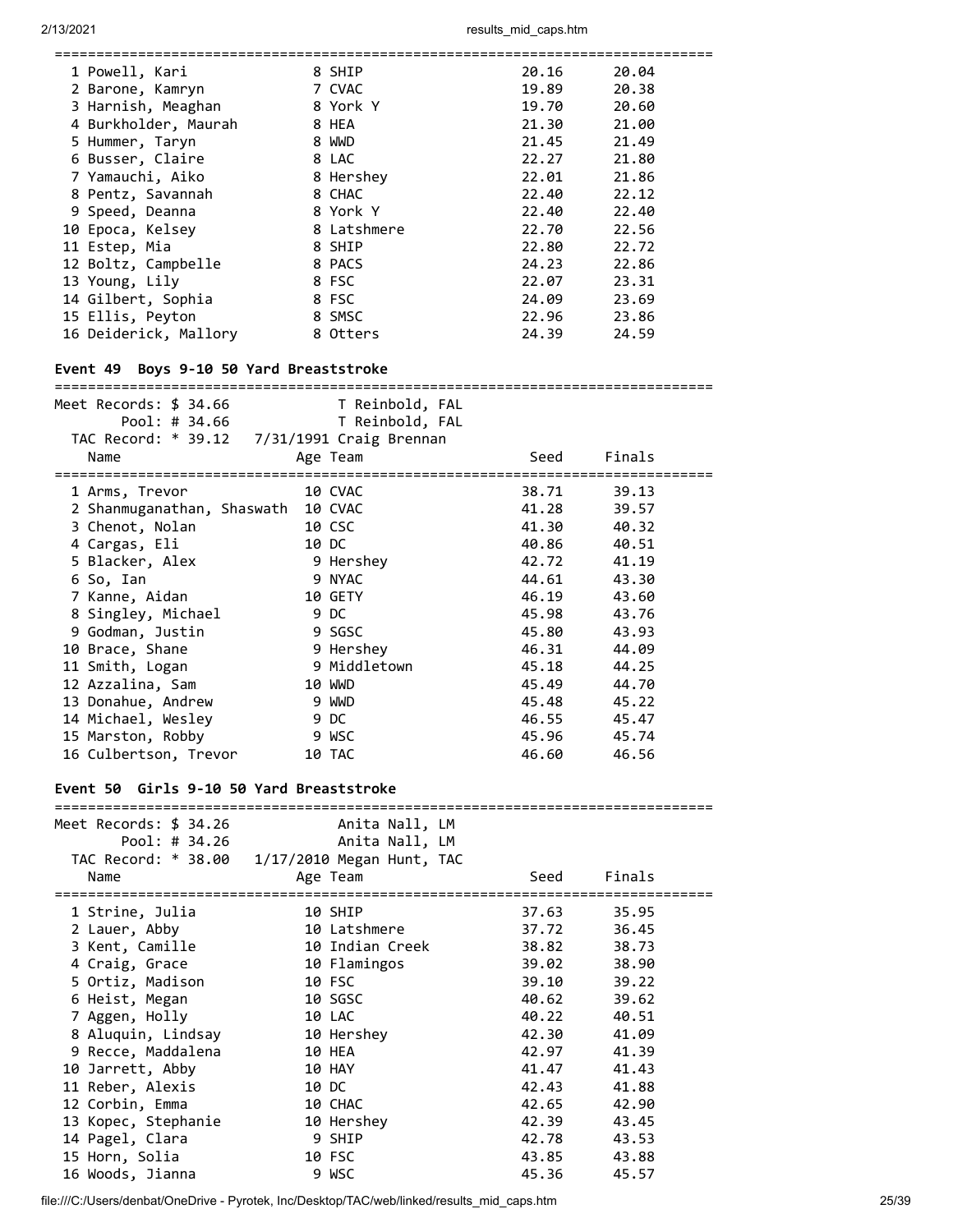# **Event 51 Boys 11-12 50 Yard Breaststroke**

|                   | Meet Records: $$31.42$ $7/31/1999$ Jordan Charles, NST |       |        |
|-------------------|--------------------------------------------------------|-------|--------|
|                   |                                                        |       |        |
|                   | TAC Record: * 31.98 3/21/1987 Zack Gipson              |       |        |
| Name              | Age Team                                               | Seed  | Finals |
| 1 Kasian, Max     | 12 Latshmere                                           | 33.31 | 32.41  |
| 2 Zhuang, John    | 12 Hershey                                             | 34.41 | 33.04  |
| 3 Yoffe, Matthew  | 12 Latshmere                                           | 36.87 | 35.73  |
| 4 Spahr, Riley    | 12 CHAC                                                | 35.22 | 36.60  |
| 5 Duck, Elijah    | 12 Hershey                                             | 38.86 | 37.36  |
| 6 Estep, Kaiden   | 12 SHIP                                                | 37.90 | 37.56  |
| 7 D'Souza, Shawn  | 12 Latshmere                                           | 39.12 | 37.58  |
| 8 Dalida, Alvin   | 12 SHIP                                                | 36.50 | 37.97  |
| 9 Stein, Brayden  | 12 CYA                                                 | 38.66 | 38.74  |
| 9 Quinn, Dylan    | 12 WWD                                                 | 39.36 | 38.74  |
| 11 Lauer, Jacob   | 11 Latshmere                                           | 39.01 | 38.97  |
| 12 Barnes, Kevin  | 12 CSC                                                 | 39.37 | 39.52  |
| 13 Dunnigan, Joel | 11 WSC                                                 | 40.00 | 39.60  |
| 14 Leisher, Tyler | 12 DC                                                  | 39.95 | 39.75  |
| 15 Asper, Garrett | 11 SMSC                                                | 41.23 | 40.86  |
| 16 Golden, Adam   | 11 WSC                                                 | 41.69 | 42.25  |

# **Event 52 Girls 11-12 50 Yard Breaststroke**

| Meet Records: \$ 30.74  | Liane Bianco, WSY                             |       |        |
|-------------------------|-----------------------------------------------|-------|--------|
|                         | TAC Record: * 35.36 2/12/2011 Megan Hunt, TAC |       |        |
| Name                    | Age Team                                      | Seed  | Finals |
| 1 Tolentino, Athena     | 12 ACWS                                       | 34.36 | 34.07  |
| 2 Maher, Shannan        | 12 NYAC                                       | 34.76 | 34.35  |
| 3 Weik, Krysta          | 12 FSC                                        | 35.50 | 34.75  |
| 4 Cramer, Myla          | 12 Hershey                                    | 35.67 | 35.01  |
| 5 Andrews, Nicole       | 12 NYAC                                       | 34.57 | 35.37  |
| 6 Hunt, Katie           | 12 TAC                                        | 35.92 | 36.27  |
| 7 McMurray, Jessie      | 11 York Y                                     | 36.33 | 36.57  |
| 8 Neuhard, Madelyn      | 12 Flamingos                                  | 36.53 | 36.90  |
| 9 Lebo, Meg             | 12 CSC                                        | 36.49 | 36.97  |
| 10 Marston, Araby       | 11 WSC                                        | 36.87 | 36.99  |
| 11 Clough, Caroline     | 11 Hershey                                    | 38.58 | 37.04  |
| 12 Wingert, Heidi Luise | 12 Hershey                                    | 36.77 | 37.10  |
| 13 Matson, Rylie        | 12 DC                                         | 38.50 | 37.33  |
| 14 Brown, Abby          | 11 CHAC                                       | 37.09 | 37.50  |
| 15 Cherry, Madeline     | 11 HEA                                        | 38.95 | 37.62  |
| 16 McCloskey, Grace     | 12 Hershey                                    | 39.68 | 38.31  |

## **Event 53 Boys 13-14 50 Yard Breaststroke**

| Meet Records: \$ 28.38<br>Pool: # $28.38$<br>TAC Record: * 28.28 | 7/28/2007 Chad Schmidt, CVAC<br>7/28/2007 Chad Schmidt, CVAC<br>7/22/1989 Zach Gipson |       |        |  |
|------------------------------------------------------------------|---------------------------------------------------------------------------------------|-------|--------|--|
| Name                                                             | Age Team                                                                              | Seed  | Finals |  |
|                                                                  |                                                                                       |       |        |  |
| 1 Wertz, Grant                                                   | 13 WSC                                                                                | 29.65 | 29.59  |  |
| 2 Silva, Glaucio                                                 | 14 FSC                                                                                | 31.04 | 30.51  |  |
| 3 Hwang, Alan                                                    | 13 Hershey                                                                            | 31.29 | 31.05  |  |
| 4 Slattery, Quinn                                                | 14 SHIP                                                                               | 30.85 | 31.11  |  |
| 5 Culp, Justin                                                   | 14 SGSC                                                                               | 31.20 | 31.44  |  |
| 6 Young, Jason                                                   | 14 Hershey                                                                            | 33.18 | 32.31  |  |
| 7 Spencer, Ethan                                                 | 14 NYAC                                                                               | 32.22 | 32.94  |  |
| 8 Geyer, Grant                                                   | 14 Hershey                                                                            | 35.23 | 33.19  |  |
| 9 Bamert, Noah                                                   | 14 Middletown                                                                         | 33.86 | 33.53  |  |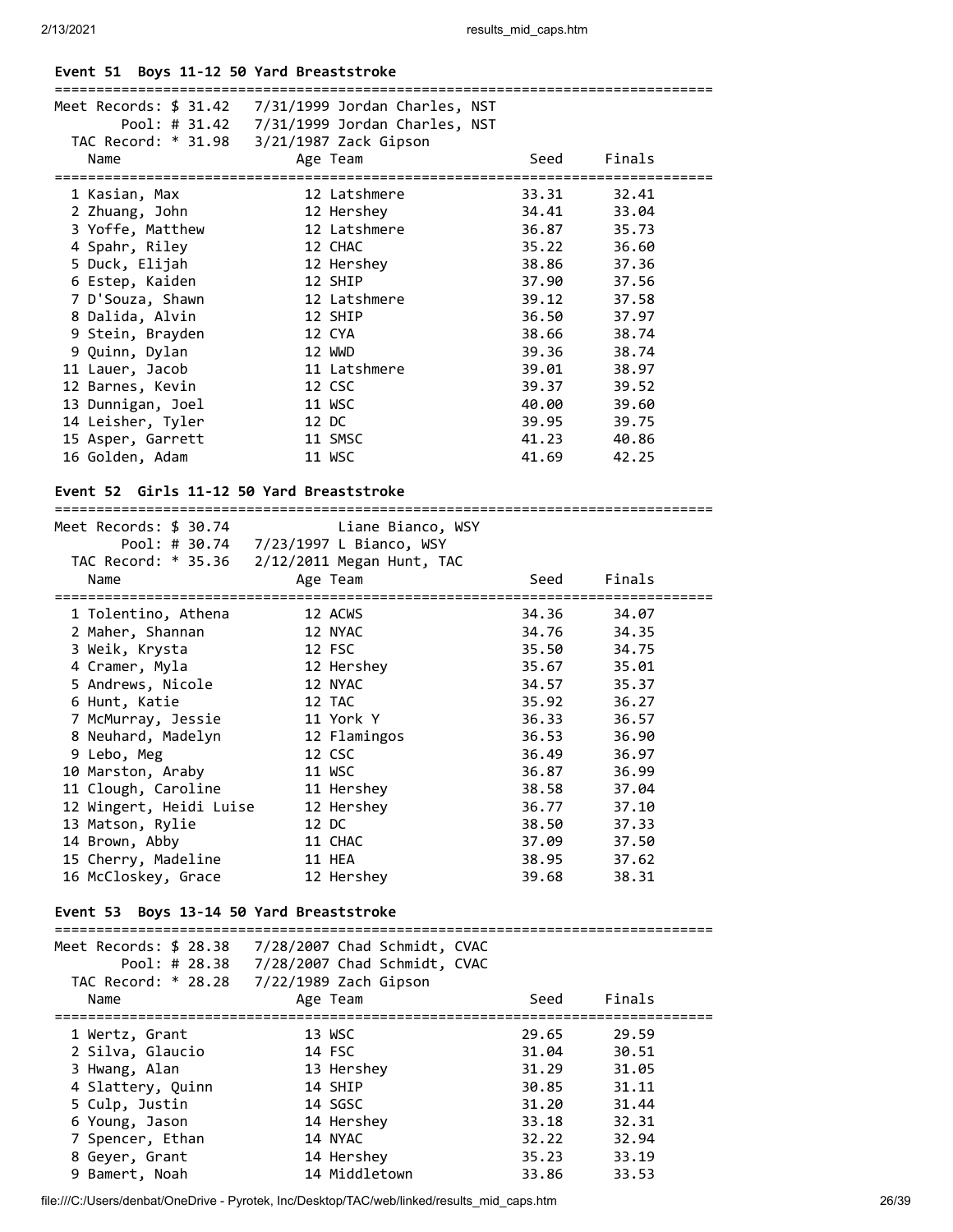| 10 Montisano, Marcus | 13 Latshmere | 34.29 | 33.67 |
|----------------------|--------------|-------|-------|
| 11 Pliszka, Logan    | 13 DC        | 35.59 | 33.92 |
| 11 Walak, Elliott    | 14 HEA       | 33.66 | 33.92 |
| 13 Ruby, Collin      | 13 HAY       | 34.36 | 33.94 |
| 14 Aspey, Cameron    | 14 DAAC      | 34.13 | 34.14 |
| 15 Gemma, Anthony    | 14 CYA       | 33.55 | 34.64 |
| 16 Kwasnjuk, Tobias  | 14 DAAC      | 34.65 | 34.65 |

#### **Event 54 Girls 13-14 50 Yard Breaststroke**

===============================================================================

| Meet Records: $$30.45$ $7/31/1999$ Liane Bianco, WSY |              |       |        |
|------------------------------------------------------|--------------|-------|--------|
|                                                      |              |       |        |
| TAC Record: * 31.05 7/29/1987 Nikki Lehman           |              |       |        |
| Name                                                 | Age Team     | Seed  | Finals |
|                                                      |              |       |        |
| 1 Woods, Jena                                        | 14 WSC       | 32.96 | 32.59  |
| 2 Young, Elizabeth                                   | 14 CSC       | 33.22 | 33.00  |
| 3 Kline, Vyktoria                                    | 13 FSC       | 34.54 | 33.37  |
| 4 Arnold, Ava                                        | 13 DC        | 35.76 | 33.98  |
| 5 Bord, Jadyn                                        | 14 FSC       | 34.93 | 34.07  |
| 6 Hudak, Kaitlin                                     | 14 Latshmere | 35.88 | 34.82  |
| 7 Yohe, McKenna                                      | 14 ACWS      | 35.64 | 34.87  |
| 8 Walker, Keelie                                     | 13 TAC       | 36.55 | 35.28  |
| 9 Strayer, Kirsten                                   | 14 SMSC      | 35.93 | 35.68  |
| 10 Gryboski, Megan                                   | 14 Otters    | 36.19 | 36.13  |
| 11 Eby, Rachel                                       | 14 NYAC      | 36.72 | 36.51  |
| 12 Tate, Ellie                                       | 13 CSC       | 36.20 | 36.64  |
| 13 Miller, Emily                                     | 13 TVAC      | 36.81 | 37.22  |
| 14 Caton, Megan                                      | 14 PACS      | 37.82 | 37.32  |
| 15 Dudenhoeffer, Caroline                            | 13 GETY      | 36.46 | 37.37  |
| -- Tafuto, Sally                                     | 13 Hershey   | 36.94 | DQ     |

### **Event 55 Boys 15 & Over 50 Yard Breaststroke**

=============================================================================== Meet Records: \$ 26.22 Jeremy Linn, DEC Pool: # 26.22 Jeremy Linn, DEC TAC Record: \* 28.07 7/14/1990 Zach Gipson Name Age Team Seed Finals =============================================================================== 1 Hallett, Shane 18 NYAC 27.51 26.93 2 Tanguay, Henry 16 CHAC 27.87 28.59 3 Mellinger, Marco 15 HEA 29.73 29.06 4 Grim, Jordan 17 NYAC 29.48 29.37 5 Loch, Matthew 16 ACWS 30.03 29.65 6 Lauer, Austin 15 Latshmere 31.02 29.98 7 Kidd, Ryan 18 Indian Creek 30.15 30.03 8 Kelly, Tiras 16 Latshmere 30.70 30.18 9 Stewart, Nate 18 NYAC 30.50 30.31 10 Pompei, Alexander 15 HEA 31.24 30.39 11 Gherardini, Andy 15 DC 31.71 30.49 12 Braund, Benjamin 17 Latshmere 32.19 30.56 13 Yang, Gary 17 Hershey 32.17 30.68 14 Walker, Greg 18 BSAC 30.28 30.83 15 Peckmann, Erik 16 CYA 30.25 30.85 16 Bair, Sam 16 Hershey 32.39 32.19 **Event 56 Girls 15 & Over 50 Yard Breaststroke**

| Meet Records: \$ 29.82<br>Pool: $# 29.82$ | 7/30/2005 Alex L Barsanti, Hershey<br>7/30/2005 Alex Barsanti, Hershey |       |        |  |  |  |  |  |  |  |
|-------------------------------------------|------------------------------------------------------------------------|-------|--------|--|--|--|--|--|--|--|
| TAC Record: * 30.51                       | 7/22/1989 Nikki Lehman                                                 |       |        |  |  |  |  |  |  |  |
| Name                                      | Age Team                                                               | Seed  | Finals |  |  |  |  |  |  |  |
| 1 Foster, Emily                           | 17 EPAC                                                                | 33.13 | 32.10  |  |  |  |  |  |  |  |
| 2 Kopacko, Katelyn                        | 15 MSC                                                                 | 32.71 | 32.11  |  |  |  |  |  |  |  |

file:///C:/Users/denbat/OneDrive - Pyrotek, Inc/Desktop/TAC/web/linked/results\_mid\_caps.htm 27/39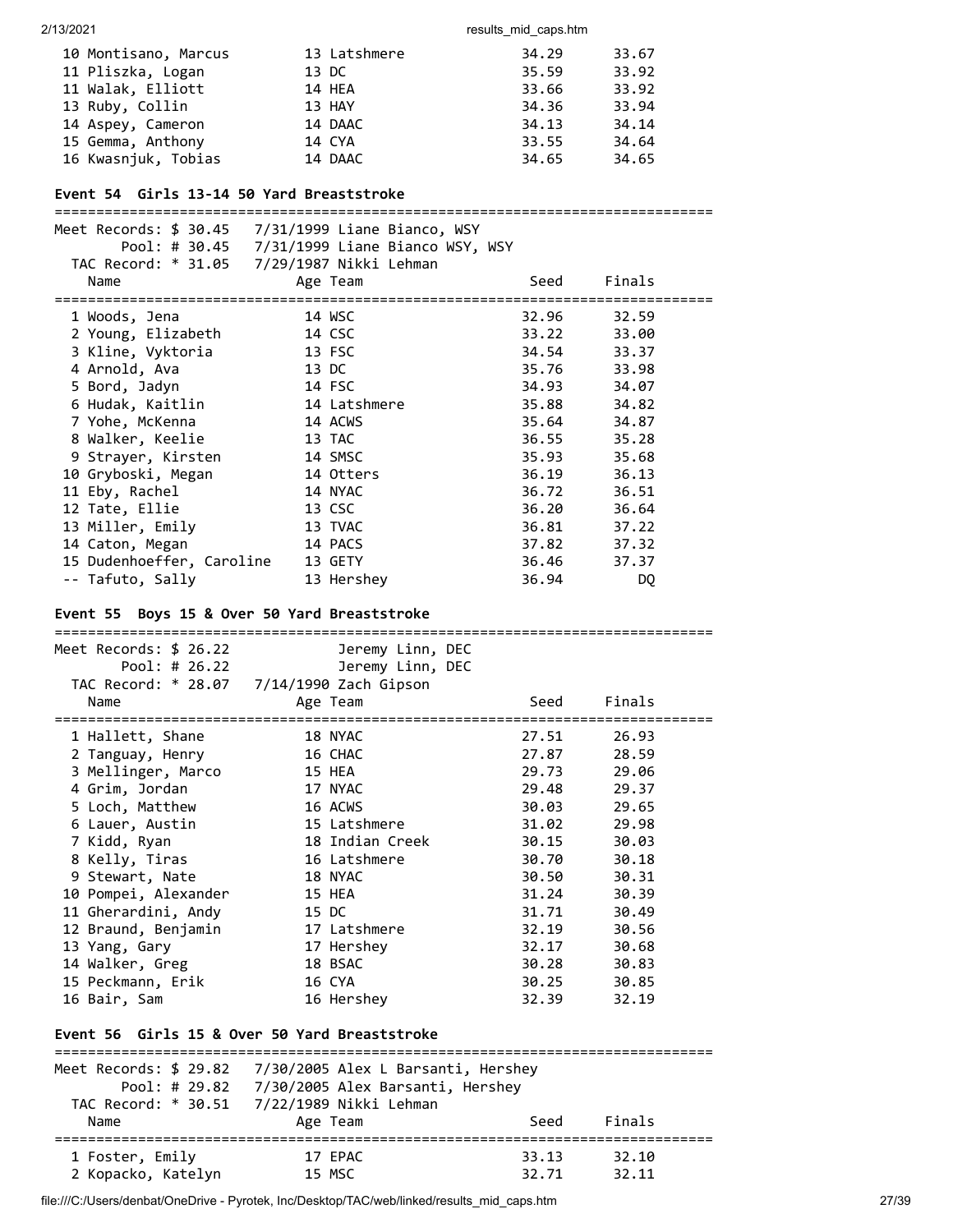| 3 Wilkerson, Jocilyn | 17 Latshmere | 33.65 | 32.77 |
|----------------------|--------------|-------|-------|
| 4 Strine, Jenn       | 15 NYAC      | 34.04 | 33.03 |
| 5 Leisher, Ashley    | 15 DC        | 33.56 | 33.13 |
| 6 Rudy, Marybeth     | 18 Otters    | 34.77 | 33.43 |
| 7 Burkholder, Alexis | 15 HEA       | 34.35 | 33.63 |
| 8 Mitzel, Anne       | 15 LAC       | 34.06 | 34.55 |
| 9 Aspey, Allie       | 16 DAAC      | 35.42 | 34.95 |
| 10 Lindsay, Samantha | 18 TVAC      | 35.92 | 34.98 |
| 11 Marston, Ella     | 15 WSC       | 36.12 | 35.70 |
| 12 Salomone, Nikki   | 18 EPAC      | 35.95 | 35.85 |
| 13 Vaughn, Haley     | 17 NYAC      | 35.55 | 35.91 |
| 14 Licata, Gabriella | 15 Flamingos | 35.75 | 36.06 |
| 15 Keck, Katie       | 15 PACS      | 36.17 | 36.08 |
| -- Miller, Allyson   | 16 HEA       | 34.28 | DO.   |

### **Event 57 Boys 8 & Under 25 Yard Butterfly**

#### ===============================================================================

| Meet Records: \$ 15.41<br>Pool: # 15.41              | B Wise, PC<br>B Wise, PC |       |           |  |
|------------------------------------------------------|--------------------------|-------|-----------|--|
| TAC Record: $*$ 16.21 $2/5/2011$ Matthew Peters, TAC |                          |       |           |  |
| Name                                                 | Age Team                 | Seed  | Finals    |  |
| ===============================<br>1 Stoner, Sam     | 8 York Y                 | 16.72 | 16.80     |  |
| 2 Madden, Luke                                       | 7 DC                     | 16.81 | 17.22     |  |
| 3 Welker, Nathan                                     | 8 WSC                    | 16.56 | 17.63     |  |
| 4 Brown, Jacob                                       | 8 SGSC                   | 18.44 | 17.93     |  |
| 5 Zagaceta, Magill                                   | 6 Hershey                | 18.31 | 18.33     |  |
| 6 Wingert, Stephen                                   | 8 Hershey                | 18.50 | 18.39     |  |
| 7 Taylor, Payton                                     | 8 CHAC                   | 18.40 | 18.41     |  |
| 8 Yoon, Sondo                                        | 8 NYAC                   | 19.93 | 19.31     |  |
| 9 Haskins, John                                      | 8 Latshmere              | 20.86 | 19.55     |  |
| 10 Bensing, Nicholas                                 | 8 Otters                 | 19.10 | 19.64     |  |
| 11 Hain, Braden                                      | 8 Otters                 | 19.59 | 19.76     |  |
| 12 Woren, Joshua                                     | 7 CVAC                   | 20.65 | 20.29     |  |
| 13 Shank, Louis                                      | 8 CSC                    | 20.78 | 20.33     |  |
| 14 Perez, Elias                                      | 7 Otters                 | 20.79 | 20.54     |  |
| 15 Ferroni, Ethan                                    | 7 LAC                    | 21.21 | 22.52     |  |
| -- Dotts, Benjamin                                   | 7 Flamingos              | 20.94 | <b>DQ</b> |  |

## **Event 58 Girls 8 & Under 25 Yard Butterfly**

=============================================================================== Meet Records: \$ 15.77 Long, FAL Pool: # 15.46 7/24/2010 Gabriella Recce, HEATH TAC Record: \* 17.10 6/23/2007 Delaney Gross Name **Age Team** Age Team Seed Finals =============================================================================== 1 Gallagher, Zoe 8 HAC 15.48 15.12# 2 Brenner, Ellie 8 EPAC 15.98 15.81 3 DeLuca, Kate 8 MSC 17.73 17.86 4 Hawkins, Bramley 8 SHIP 18.98 18.00 5 Shaffer, Brynn 8 Latshmere 19.34 18.22 6 Powell, Kari 8 SHIP 17.93 18.43 7 Fickett, Makenna 8 NYAC 18.33 18.63 8 Speed, Deanna 8 York Y 18.27 18.84 9 Oyerly, Karl (18.33 18.63 18.39 18.63 18.39 18.63 18.39 18.63 18.36 19.25 18.36 19.25 18.36 19.25 18.37 19.63 19.25 18.37 19.83 10 O'Rourke, Katie 8 WSC 18.37 19.63 11 Gilbert, Sophia 8 FSC 20.77 19.83 12 Hilty, Stefanie 8 Otters 20.70 20.08 13 Atwell, Kamryn 8 Latshmere 20.34 20.83 14 Hummer, Taryn 8 WWD 22.29 21.18 15 Chappell, Anna 8 Hershey 22.50 22.33 16 Thai, Kristen 6 PACS 23.22 23.11

### **Event 59 Boys 9-10 50 Yard Butterfly**

===============================================================================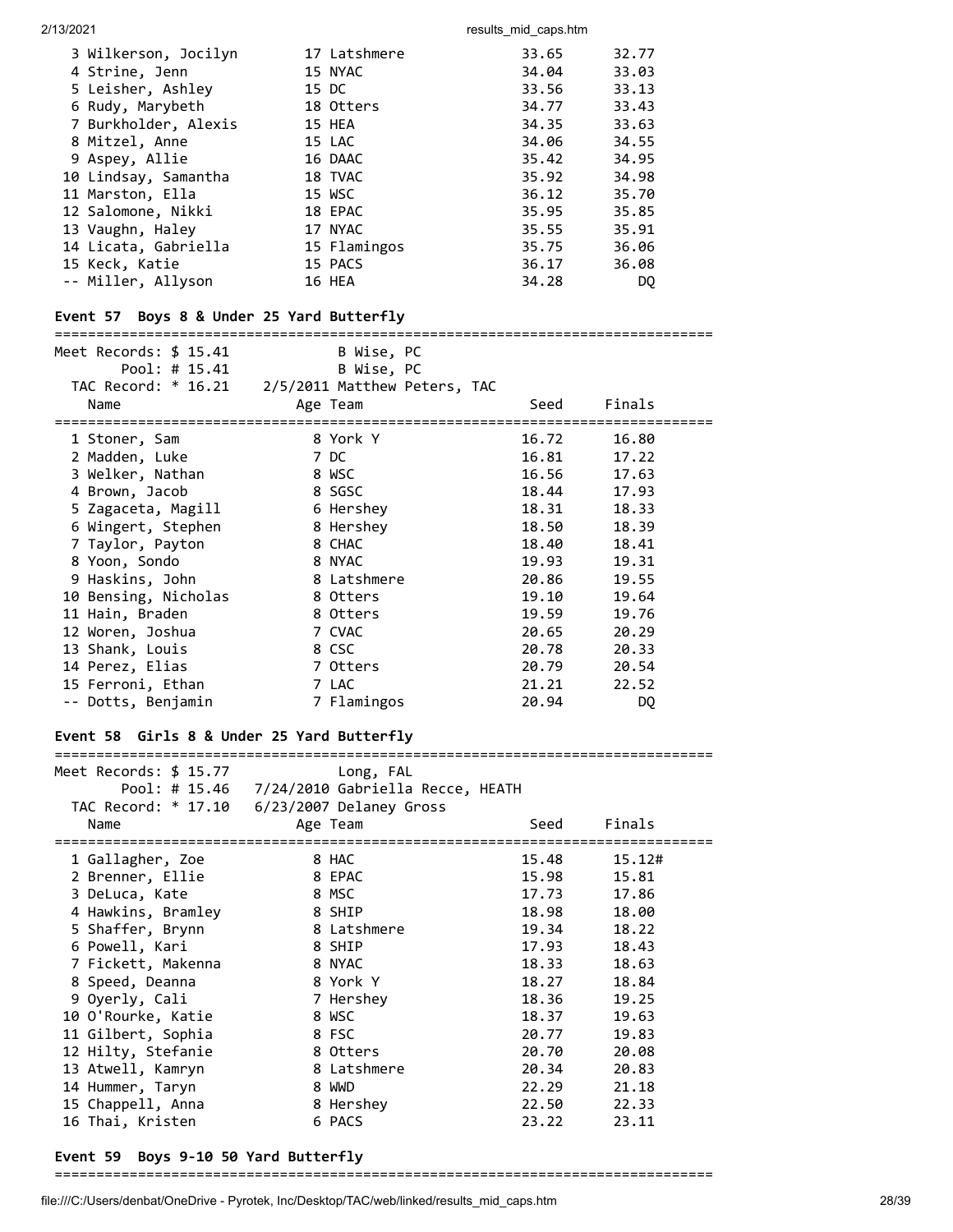| Meet Records: \$ 30.30<br>7/31/1999 Cody Weik, CVAC |                                                                      |        |                                                                                                                                              |
|-----------------------------------------------------|----------------------------------------------------------------------|--------|----------------------------------------------------------------------------------------------------------------------------------------------|
|                                                     |                                                                      |        |                                                                                                                                              |
|                                                     |                                                                      |        |                                                                                                                                              |
| Age Team                                            | Seed                                                                 | Finals |                                                                                                                                              |
|                                                     |                                                                      |        |                                                                                                                                              |
| 10 HEA                                              |                                                                      | 32.54  |                                                                                                                                              |
| 9 CSC                                               |                                                                      | 34.11  |                                                                                                                                              |
| 10 CVAC                                             |                                                                      | 34.31  |                                                                                                                                              |
| 9 Hershey                                           |                                                                      | 34.83  |                                                                                                                                              |
| 10 DC                                               |                                                                      | 35.58  |                                                                                                                                              |
| 10 York Y                                           |                                                                      | 36.04  |                                                                                                                                              |
| 10 DC                                               |                                                                      | 36.56  |                                                                                                                                              |
| 10 ACWS                                             |                                                                      | 37.16  |                                                                                                                                              |
| 10 CVAC                                             |                                                                      | 37.92  |                                                                                                                                              |
| 10 Otters                                           |                                                                      | 38.02  |                                                                                                                                              |
| 10 NYAC                                             |                                                                      | 38.55  |                                                                                                                                              |
| 9 TAC                                               |                                                                      | 38.60  |                                                                                                                                              |
| 9 BSC                                               |                                                                      | 40.01  |                                                                                                                                              |
| 10 Piranhas                                         |                                                                      | 41.64  |                                                                                                                                              |
| 9 WWD                                               |                                                                      | 41.80  |                                                                                                                                              |
| 9 DC                                                |                                                                      | 45.21  |                                                                                                                                              |
|                                                     | TAC Record: * 31.69 1/26/2002 Kevin Marsteller<br>4 Wingert, Andreas |        | 34.40<br>34.96<br>33.68<br>35.41<br>37.60<br>36.37<br>38.12<br>37.63<br>36.67<br>39.99<br>38.72<br>38.00<br>38.95<br>41.92<br>42.94<br>44.24 |

# **Event 60 Girls 9-10 50 Yard Butterfly**

| Meet Records: \$ 30.28<br>Pool: # 30.22<br>Name | 7/30/2005 Meaghan M Raab, Hershey<br>2/22/2003 Emily Weaner, WSY<br>TAC Record: * 33.82 7/9/2013 Sophia Guyer, TAC<br>Age Team | Seed  | Finals         |
|-------------------------------------------------|--------------------------------------------------------------------------------------------------------------------------------|-------|----------------|
| 1 Maher, Jillian                                | 10 NYAC                                                                                                                        | 31.65 | 30.72          |
| 2 Thomas, Tesia                                 | 10 DAAC                                                                                                                        | 34.89 | 33.05          |
| 3 Welker, Sydney                                | 10 WSC                                                                                                                         | 33.38 | 33.40          |
| 4 Lauer, Abby                                   | 10 Latshmere                                                                                                                   | 34.09 | 33.98          |
| 5 Schoenbaum, Katie                             | 10 PACS                                                                                                                        | 35.09 | 34.41          |
| 6 Ulmer, Sydney                                 | 9 York Y                                                                                                                       | 36.61 | 34.56          |
| 7 Guyer, Sophia                                 | 10 TAC                                                                                                                         | 34.53 | 34.79          |
| 8 Plempel, Jordan                               | 10 Latshmere                                                                                                                   | 36.41 | 35.04          |
| 9 Madden, Maya                                  | 9 DC                                                                                                                           | 36.25 | 35.30          |
| 10 Thai, Katlyn                                 | 10 PACS                                                                                                                        | 37.20 | 35.72          |
| 11 Taylor, Madison                              | 9 BSC                                                                                                                          | 35.10 | 36.49          |
| 12 Craig, Grace                                 | 10 Flamingos                                                                                                                   | 37.53 | 37.17          |
| 13 Kopec, Marissa                               | 9 Hershey                                                                                                                      | 37.26 | 37.35          |
| 14 Cheslock, Olivia                             | 9 FSC                                                                                                                          | 36.91 | 37.58          |
| 15 Baron, Stella                                | 10 CHAC                                                                                                                        | 35.44 | 37.60          |
| -- Coover, Paige                                | 10 CSC                                                                                                                         | 38.85 | D <sub>0</sub> |

# **Event 61 Boys 11-12 50 Yard Butterfly**

| Meet Records: \$ 25.70<br>Pool: # 25.70<br>TAC Record: * 26.49 | 7/30/2011 Christopher Paynter, Flamingos<br>7/30/2011 Christopher Paynter, Flamingos |       |        |
|----------------------------------------------------------------|--------------------------------------------------------------------------------------|-------|--------|
|                                                                | 6/20/1987 Greg Gipson                                                                | Seed  | Finals |
| Name                                                           | Age Team                                                                             |       |        |
| 1 Will, Dalton                                                 | --------<br>12 Piranhas                                                              | 29.40 | 28.43  |
| 2 Zhuang, John                                                 | 12 Hershey                                                                           | 29.68 | 28.75  |
| 3 Kline, Josiah                                                | 12 SGSC                                                                              | 29.18 | 28.90  |
| 4 Gallagher, Zack                                              | 11 HAC                                                                               | 29.08 | 29.08  |
| 5 Yoffe, Matthew                                               | 12 Latshmere                                                                         | 29.49 | 29.23  |
| 6 McKee, Kieran                                                | 12 DAAC                                                                              | 30.90 | 30.07  |
| 7 Durantine, Elijah                                            | 11 Middletown                                                                        | 30.59 | 30.21  |
| 8 Hammer, Kevin                                                | 12 CSC                                                                               | 30.08 | 30.48  |
| 9 Clarke, Alex                                                 | 12 CVAC                                                                              | 30.15 | 31.04  |
| 10 Ball, Tucker                                                | 12 ACWS                                                                              | 31.86 | 31.86  |
| 11 Plessinger, Jared                                           | 12 Indian Creek                                                                      | 31.90 | 31.89  |
| 12 Miller, Zack                                                | 11 DC                                                                                | 32.26 | 32.01  |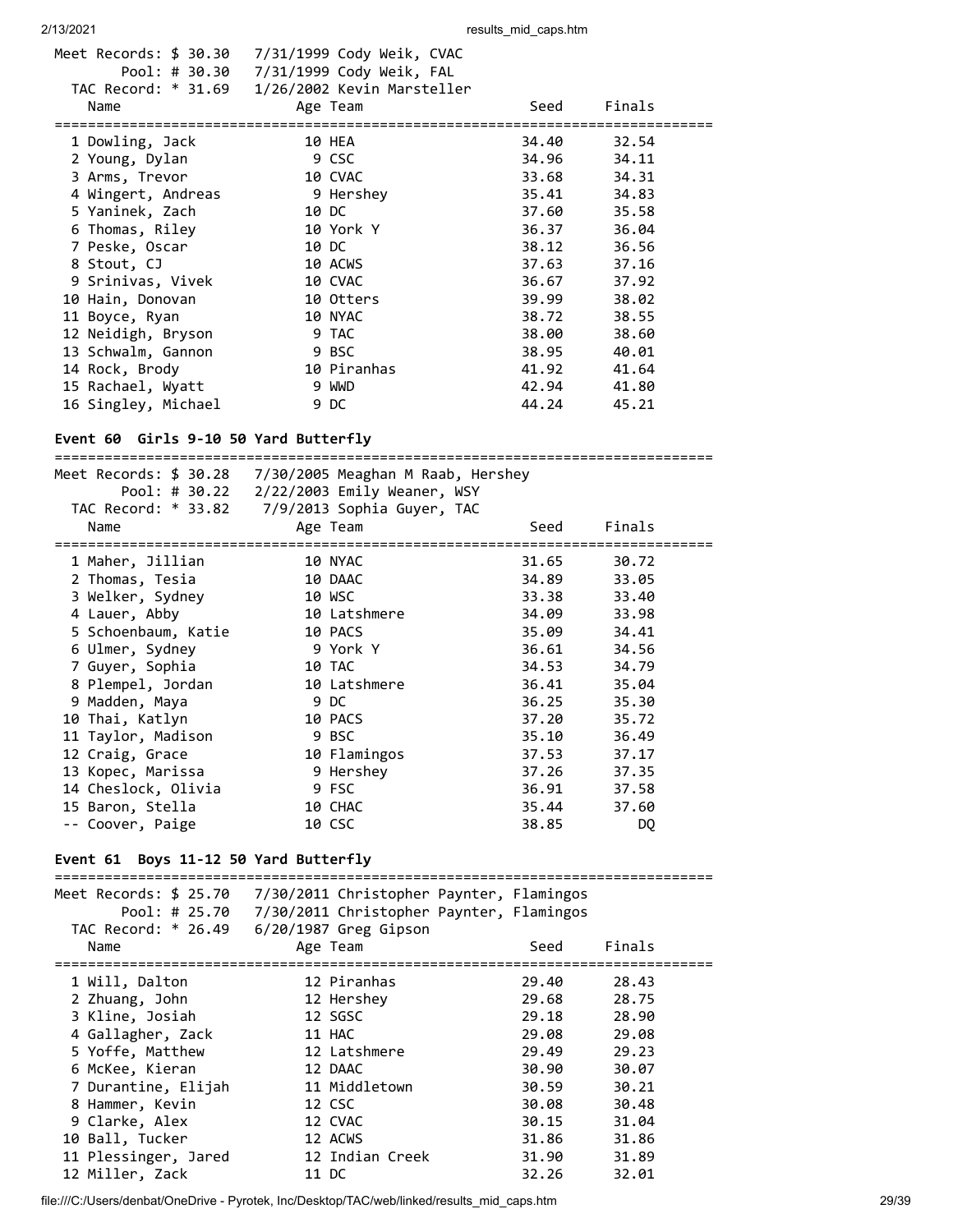| 13 Leach, Daniel  | 11 PACS | 33.15 | 32.72 |
|-------------------|---------|-------|-------|
| 14 Roadcap, Logan | 12 TVAC | 33.60 | 32.84 |
| 15 Forry, Brent   | 11 CYA  | 31.88 | 32.87 |
| 16 Young, Andrew  | 12 WWD  | 33.43 | 33.56 |

# **Event 62 Girls 11-12 50 Yard Butterfly**

#### ===============================================================================

|                                          | Meet Records: \$ 28.14 7/30/2005 Samantha J Moffitt, FSC-          |       |         |
|------------------------------------------|--------------------------------------------------------------------|-------|---------|
|                                          | Pool: # 26.64 7/14/2004 Katie Nolan, Hershey                       |       |         |
|                                          | TAC Record: * 28.84 7/21/2013 Rachel Stein, TAC                    |       |         |
| Name                                     | Age Team                                                           | Seed  | Finals  |
| 1 Rankin, Carlee                         | 12 Latshmere                                                       | 30.52 | 29.24   |
| 2 Stein, Rachel                          | 12 TAC                                                             | 28.84 | 29.26   |
| 3 Beierschmitt, Grace                    | 12 DAAC                                                            | 30.03 | 29.56   |
| 4 Trostle, Shealyn                       | 12 PACS                                                            | 30.46 | 29.83   |
| 5 Recce, Gabriella                       | 11 HEA                                                             | 30.50 | 29.89   |
| 6 Miller, Mackenzie                      | 12 SGSC                                                            | 30.12 | 30.40   |
| 7 Smith, Kendall                         | 12 CYA                                                             | 31.55 | 31.06   |
| 8 Lash, Kalyn                            | 12 DAAC                                                            | 32.10 | 31.81   |
| 9 Schaeffer, Katie                       | 12 BSC                                                             | 31.99 | 32.04   |
| 10 Yeager, Rebecca                       | 11 Middletown                                                      | 31.89 | 32.14   |
| 11 Newell, Morgan                        | 11 GETY                                                            | 31.98 | 32.70   |
| 12 Long, Karina                          | 12 Flamingos                                                       | 32.78 | 32.98   |
| 13 Alexander, Abby                       | 11 TVAC                                                            | 34.26 | 33.47   |
| 14 Kofalt, Lauren                        | 11 TVAC                                                            | 34.08 | 33.69   |
| 15 Kauffman, Anna                        | 12 EPAC                                                            | 31.67 | 33.71   |
| 16 Fortney, Alexa                        | 11 Mt. View                                                        | 32.59 | 33.95   |
|                                          |                                                                    |       |         |
| Event 63                                 | Boys 13-14 50 Yard Butterfly                                       |       |         |
|                                          |                                                                    |       |         |
|                                          | Meet Records: \$ 24.28    7/28/2007 Steven Gasparini, Indian Creek |       |         |
|                                          | Pool: # 24.28 7/28/2007 Steven Gasparini, Indian Creek             |       |         |
|                                          | TAC Record: * 25.15 7/2/1988 Greg Gipson                           |       |         |
| Name                                     | Age Team                                                           | Seed  | Finals  |
|                                          |                                                                    |       |         |
| 1 Paynter, Chris                         | 14 Hershey                                                         | 24.88 | 24.21\$ |
| 2 Fry, Jace                              | 13 DC                                                              | 25.75 | 24.73   |
| 3 Brockway, Logan                        | 13 WSC                                                             | 26.01 | 25.99   |
| 4 Rivers, Kyle                           | 14 FSC                                                             | 26.79 | 26.24   |
| 5 Moffitt, Matthew                       | 13 Otters                                                          | 29.25 | 27.69   |
| 6 Shultz, Adam                           |                                                                    |       |         |
| 7 Clemmer, Tyler                         | 13 WWD                                                             | 30.46 | 28.33   |
|                                          | 14 HAC                                                             | 28.70 | 29.08   |
| 8 Kuhn, Jay                              | 14 SGSC                                                            | 28.57 | 29.52   |
| 9 Miller, Tyler                          | 14 DC                                                              | 31.06 | 29.97   |
| 10 Reed, Noah                            | 13 TVAC                                                            | 31.14 | 29.98   |
| 11 Aspey, Cameron                        | 14 DAAC                                                            | 29.68 | 30.02   |
| 12 Zachary, Kevin                        | 13 Hershey                                                         | 30.74 | 30.05   |
| 13 Polli, Nicholos                       | 13 WSC                                                             | 30.02 | 30.07   |
| 14 Karagiannis, Jimmy                    | 13 MSC                                                             | 31.26 | 30.15   |
| 15 Ciavarella, Mike<br>16 Eveland, Caleb | 13 ACWS                                                            | 31.64 | 31.74   |

# **Event 64 Girls 13-14 50 Yard Butterfly**

| Meet Records: $$26.53$<br>Pool: # $26.20$<br>TAC Record: * 28.61 | 7/30/2005 Katie Nolan, Hershey<br>6/27/2009 Meaghan M Raab, Hershey<br>8/2/1989 Leslie Lear |       |        |  |
|------------------------------------------------------------------|---------------------------------------------------------------------------------------------|-------|--------|--|
| Name                                                             | Age Team                                                                                    | Seed  | Finals |  |
|                                                                  |                                                                                             |       |        |  |
| 1 Luft, Rebecca                                                  | 14 NYAC                                                                                     | 26.49 | 26.64  |  |
| 2 Keck, Ellie                                                    | 13 PACS                                                                                     | 28.16 | 27.54  |  |
| 3 Fortney, Autumn-Rose                                           | 13 Mt. View                                                                                 | 28.88 | 28.29  |  |
| 4 Oh, Sarah                                                      | 14 Hershey                                                                                  | 29.49 | 28.88  |  |
| 5 Howery, Taylor                                                 | 14 GETY                                                                                     | 29.25 | 29.24  |  |
|                                                                  |                                                                                             |       |        |  |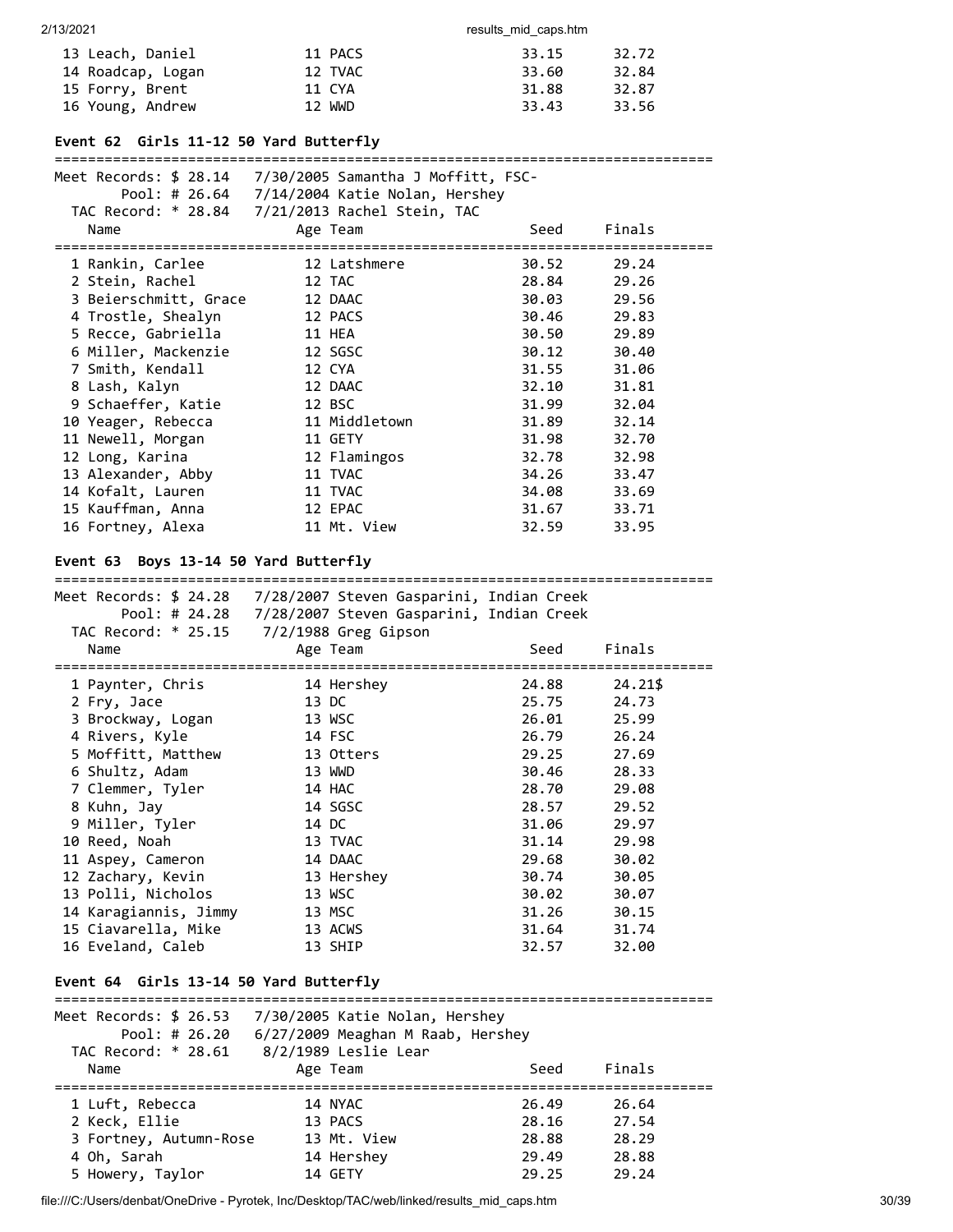| 6 Hess, Abbey         | 14 Hershey | 29.73 | 29.31 |
|-----------------------|------------|-------|-------|
| 7 Sopko, Olivia       | 13 CYA     | 29.67 | 29.45 |
| 8 St. Clair, Samantha | 13 Otters  | 30.84 | 29.93 |
| 9 Welchans, Hailey    | 14 LAC     | 29.97 | 30.05 |
| 10 Welch, Kaitlyn     | 13 WWD     | 30.96 | 30.47 |
| 11 Spinney, Sarah     | 14 CYA     | 29.55 | 30.54 |
| 12 Brenner, Maddie    | 14 EPAC    | 30.77 | 30.55 |
| 13 O'Rourke, Lindsay  | 13 WSC     | 30.34 | 30.59 |
| 13 Dempsey, Emily     | 14 HEA     | 31.68 | 30.59 |
| 15 Hartman, Sarah     | 13 CYA     | 30.69 | 30.73 |
| 16 Shay, Brianna      | 13 FSC     | 31.68 | 31.76 |

# **Event 65 Boys 15 & Over 50 Yard Butterfly**

| Name                 | Meet Records: \$ 23.18    7/30/2011    Jack Brenneman, Indian Creek<br>Pool: # 22.70 7/6/2013 Vinny Tafuto, Hershey<br>TAC Record: * 24.70 7/25/2009 Ben Appleby<br>Age Team | Seed  | Finals |
|----------------------|------------------------------------------------------------------------------------------------------------------------------------------------------------------------------|-------|--------|
|                      |                                                                                                                                                                              |       |        |
| 1 Brenneman, Jack    | 17 NYAC                                                                                                                                                                      | 23.30 | 22.67# |
| 2 Clarke, Josh       | 16 NYAC                                                                                                                                                                      | 24.78 | 24.36  |
| 3 Dishong, Alex      | 18 FSC                                                                                                                                                                       | 25.37 | 24.49  |
| 4 Francis, Nick      | 17 Indian Creek                                                                                                                                                              | 24.41 | 24.65  |
| 5 Ruth, Zachary      | 16 DC                                                                                                                                                                        | 25.48 | 24.86  |
| 6 Lytle, Jordan      | 16 HAY                                                                                                                                                                       | 25.37 | 25.00  |
| 7 Stewart, Nate      | 18 NYAC                                                                                                                                                                      | 25.19 | 25.02  |
| 8 Handley, Keenan    | 15 NYAC                                                                                                                                                                      | 25.56 | 25.12  |
| 9 Panas, Mark        | 18 CHAC                                                                                                                                                                      | 25.05 | 25.21  |
| 10 Pompei, Anthony   | 17 HEA                                                                                                                                                                       | 25.96 | 25.32  |
| 11 Mellinger, Marco  | 15 HEA                                                                                                                                                                       | 25.94 | 25.45  |
| 12 Leighton, John    | 17 Indian Creek                                                                                                                                                              | 25.71 | 25.65  |
| 13 Fox, Adam         | 15 Otters                                                                                                                                                                    | 26.74 | 25.76  |
| 14 Soltanov, Georgiy | 15 FSC                                                                                                                                                                       | 26.69 | 25.91  |
| 15 Yaw, Tanner       | 15 PACS                                                                                                                                                                      | 26.66 | 25.94  |
| 16 Kumar, Ganesh     | 16 HEA                                                                                                                                                                       | 26.95 | 26.26  |

# **Event 66 Girls 15 & Over 50 Yard Butterfly**

|                       | Pool: # 25.64 7/5/2008 Katie Nolan, Hershey |       |        |
|-----------------------|---------------------------------------------|-------|--------|
|                       | TAC Record: * 27.22 7/22/1989 Nikki Lehman  |       |        |
| Name                  | Age Team                                    | Seed  | Finals |
|                       |                                             |       |        |
| 1 Janosky, Aniella    | 17 DAAC                                     | 26.54 | 26.65  |
| 2 Wingert, Katie      | 17 Otters                                   | 27.51 | 26.67  |
| 3 Archuleta, Sydney   | 16 NYAC                                     | 28.30 | 27.27  |
| 4 Gasparini, Ana      | 17 Indian Creek                             | 27.32 | 27.33  |
| 5 Jenkins, Emily      | 16 NYAC                                     | 27.80 | 27.40  |
| 6 Gonzalez, Mikaelie  | 15 WSC                                      | 28.24 | 28.04  |
| 7 Sinclair, Olivia    | 16 Indian Creek                             | 28.70 | 28.49  |
| 8 Beekler, Maddy      | 16 EPAC                                     | 28.87 | 28.78  |
| 9 Smith, Brianna      | 16 FSC                                      | 29.05 | 28.79  |
| 10 Weeden, Caitlynn   | 15 NYAC                                     | 28.87 | 29.12  |
| 11 Moffitt, Anastasia | 16 Otters                                   | 29.54 | 29.30  |
| 12 Massaro, Alyssa    | 17 DC                                       | 29.63 | 29.61  |
| 13 Balint, Danielle   | 17 Flamingos                                | 30.03 | 29.63  |
| 14 Dempsey, Molly     | 15 HEA                                      | 30.12 | 29.69  |
| 15 Alexander, Taylor  | 15 TVAC                                     | 30.74 | 30.82  |
| 16 Zelko, Amber       | 15 Flamingos                                | 30.88 | 30.97  |
|                       |                                             |       |        |

# **Event 67 Boys 8 & Under 100 Yard Freestyle Relay**

===============================================================================

Meet Records: \$ 1:03.35 FAL Pool: # 1:03.35 Falcon Aquatic Club TAC Record: \* 1:05.94 2/15/1992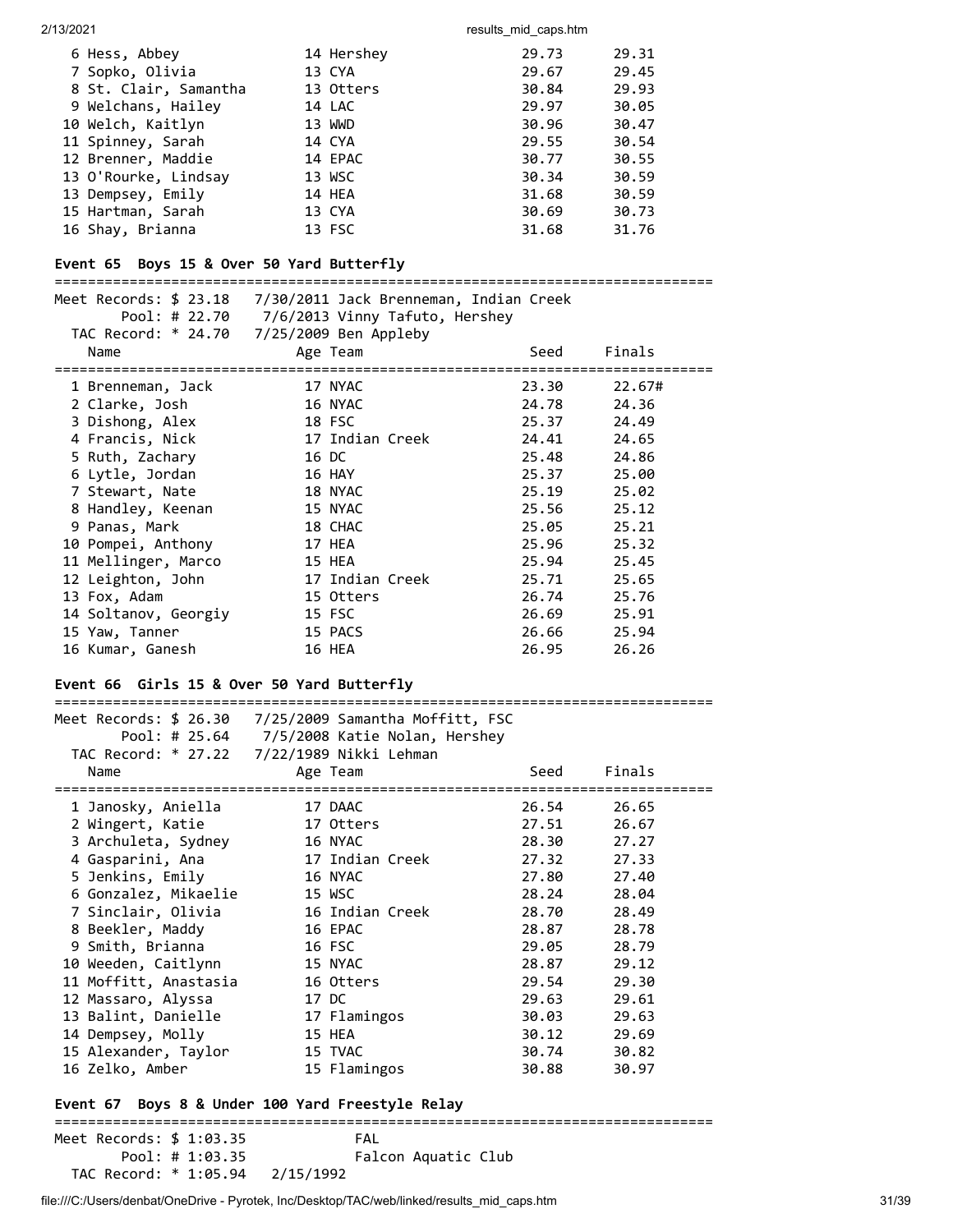| 2/13/2021                                                                                                                          | results mid caps.htm                                                                       |
|------------------------------------------------------------------------------------------------------------------------------------|--------------------------------------------------------------------------------------------|
| Team                                                                                                                               | D. Mead, J. Lloyd, R. Ness, J. Kochenour<br>Seed<br>Finals<br>. ========================== |
| 'A'<br>1 Annville Cleona Otters<br>1) Rudy, Jacob 8<br>3) Hain, Braden 8<br>36.32                                                  | 1:11.09<br>1:09.43<br>2) Perez, Elias 7<br>4) Bensing, Nicholas 8<br>1:09.43(33.11)        |
| 2 Heatherfield Hurricanes 'A'<br>1) Hancock, Lucas 8<br>3) Hancock, Zachary 8<br>34.71                                             | 1:11.37<br>1:09.45<br>2) Engle, Peter 8<br>4) Keyes, Jake 8<br>1:09.45(34.74)              |
| 3 Middletown Dolphins Swim Team 'A'<br>1) Snyder, Bailey 8<br>3) Handley, Tristan 8<br>35.00                                       | 1:13.90<br>1:11.45<br>2) Adragna, Christopher 8<br>4) Guckavan, Gavin 8<br>1:11.45(36.45)  |
| 4 Wildcat Swim Club 'A'<br>1) Tate, Hunter 8<br>3) Neutzel, Lawson 8<br>38.55                                                      | 1:17.49<br>1:15.00<br>2) Allen, Andrew 8<br>4) Welker, Nathan 8<br>1:15.00(36.45)          |
| 'A'<br>5 Trojan Aquatic Club<br>1) Hunt, Reed 7<br>3) Bassett, Rome 8<br>40.31                                                     | 1:17.43<br>1:15.72<br>2) Goldstein, Braydon 7<br>4) Williams, Bailey 8<br>1:15.72 (35.41)  |
| 'A'<br>6 Devon Crest Swim Team<br>1) Bomgardner, Mason 7<br>3) Morales, Colby 8<br>41.02                                           | 1:19.46<br>1:20.06<br>2) Yaninek, Alek 7<br>4) Madden, Luke 7<br>1:20.06 (39.04)           |
| 7 East Pennsboro Aquatic Club 'A'<br>1) Macleod, Dane 8<br>3) Hetherington, Francis 8<br>41.88                                     | 1:27.38<br>1:23.12<br>2) Houston, Caleb 8<br>4) Steinhart, Josh 8<br>1:23.12(41.24)        |
| 8 Spring Grove Swim Club 'A'<br>1) Hill, Will 8<br>3) Heist, Jacob 7<br>38.53<br>Event 68 Girls 8 & Under 100 Yard Freestyle Relay | 1:35.53<br>1:28.56<br>2) Brown, Jacob 8<br>4) Miller, Alden 8<br>1:28.56(50.03)            |
| Meet Records: \$ 1:04.91                                                                                                           | csc                                                                                        |
| Pool: # 1:04.91<br>TAC Record: * 1:10.35<br>2/10/2007                                                                              | Carlisle Swim Club<br>K. Copenheaver, C. Zortman, D. Gross, C. Gross                       |
| Team                                                                                                                               | Seed<br>Finals                                                                             |
| 1 Lion Aquatic Club 'A'<br>1) Aggen, Hanna 8<br>3) Oliphant, Rylee 8<br>35.33                                                      | 1:14.05<br>1:11.11<br>2) Welchans, Abby 8<br>4) Busser, Claire 8<br>1:11.11(35.78)         |
| 2 Latshmere Swim Team<br>'A'<br>1) Epoca, Kelsey 8<br>3) Atwell, Kamryn 8<br>35.89                                                 | 1:15.05<br>1:11.77<br>2) Shaffer, Brynn 8<br>4) Bastian, Kelly 8<br>1:11.77(35.88)         |
| 3 Shippensburg Aquatic Club 'A'<br>1) Brown, Alyssa 8<br>3) Spicka, Natalie 8<br>36.99                                             | 1:13.51<br>1:12.00<br>2) Estep, Mia 8<br>4) Brink, Abby 8<br>1:12.00 (35.01)               |
| 4 Trojan Aquatic Club<br>'A'<br>1) Neidigh, Brynn 7<br>3) Quinn, Tearnie 8<br>37.38                                                | 1:16.85<br>1:13.60<br>2) Abel, Lauren 7<br>4) Gross, Kendall 8<br>1:13.60(36.22)           |
| 5 East Pennsboro Aquatic Club 'A'<br>1) Kanelos, Elana 8<br>3) Wrightstone, Sarah 8<br>42.54                                       | 1:24.00<br>1:20.72<br>2) Maggio, Brea 7<br>4) Blosser, Ellie 8<br>1:20.72(38.18)           |
| 6 Heatherfield Hurricanes<br>'A'                                                                                                   | 1:32.85<br>1:26.89                                                                         |

file:///C:/Users/denbat/OneDrive - Pyrotek, Inc/Desktop/TAC/web/linked/results\_mid\_caps.htm 32/39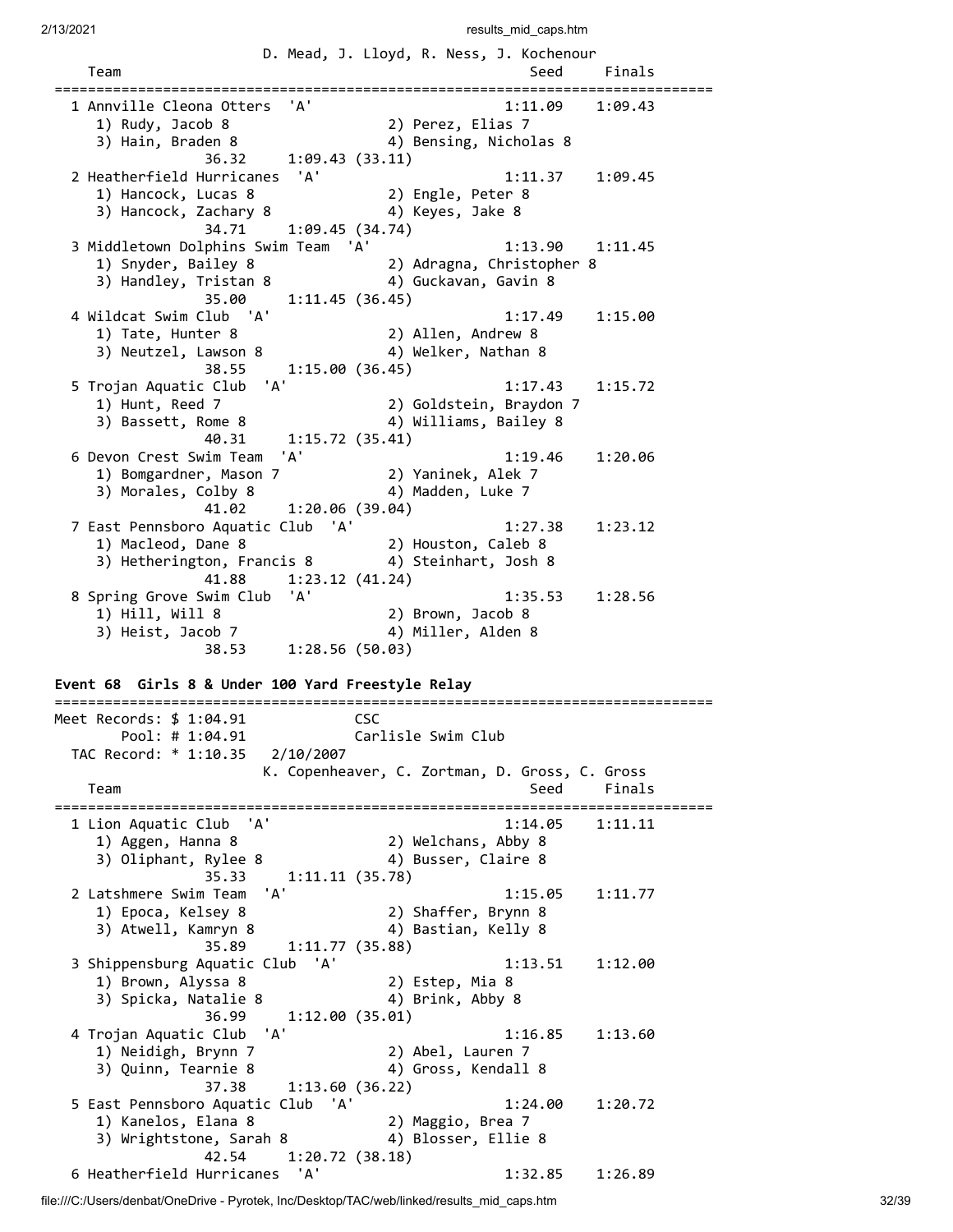1) Valentin, Natalia 8 2) Bogdan, Sarah 7 3) Williams, Maya 8  $\hskip1cm$  4) Ficca, Magee 8 3) Williams, Maya 8  $42.84$  1:26.89 (44.05) 7 Hummelstown Swim Team 'A' 1:33.25 1:30.49 1) Strite, Molly 7 2) Long, Camryn 7 3) Rhoads, Kisla 8 4) Foran, Abbey 7 44.98 1:30.49 (45.51) 8 Annville Cleona Otters 'A' 1:32.70 1:33.13 1) Haley, Mary 6 2) Metzgar, Allison 7 3) Ritchie, Hope 8 4) Mateyak, Allison 7 46.97 1:33.13 (46.16) **Event 69 Boys 9-10 200 Yard Freestyle Relay** =============================================================================== Meet Records: \$ 1:59.58 CVAC Pool: # 1:59.58 Cumberland Valley Aquatic Club TAC Record: \* 2:08.76 2/16/1991 D. Rylee, J. Estlack, C. Brennan, R. Meerstein Team Seed Finals =============================================================================== 1 Heatherfield Hurricanes 'A' 2:07.44 2:05.10 1) Hemingway, Patrick 10 2) Mata, Matthew 10 3) Dowling, Jack 10 4) Posavec, Leo 10 30.54 1:02.84 (32.30) 1:34.56 (31.72) 2:05.10 (30.54) 2 Wildcat Swim Club 'A' 2:12.85 2:12.81 1) Smolinski, Tomek 9 2) Granholm, Egan 10 3) Granholm, Quinn 10 4) McDermott, Will 10 33.67 1:09.73 (36.06) 1:42.42 (32.69) 2:12.81 (30.39) 3 Carlisle Swim Club 'A' 2:18.40 2:18.62 1) Chenot, Nolan 10 2) Paul, Brayden 10 3) Doupe, Noah 9 12 12 13 13 13 14 13 13 14 13 14 14 15 16 17 18 19 19 19 19 19 1 31.49 1:07.60 (36.11) 1:46.08 (38.48) 2:18.62 (32.54)<br>Aquatic Club 'A' 2:21.75 2:18.92 4 Shippensburg Aquatic Club 'A' 2:21.75 2:18.92 1) Powell, Lek 10 2) Krause, Colin 9 3) Estep, Colby 10 4) Wilson, Devin 10 34.85 1:14.61 (39.76) 1:49.93 (35.32) 2:18.92 (28.99) 5 Latshmere Swim Team 'A' 2:23.95 2:19.91 1) Mackrell, Josh 10 2) Smith, Aaron 9 3) Kothe, Ryan 9 4) Mills, Bryce 9 3) Kothe, Ryan 9 (34.99 1:12.84 (37.85) 1:49.01 (36.17) 2:19.91 (30.90)<br>
Fojan Aquatic Club 'A' (37.85) 1:49.01 (36.17) 2:23.73 6 Trojan Aquatic Club 'A' 2:26.52 2:23.73 1) Neidigh, Bryson 9 2) Royer, Josh 10 3) Rogers, Blake 9 4) Bassett, Dane 10 37.70 1:11.56 (33.86) 1:47.95 (36.39) 2:23.73 (35.78) 7 Annville Cleona Otters 'A' 2:35.55 2:27.60 1) Nguyen, Jacob 10 2) Hain, Donovan 10<br>3) Marsh, Jacob 9 4) Oren, David 10 3) Marsh, Jacob 9 4) Oren, David 10 37.25 1:12.24 (34.99) 1:51.51 (39.27) 2:27.60 (36.09) -- Willowood Swim Team 'A' 2:19.55 DQ 1) Donahue, Andrew 9 2) Azzalina, Sam 10 3) Readinger, Reece 10 4) Azzalina, Ben 10 38.36 1:09.84 (31.48) 1:26.04 (16.20) DQ (51.84) **Event 70 Girls 9-10 200 Yard Freestyle Relay** =============================================================================== Meet Records: \$ 2:00.49 7/28/2007 WSY Swimming S Shirtliff, A Schmittle, S McIntyre, A Foltz Pool: # 1:55.79 12/15/2012 Hershey Aquatic Club S.Raab, A.Mitrovic, C.Ryland, E.Jones TAC Record: \* 2:07.41 7/25/2009 Trojan Aquatic Club M. Hunt, D. Gross, C. Zortman, C. Gross Team Seed Finals =============================================================================== 1 Lion Aquatic Club 'A' 2:08.76 2:10.19 1) Mitzel, Scarlet 10 2) Stone, Ryelee 10

file:///C:/Users/denbat/OneDrive - Pyrotek, Inc/Desktop/TAC/web/linked/results\_mid\_caps.htm 33/39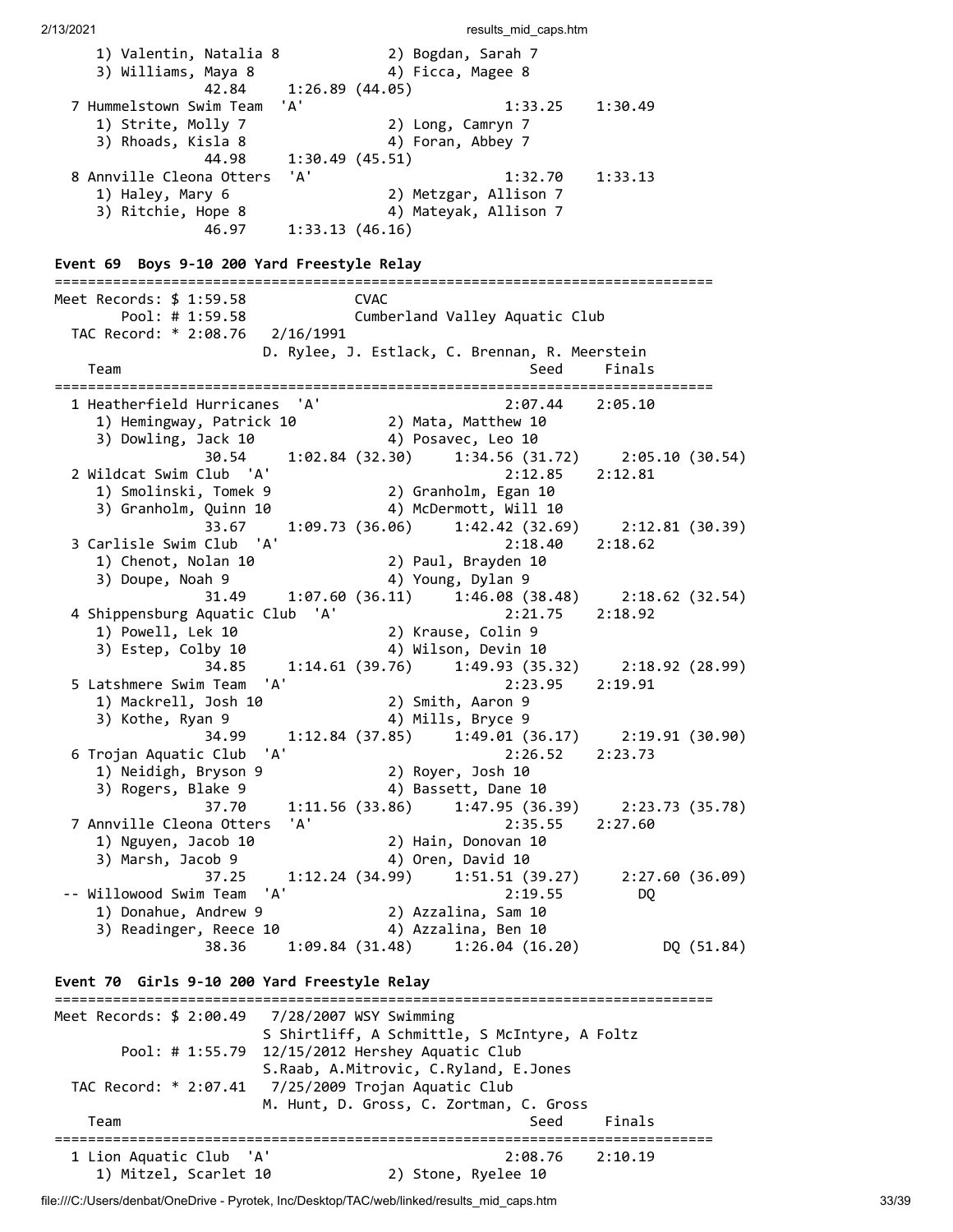| $32.15$ 1:06.49 (34.34) 1:39.57 (33.08) 2:10.19 (30.62)<br>2 Wildcat Swim Club 'A'<br>2:11.07<br>2:10.22<br>1) Ohl, Sydney 9<br>3) Woods, Jianna 9<br>2) Brockway, Langley 9<br>4) Welker, Sydney 10<br>33.12 1:07.58 (34.46) 1:39.59 (32.01) 2:10.22 (30.63)<br>3 Carlisle Swim Club 'A'<br>2:11.21<br>2:11.91<br>2.11.23<br>1) Coover, Paige 10<br>3) MacNamara, Sienna 9<br>4) Bell, Rachel 10<br>$1:10.49$ (33.67) $1:41.81$ (31.32) $2:11.91$ (30.10)<br>36.82<br>4 Bobcat Swim Club 'A'<br>2:16.30<br>2:12.35<br>1) Sandridge, Angelina 9 (2) Anderson, Leah 10<br>3) Tavlor, Madison 9 (2) Anders, Madison 10<br>33.10 1:04.42 (31.32) 1:38.40 (33.98) 2:12.35 (33.95)<br>5 Willowood Swim Team 'A'<br>2:17.73<br>2:13.76<br>1) Kriner, Emmy 10<br>$3)$ Batche, Mackenzie 10 $4)$ Walsh, Gabrielle 10<br>$1:09.61(34.17)$ $1:25.08(15.47)$ $2:13.76(48.68)$<br>35.44<br>6 Latshmere Swim Team 'A'<br>atshmere Swim Team 'A' (1993)<br>19 1 1) Yoffe, Sarah 9 (2) Rankin, Alison<br>3) Shaffer, Alexa 9 (4) Plempel, Jordan 10<br>2:21.64<br>2:21.26<br>4) Plempel, Jordan 10<br>41.68   1:18.68   (37.00)   1:52.71   (34.03)   2:21.26   (28.55)<br>'A'<br>7 Devon Crest Swim Team<br>2:22.41<br>2:26.59<br>1) Sucheski, Isabella 10 (2) Zimmerman, Hannah 9<br>3) Frye, Gabby 10 (4) Lavigne, Renee 9<br>36.74 53.76 (17.02) 1:48.56 (54.80) 2:22.41 (33.85)<br>ic Club 'A' 2:32.44 2:25.10<br>8 Hershey Aquatic Club<br>2:32.44 2:25.10<br>1) Surfus, Jordyn 9 (2) Cox, Bridget 9<br>3) Rippon, Bella 9 (4) Zagaceta. Mors:<br>4) Zagaceta, Morgan 10<br>36.82 1:12.54 (35.72) 1:48.67 (36.13) 2:25.10 (36.43)<br>Event 71 Boys 11-12 200 Yard Freestyle Relay<br>Meet Records: \$ 1:49.87                      7/30/2005 Hershey Aquatic Club<br>D Nolan, K Ruddle, I Logan, J Young<br>Pool: # 1:49.48 2/20/2005 FSC<br>A.Weik, M.Lightner, R.Sullivan, B.Galbraith | 3) Warntz, Ally 10 (4) Aggen, Holly 10 |  |
|---------------------------------------------------------------------------------------------------------------------------------------------------------------------------------------------------------------------------------------------------------------------------------------------------------------------------------------------------------------------------------------------------------------------------------------------------------------------------------------------------------------------------------------------------------------------------------------------------------------------------------------------------------------------------------------------------------------------------------------------------------------------------------------------------------------------------------------------------------------------------------------------------------------------------------------------------------------------------------------------------------------------------------------------------------------------------------------------------------------------------------------------------------------------------------------------------------------------------------------------------------------------------------------------------------------------------------------------------------------------------------------------------------------------------------------------------------------------------------------------------------------------------------------------------------------------------------------------------------------------------------------------------------------------------------------------------------------------------------------------------------------------------------------------------------------------------------------------------------------------------------|----------------------------------------|--|
|                                                                                                                                                                                                                                                                                                                                                                                                                                                                                                                                                                                                                                                                                                                                                                                                                                                                                                                                                                                                                                                                                                                                                                                                                                                                                                                                                                                                                                                                                                                                                                                                                                                                                                                                                                                                                                                                                 |                                        |  |
|                                                                                                                                                                                                                                                                                                                                                                                                                                                                                                                                                                                                                                                                                                                                                                                                                                                                                                                                                                                                                                                                                                                                                                                                                                                                                                                                                                                                                                                                                                                                                                                                                                                                                                                                                                                                                                                                                 |                                        |  |
|                                                                                                                                                                                                                                                                                                                                                                                                                                                                                                                                                                                                                                                                                                                                                                                                                                                                                                                                                                                                                                                                                                                                                                                                                                                                                                                                                                                                                                                                                                                                                                                                                                                                                                                                                                                                                                                                                 |                                        |  |
|                                                                                                                                                                                                                                                                                                                                                                                                                                                                                                                                                                                                                                                                                                                                                                                                                                                                                                                                                                                                                                                                                                                                                                                                                                                                                                                                                                                                                                                                                                                                                                                                                                                                                                                                                                                                                                                                                 |                                        |  |
|                                                                                                                                                                                                                                                                                                                                                                                                                                                                                                                                                                                                                                                                                                                                                                                                                                                                                                                                                                                                                                                                                                                                                                                                                                                                                                                                                                                                                                                                                                                                                                                                                                                                                                                                                                                                                                                                                 |                                        |  |
|                                                                                                                                                                                                                                                                                                                                                                                                                                                                                                                                                                                                                                                                                                                                                                                                                                                                                                                                                                                                                                                                                                                                                                                                                                                                                                                                                                                                                                                                                                                                                                                                                                                                                                                                                                                                                                                                                 |                                        |  |
|                                                                                                                                                                                                                                                                                                                                                                                                                                                                                                                                                                                                                                                                                                                                                                                                                                                                                                                                                                                                                                                                                                                                                                                                                                                                                                                                                                                                                                                                                                                                                                                                                                                                                                                                                                                                                                                                                 |                                        |  |
|                                                                                                                                                                                                                                                                                                                                                                                                                                                                                                                                                                                                                                                                                                                                                                                                                                                                                                                                                                                                                                                                                                                                                                                                                                                                                                                                                                                                                                                                                                                                                                                                                                                                                                                                                                                                                                                                                 |                                        |  |
|                                                                                                                                                                                                                                                                                                                                                                                                                                                                                                                                                                                                                                                                                                                                                                                                                                                                                                                                                                                                                                                                                                                                                                                                                                                                                                                                                                                                                                                                                                                                                                                                                                                                                                                                                                                                                                                                                 |                                        |  |
|                                                                                                                                                                                                                                                                                                                                                                                                                                                                                                                                                                                                                                                                                                                                                                                                                                                                                                                                                                                                                                                                                                                                                                                                                                                                                                                                                                                                                                                                                                                                                                                                                                                                                                                                                                                                                                                                                 |                                        |  |
|                                                                                                                                                                                                                                                                                                                                                                                                                                                                                                                                                                                                                                                                                                                                                                                                                                                                                                                                                                                                                                                                                                                                                                                                                                                                                                                                                                                                                                                                                                                                                                                                                                                                                                                                                                                                                                                                                 |                                        |  |
|                                                                                                                                                                                                                                                                                                                                                                                                                                                                                                                                                                                                                                                                                                                                                                                                                                                                                                                                                                                                                                                                                                                                                                                                                                                                                                                                                                                                                                                                                                                                                                                                                                                                                                                                                                                                                                                                                 |                                        |  |
|                                                                                                                                                                                                                                                                                                                                                                                                                                                                                                                                                                                                                                                                                                                                                                                                                                                                                                                                                                                                                                                                                                                                                                                                                                                                                                                                                                                                                                                                                                                                                                                                                                                                                                                                                                                                                                                                                 |                                        |  |
|                                                                                                                                                                                                                                                                                                                                                                                                                                                                                                                                                                                                                                                                                                                                                                                                                                                                                                                                                                                                                                                                                                                                                                                                                                                                                                                                                                                                                                                                                                                                                                                                                                                                                                                                                                                                                                                                                 |                                        |  |
|                                                                                                                                                                                                                                                                                                                                                                                                                                                                                                                                                                                                                                                                                                                                                                                                                                                                                                                                                                                                                                                                                                                                                                                                                                                                                                                                                                                                                                                                                                                                                                                                                                                                                                                                                                                                                                                                                 |                                        |  |
|                                                                                                                                                                                                                                                                                                                                                                                                                                                                                                                                                                                                                                                                                                                                                                                                                                                                                                                                                                                                                                                                                                                                                                                                                                                                                                                                                                                                                                                                                                                                                                                                                                                                                                                                                                                                                                                                                 |                                        |  |
|                                                                                                                                                                                                                                                                                                                                                                                                                                                                                                                                                                                                                                                                                                                                                                                                                                                                                                                                                                                                                                                                                                                                                                                                                                                                                                                                                                                                                                                                                                                                                                                                                                                                                                                                                                                                                                                                                 |                                        |  |
|                                                                                                                                                                                                                                                                                                                                                                                                                                                                                                                                                                                                                                                                                                                                                                                                                                                                                                                                                                                                                                                                                                                                                                                                                                                                                                                                                                                                                                                                                                                                                                                                                                                                                                                                                                                                                                                                                 |                                        |  |
|                                                                                                                                                                                                                                                                                                                                                                                                                                                                                                                                                                                                                                                                                                                                                                                                                                                                                                                                                                                                                                                                                                                                                                                                                                                                                                                                                                                                                                                                                                                                                                                                                                                                                                                                                                                                                                                                                 |                                        |  |
|                                                                                                                                                                                                                                                                                                                                                                                                                                                                                                                                                                                                                                                                                                                                                                                                                                                                                                                                                                                                                                                                                                                                                                                                                                                                                                                                                                                                                                                                                                                                                                                                                                                                                                                                                                                                                                                                                 |                                        |  |
|                                                                                                                                                                                                                                                                                                                                                                                                                                                                                                                                                                                                                                                                                                                                                                                                                                                                                                                                                                                                                                                                                                                                                                                                                                                                                                                                                                                                                                                                                                                                                                                                                                                                                                                                                                                                                                                                                 |                                        |  |
|                                                                                                                                                                                                                                                                                                                                                                                                                                                                                                                                                                                                                                                                                                                                                                                                                                                                                                                                                                                                                                                                                                                                                                                                                                                                                                                                                                                                                                                                                                                                                                                                                                                                                                                                                                                                                                                                                 |                                        |  |
|                                                                                                                                                                                                                                                                                                                                                                                                                                                                                                                                                                                                                                                                                                                                                                                                                                                                                                                                                                                                                                                                                                                                                                                                                                                                                                                                                                                                                                                                                                                                                                                                                                                                                                                                                                                                                                                                                 |                                        |  |
|                                                                                                                                                                                                                                                                                                                                                                                                                                                                                                                                                                                                                                                                                                                                                                                                                                                                                                                                                                                                                                                                                                                                                                                                                                                                                                                                                                                                                                                                                                                                                                                                                                                                                                                                                                                                                                                                                 |                                        |  |
|                                                                                                                                                                                                                                                                                                                                                                                                                                                                                                                                                                                                                                                                                                                                                                                                                                                                                                                                                                                                                                                                                                                                                                                                                                                                                                                                                                                                                                                                                                                                                                                                                                                                                                                                                                                                                                                                                 |                                        |  |
|                                                                                                                                                                                                                                                                                                                                                                                                                                                                                                                                                                                                                                                                                                                                                                                                                                                                                                                                                                                                                                                                                                                                                                                                                                                                                                                                                                                                                                                                                                                                                                                                                                                                                                                                                                                                                                                                                 |                                        |  |
|                                                                                                                                                                                                                                                                                                                                                                                                                                                                                                                                                                                                                                                                                                                                                                                                                                                                                                                                                                                                                                                                                                                                                                                                                                                                                                                                                                                                                                                                                                                                                                                                                                                                                                                                                                                                                                                                                 |                                        |  |
|                                                                                                                                                                                                                                                                                                                                                                                                                                                                                                                                                                                                                                                                                                                                                                                                                                                                                                                                                                                                                                                                                                                                                                                                                                                                                                                                                                                                                                                                                                                                                                                                                                                                                                                                                                                                                                                                                 |                                        |  |
|                                                                                                                                                                                                                                                                                                                                                                                                                                                                                                                                                                                                                                                                                                                                                                                                                                                                                                                                                                                                                                                                                                                                                                                                                                                                                                                                                                                                                                                                                                                                                                                                                                                                                                                                                                                                                                                                                 |                                        |  |
|                                                                                                                                                                                                                                                                                                                                                                                                                                                                                                                                                                                                                                                                                                                                                                                                                                                                                                                                                                                                                                                                                                                                                                                                                                                                                                                                                                                                                                                                                                                                                                                                                                                                                                                                                                                                                                                                                 |                                        |  |
|                                                                                                                                                                                                                                                                                                                                                                                                                                                                                                                                                                                                                                                                                                                                                                                                                                                                                                                                                                                                                                                                                                                                                                                                                                                                                                                                                                                                                                                                                                                                                                                                                                                                                                                                                                                                                                                                                 |                                        |  |
|                                                                                                                                                                                                                                                                                                                                                                                                                                                                                                                                                                                                                                                                                                                                                                                                                                                                                                                                                                                                                                                                                                                                                                                                                                                                                                                                                                                                                                                                                                                                                                                                                                                                                                                                                                                                                                                                                 |                                        |  |
|                                                                                                                                                                                                                                                                                                                                                                                                                                                                                                                                                                                                                                                                                                                                                                                                                                                                                                                                                                                                                                                                                                                                                                                                                                                                                                                                                                                                                                                                                                                                                                                                                                                                                                                                                                                                                                                                                 |                                        |  |
|                                                                                                                                                                                                                                                                                                                                                                                                                                                                                                                                                                                                                                                                                                                                                                                                                                                                                                                                                                                                                                                                                                                                                                                                                                                                                                                                                                                                                                                                                                                                                                                                                                                                                                                                                                                                                                                                                 | TAC Record: * 1:50.12 3/21/1987        |  |

|                               |     | G. Gipson, Z. Gipson, A. Guyer, A. Lutz               |         |                |  |
|-------------------------------|-----|-------------------------------------------------------|---------|----------------|--|
| Team                          |     |                                                       | Seed    | Finals         |  |
| 'A'<br>1 Hershey Aquatic Club |     |                                                       | 1:52.52 | 1:51.03        |  |
| 1) Duck, Elijah 12            |     | 2) Paynter, Jaren 11                                  |         |                |  |
| 3) Thomas, Ethan 12           |     | 4) Zhuang, John 12                                    |         |                |  |
| 27.13                         |     | 57.44 (30.31) 1:24.70 (27.26) 1:51.03 (26.33)         |         |                |  |
| 2 Carlisle Swim Club 'A'      |     |                                                       | 1:54.56 | 1:55.07        |  |
| 1) Barnes, Kevin 12           |     | 2) Shank, Layton 11                                   |         |                |  |
| 3) Hammer, Kevin 12           |     | 4) Bell, Isaiah 12                                    |         |                |  |
| 28.11                         |     | 58.56 (30.45) 1:26.33 (27.77) 1:55.07 (28.74)         |         |                |  |
| 3 Wildcat Swim Club 'A'       |     |                                                       | 1:56.62 | 1:58.30        |  |
| 1) Golden, Adam 11            |     | 2) Wise, William 12                                   |         |                |  |
| 3) Smolinski, Jasin 12        |     | 4) Dunnigan, Joel 11                                  |         |                |  |
| 31.59                         |     | 59.63 (28.04) 1:28.70 (29.07)                         |         | 1:58.30(29.60) |  |
| 4 Trojan Aquatic Club 'A'     |     |                                                       | 2:00.60 | 1:59.57        |  |
| 1) Peters, Matthew 11         |     | 2) Rogers, Charles 11                                 |         |                |  |
| 3) Zortman, CJ 11             |     | 4) Lonergan, Devon 12                                 |         |                |  |
| 28.57                         |     | 59.73 (31.16) 1:30.55 (30.82)                         |         | 1:59.57(29.02) |  |
| 5 Big Spring Aquatic Club     | 'A' |                                                       | 2:01.13 | 2:00.53        |  |
| 1) Padgett, Casey 11          |     | 2) Egger, Quinton 12                                  |         |                |  |
| 3) Vallie, Dain 12            |     | 4) Padgett, Caleb 12                                  |         |                |  |
| 30.96                         |     | $1:02.22$ (31.26) $1:32.56$ (30.34) $2:00.53$ (27.97) |         |                |  |
| 6 Willowood Swim Team 'A'     |     |                                                       | 2:07.36 | 2:05.73        |  |
| 1) Wilkinson, Aedan 11        |     | 2) Quinn, Dylan 12                                    |         |                |  |
| 3) Readinger, Stuart 12       |     | 4) Young, Andrew 12                                   |         |                |  |
| 31.92                         |     |                                                       |         |                |  |

file:///C:/Users/denbat/OneDrive - Pyrotek, Inc/Desktop/TAC/web/linked/results\_mid\_caps.htm 34/39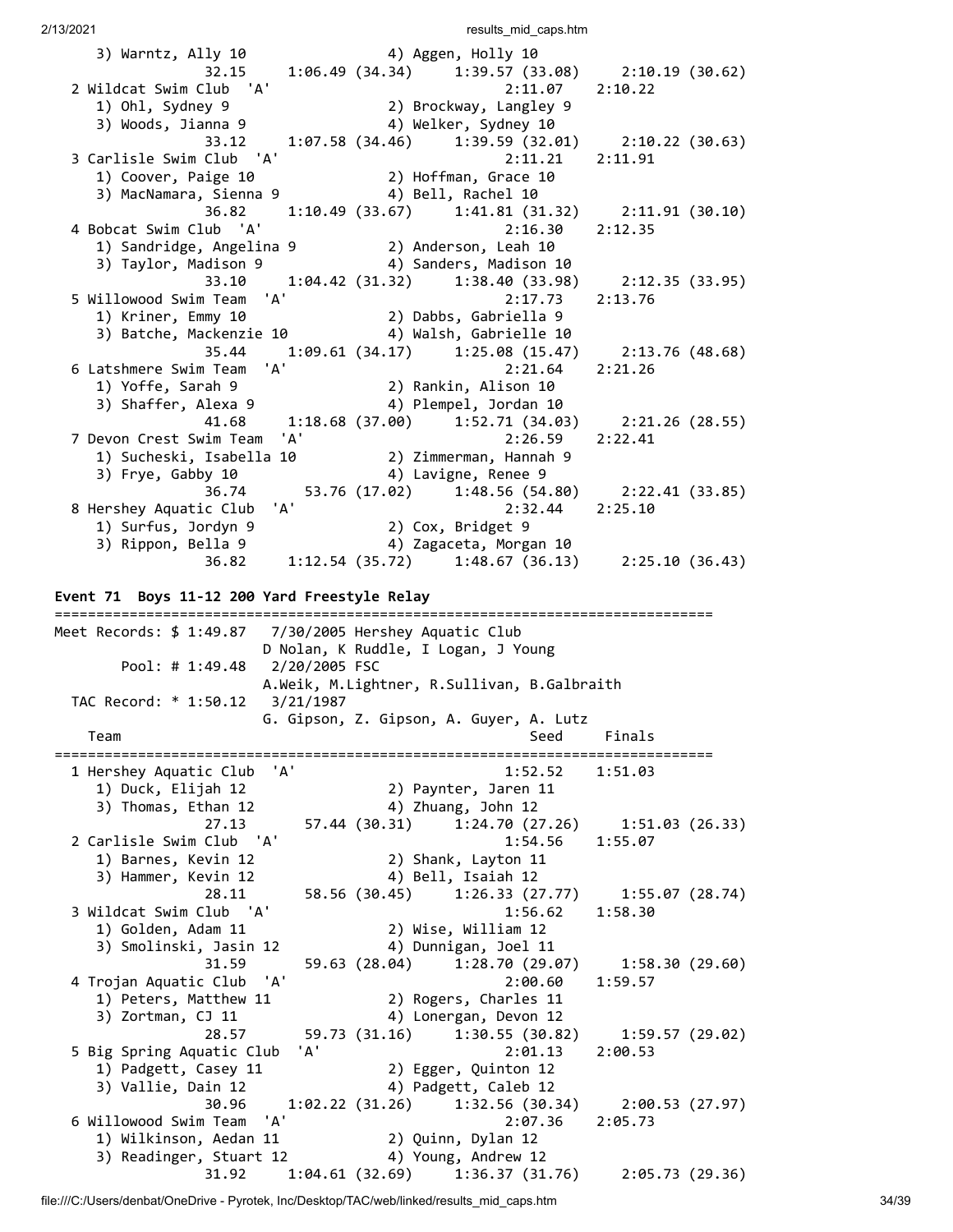2/13/2021 **results** mid caps.htm 7 Annville Cleona Otters 'A' 2:10.08 2:06.84 1) Hilty, Justin 12 2) Gryboski, Eli 11 3) Hain, Cameron 12 4) Deiderick, Gabriel 12 31.87 1:04.84 (32.97) 1:36.23 (31.39) 2:06.84 (30.61) 8 Palmyra Aquatic Club 'A' 2:10.94 2:08.43 1) Hinegardner, Brad 12 2) Machinga, Zachary 11 3) MACHINGA, Nicholas 11 4) Nissley, Colllin 12 31.28 1:04.39 (33.11) 1:37.49 (33.10) 2:08.43 (30.94) **Event 72 Girls 11-12 200 Yard Freestyle Relay** =============================================================================== Meet Records: \$ 1:49.84 WSY Pool: # 1:49.26 2/20/2005 FSC S.Moffit, P.Ferrara, S.Doss, R.Quillen TAC Record: \* 1:54.75 2/22/1997 C. Krebs, A. Cluck, Alyson Hammond, L. Billet Team Seed Finals =============================================================================== 1 Carlisle Swim Club 'A' 1:51.73 1:50.84 1) Tate, Meg 11 2) Lebo, Meg 12 3) Young, Sierra 12 4) Lippert, Grace 12 28.25 57.38 (29.13) 1:25.10 (27.72) 1:50.84 (25.74) 2 Dover Area Aquatic Club 'A' 1:53.23 1:51.49 1) Long, Annie 12 2) Vu, Michelle 12 3) Lash, Kalyn 12 4) Beierschmitt, Grace 12 28.03 57.16 (29.13) 1:25.19 (28.03) 1:51.49 (26.30) 3 Falcon Swim Club/Lebanon YMCA 'A' 1:59.37 1:57.21 1) Anderson, Brookelle 11 2) Gingrich, Madeline 11 3) Hain, Mikayla 11 4) Weik, Krysta 12 29.68 1:00.31 (30.63) 1:29.44 (29.13) 1:57.21 (27.77) 4 Wildcat Swim Club 'A' 1:53.89 1:57.61 1) Merrifield, Morgan 12 2) Whiddon, Olivia 12 3) Jacobson, Kelsey 12 4) Hoover, Sydney 12 27.73 58.79 (31.06) 1:29.41 (30.62) 1:57.61 (28.20) 5 Hershey Aquatic Club 'A' 2:00.61 1:57.88 1) Daniels, Haley 12 2) Clough, Caroline 11 3) Daniels, Brooke 12 4) Koons, Sydney 12 30.06 59.48 (29.42) 1:28.94 (29.46) 1:57.88 (28.94) 6 Bobcat Swim Club 'A' 1:57.70 2:01.08 1) Darrah, Abigail 12 2) Hoff, Courtnee 12 3) Schaeffer, Katie 12 4) Fuhrman, Elizabeth 12 29.33 1:01.02 (31.69) 1:30.56 (29.54) 2:01.08 (30.52) 7 Twin Valley Aquatic Club 'A' 2:00.23 2:01.25 1) Alexander, Abby 11 2) Border, McKenna 12 3) Kofalt, Lauren 11 4) Miller, Natalie 12 31.38 1:00.44 (29.06) 1:31.33 (30.89) 2:01.25 (29.92) 8 Devon Crest Swim Team 'A' 2:09.36 2:10.05 1) Tenny, Madeline 12 2) Gibson, Clare 11 3) Gatling-Woods, Annmarie 12 4) Lavigne, Rachel 11 32.06 1:06.33 (34.27) 1:38.86 (32.53) 2:10.05 (31.19) **Event 73 Boys 13-14 200 Yard Freestyle Relay** =============================================================================== Meet Records: \$ 1:35.67 7/31/1999 YY Trump, Ruppert, Furhman, Voorheis Pool: # 1:35.67 7/31/1999 YY M Trump, N Fuhrman, N Ruppert, K Voorheis TAC Record: \* 1:37.22 12/10/1988 A. Guyer, Z. Gipson, G. Gipson, A. Lutz Team Seed Finals =============================================================================== 1 Wildcat Swim Club 'A' 1:39.44 1:39.65 1) Brockway, Logan 13 2) Wertz, Grant 13 3) Jacobson, Patrick 14  $\hphantom{\ddots}$  4) Stoner, Jake 14 24.68 49.63 (24.95) 1:14.87 (25.24) 1:39.65 (24.78)

file:///C:/Users/denbat/OneDrive - Pyrotek, Inc/Desktop/TAC/web/linked/results\_mid\_caps.htm 35/39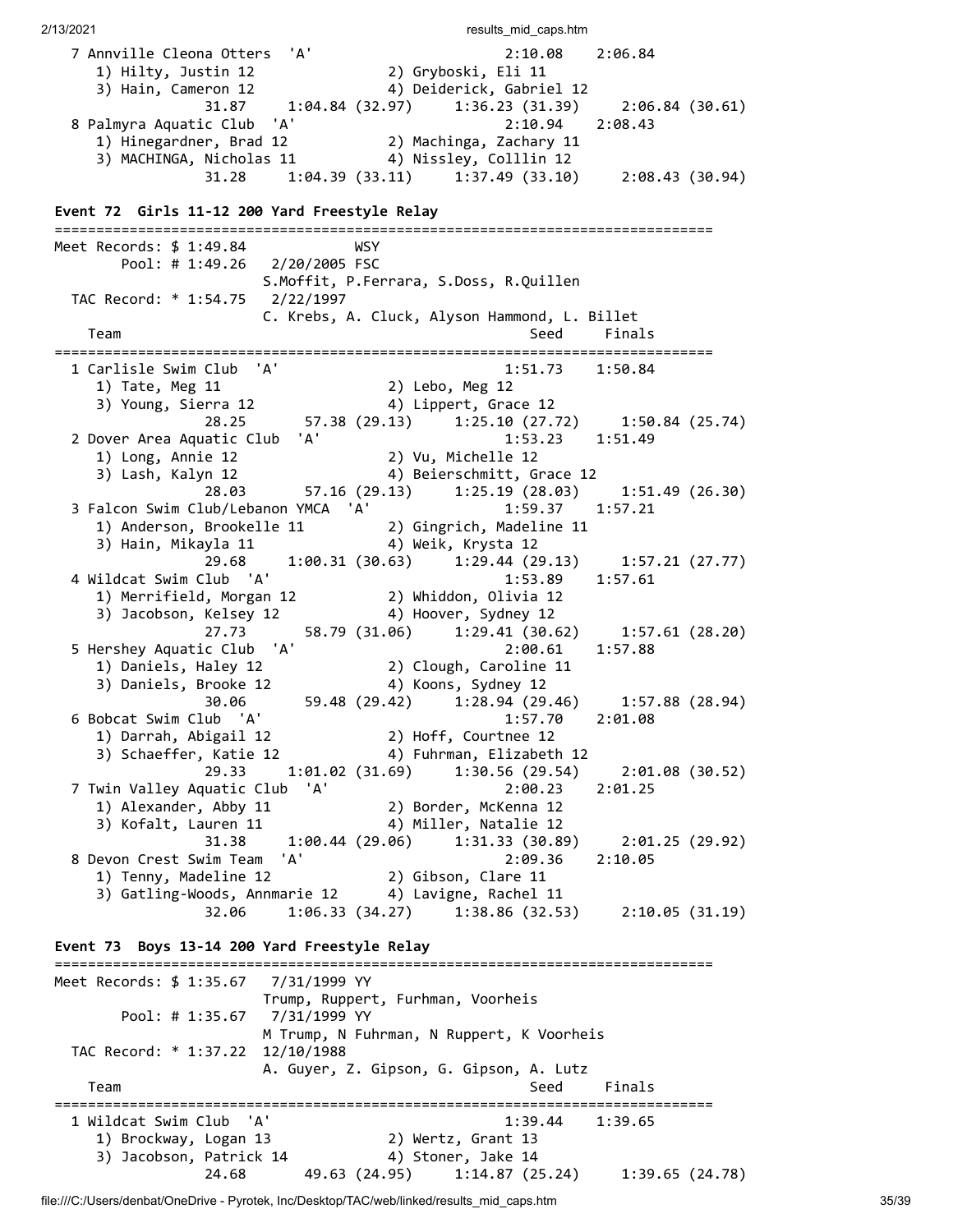2 Latshmere Swim Team 'A' 1:45.32 1:40.64 1) Morrow, Kyler 13 2) Roadcap, Mason 14 3) Montisano, Marcus 13 4) Diaz, Alex 14  $26.68$  51.93 (25.25) 1:17.72 (25.79) 1:40.64 (22.92) 3 Devon Crest Swim Team 'A' 1:51.97 1:48.54 1) Blake, Maximilian 13 2) Getz, Dan 14 3) Pliszka, Logan 13 4) Miller, Tyler 14 27.64 54.62 (26.98) 1:22.29 (27.67) 1:48.54 (26.25) 4 Trojan Aquatic Club 'A' 1:49.43 1:48.99 1) Alwine-Frank, Raven 13 2) Kowalewski, Carter 13 3) Golden, Trent 14  $\hskip1cm$  4) Patterson, Alex 13 27.39 53.68 (26.29) 1:21.20 (27.52) 1:48.99 (27.79) 5 Dauphin Swim Team 'A' 1:54.03 1:51.59 1) Braddock, George 14 2) Goshorn, Hunter 14 3) Conway, Brennan 13 4) Hoffman, Conor 14 28.19 45.38 (17.19) 1:24.41 (39.03) 1:51.59 (27.18) 6 Shippensburg Aquatic Club 'A' 1:51.20 1:52.27 1) Slattery, Quinn 14 2) Eveland, Caleb 13 3) Lear, Alby 13 4) Buck, Matt 14 3) Lear, Alby 13 (29.53) 4) Buck, Matt 14<br>29.66 59.19 (29.53) 1:28.17 (28.98) 1:52.27 (24.10) 7 Heatherfield Hurricanes 'A' 1:53.41 1:53.28 1) Martino, Nicholas 14 2) Yingst, Blake 13 3) Walak, Elliott 14 4) Balog, Sam 13 27.64 58.39 (30.75) 1:27.49 (29.10) 1:53.28 (25.79) 8 Lion Aquatic Club 'A' 1:54.60 1:54.12 1) Lorenzen, Jacob 13 2) Lanius, Christopher 12 3) Yohe, Thomas 13 4) Migash, Anthony 13 27.46 57.52 (30.06) 1:27.58 (30.06) 1:54.12 (26.54) **Event 74 Girls 13-14 200 Yard Freestyle Relay** =============================================================================== Meet Records: \$ 1:43.46 Hershey Pool: # 1:43.46 7/31/1997 HAC J.Keefer, E.Weidensaul, A.Starsinic, E.Rosensteel TAC Record: \* 1:48.02 7/26/1995 M. Hamberger, W. Shaffer, W. Peach, J. Lloyd Team Seed Finals =============================================================================== 1 Wildcat Swim Club 'A' 1:50.04 1:49.73 1) McDermott, Abigail 13 2) Pechinski, Ashley 14 3) O'Rourke, Lindsay 13 4) Woods, Jena 14 27.90 56.10 (28.20) 1:23.98 (27.88) 1:49.73 (25.75) 2 Carlisle Swim Club 'A' 1:50.39 1:49.76 1) Erfle, Kate 14 2) Young, Maddison 13<br>3) Tate, Fllie 13 11 12 11 Voung Elizabeth 14 3) Tate, Ellie 13 4) Young, Elizabeth 14 29.38 56.72 (27.34) 1:24.11 (27.39) 1:49.76 (25.65) 3 Lion Aquatic Club 'A' 1:53.88 1:52.95 1) Althoff, Hayley 14 2) Helt, Sarah 14<br>3) Barley, Natalie 13 4) Welchans, Hailey 14 3) Barley, Natalie 13 4) Welchans, Hailey 14 28.30 57.69 (29.39) 1:25.79 (28.10) 1:52.95 (27.16) 4 Heatherfield Hurricanes 'A' 1:57.99 1:55.82 1) Yoder, Ally 13 2) Meade, Cordelya 13 3) Martin, Lauren 13 4) Dempsey, Emily 14 29.07 58.12 (29.05) 1:27.41 (29.29) 1:55.82 (28.41) 5 Dover Area Aquatic Club 'A' 1:55.43 2:00.37 1) Barnes, Sophie 13 2) Becker, Ania 14 3) Glatfelter, Sadie 13 4) Swaltek, Kayla 13 30.35 1:02.00 (31.65) 1:31.88 (29.88) 2:00.37 (28.49) 6 Palmyra Aquatic Club 'A' 2:09.13 2:07.52 1) Ferrer, Julia 13 2) Winter, Kaitlin 14 3) Steiner, Katie 13 4) Caton, Megan 14 30.70 1:05.06 (34.36) 1:37.47 (32.41) 2:07.52 (30.05) 7 Heatherfield Hurricanes 'B' 2:20.03 2:18.50 1) Posavec, Katie 12 3) Wuerz, Emily 14 (4) Stoneking, Alissa 13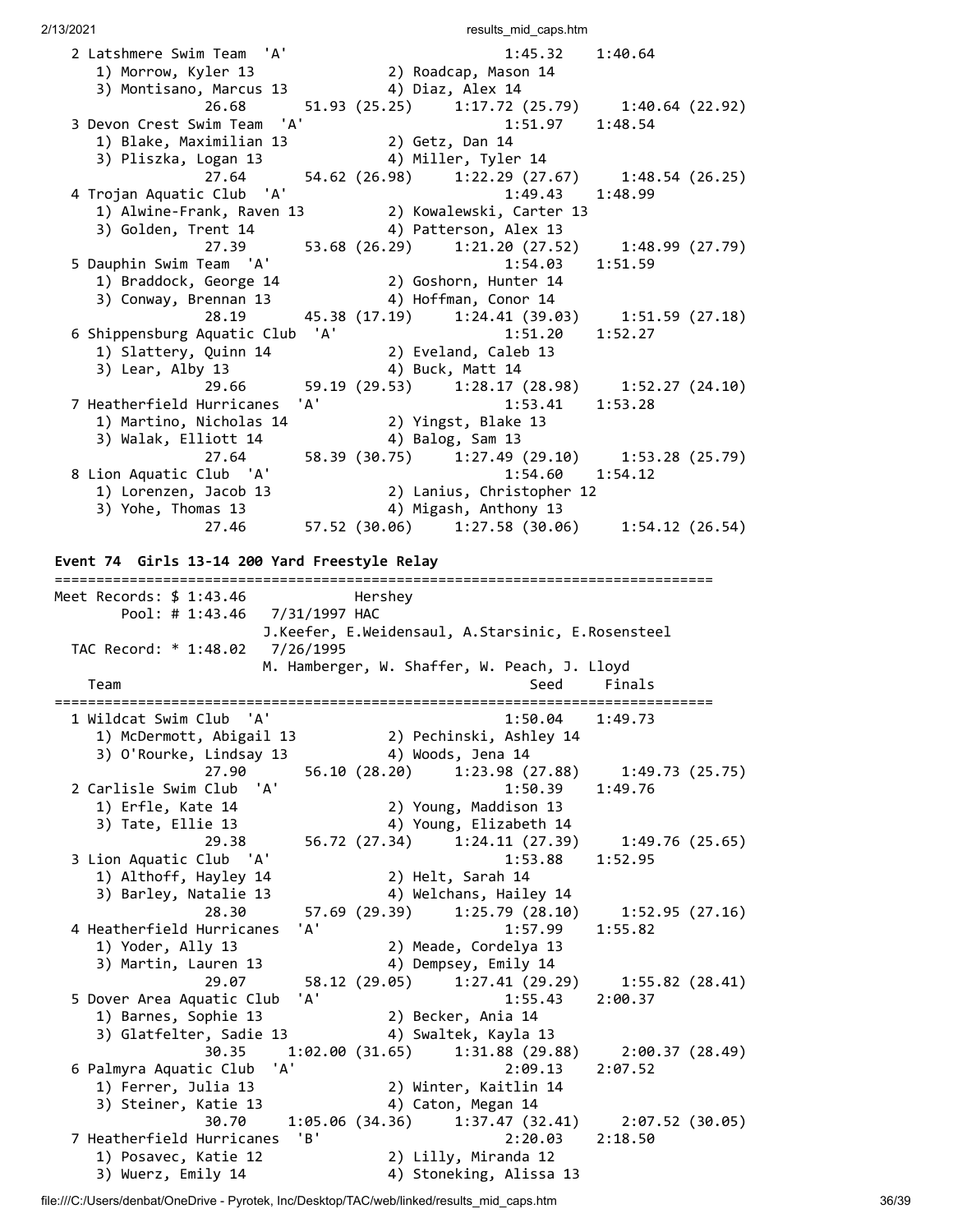2/13/2021 2002 and the caps.html caps.html caps.html caps.html caps.html caps.html caps.html caps.html caps.html caps.html caps.html caps.html caps.html caps.html caps.html caps.html caps.html caps.html caps.html caps.html 31.03 1:08.38 (37.35) 1:43.72 (35.34) 2:18.50 (34.78) -- Falcon Swim Club/Lebanon YMCA 'A' 1:55.73 DQ 1) Shay, Brianna 13 2) Bord, Jadyn 14 3) Silva, Tyra 13 4) Flesher, Emma 13 29.1.2, 20.1.2, 28.49<br>
28.49 57.69 (29.20) 1:26.20 (28.51) DQ (27.50) **Event 75 Boys 15 & Over 200 Yard Freestyle Relay** =============================================================================== Meet Records: \$ 1:27.57 7/25/2009 Northern York Aquatic Club E Naylor, B Jumper, E LaNoue, S Gasparini Pool: # 1:25.38 1/6/2011 Hershey HS S.Nakano, B.Bauchwitz, J.Young, D.Nolan TAC Record: \* 1:32.11 7/23/1997 J. Estlack, D. Kochenour, M. Shorb, J. Starner Team Seed Finals =============================================================================== 1 Northern York Aquatic Club 'A' 1:29.29 1:28.67 1) Johnston, Ben 16 2) Haley, Ben 17 3) Handley, Keenan 15 4) Clarke, Josh 16 22.18 44.32 (22.14) 1:06.99 (22.67) 1:28.67 (21.68) 2 Wildcat Swim Club 'A' 1:29.05 1:29.06 1) Stauffer, Corey 17 2) Tate, Mason 17 3) Brockway, Noah 16 4) Boyer, DJ 16 22.12 44.58 (22.46) 1:06.58 (22.00) 1:29.06 (22.48) 3 Latshmere Swim Team 'A' 1:31.76 1:29.56 1) Smith, Nathan 17 2) Senyak, Michael 16 3) Lauer, Zachary 16 4) Haywood, Lucas 15 21.33 44.28 (22.95) 1:07.36 (23.08) 1:29.56 (22.20) 4 Annville Cleona Otters 'A' 1:35.18 1:32.69 1) Fox, Adam 15 2) Cassel, Austin 16 3) Pityk, Michael 18 4) Gehenio, Ethan 16 23.38 47.12 (23.74) 1:11.35 (24.23) 1:32.69 (21.34) 5 Falcon Swim Club/Lebanon YMCA 'A' 1:35.31 1:33.50 1) Loehr, AJ 15 2) Dishong, Alex 18 3) Soltanov, Georgiy 15 4) Soltanov, Vsevolod 17 24.15 47.73 (23.58) 1:10.78 (23.05) 1:33.50 (22.72) 6 Bobcat Swim Club 'A' 1:42.11 1:41.04 1) Wunsch, Logan 17 2) Darrah, Nathan 16 3) Miller, Lucas 17 (4) Linne, Ben 15 24.91 49.93 (25.02) 1:16.11 (26.18) 1:41.04 (24.93)<br>
Swim Team 'A' 1:42.59 1:41.12 7 Devon Crest Swim Team 'A' 1) Reagan, Casey 18 2) Key, Zac 17 3) Miller, Kyle 15 (4) Pitassi, Michael 17 26.23 51.45 (25.22) 1:16.56 (25.11) 1:41.12 (24.56) 8 Carlisle Swim Club 'A' 1:52.84 1:51.14 1) Hoch, Jackson 15 2) Closs, Alex 15 3) Smith, Caleb 16 4) Madio, Daniel 15 26.83 58.55 (31.72) 1:26.00 (27.45) 1:51.14 (25.14) **Event 76 Girls 15 & Over 200 Yard Freestyle Relay** =============================================================================== Meet Records: \$ 1:38.50 7/30/2011 Latshmere Swim Team, Latshmere E Clancy, K Strahosky, L Baylor, S Wary Pool: # 1:36.77 2/2/2012 Wilson HS C.Czulada, L.Ebert, T.Brew, A.Rockett TAC Record: \* 1:44.77 7/23/1997 E. Beck, J. Lloyd, W. Peach, K. Swift Team Seed Finals =============================================================================== 1 Wildcat Swim Club 'A' 1:45.61 1:45.17 1) Wise, Erica 15 2) Thornley, Justina 15 3) Gonzalez, Mikaelie 15 4) Marston, Ella 15 26.88 52.39 (25.51) 1:18.32 (25.93) 1:45.17 (26.85) 2 Northern York Aquatic Club 'A' 1:47.29 1:46.67 1) Vaughn, Haley 17 2) Wheat, Bekah 18

file:///C:/Users/denbat/OneDrive - Pyrotek, Inc/Desktop/TAC/web/linked/results\_mid\_caps.htm 37/39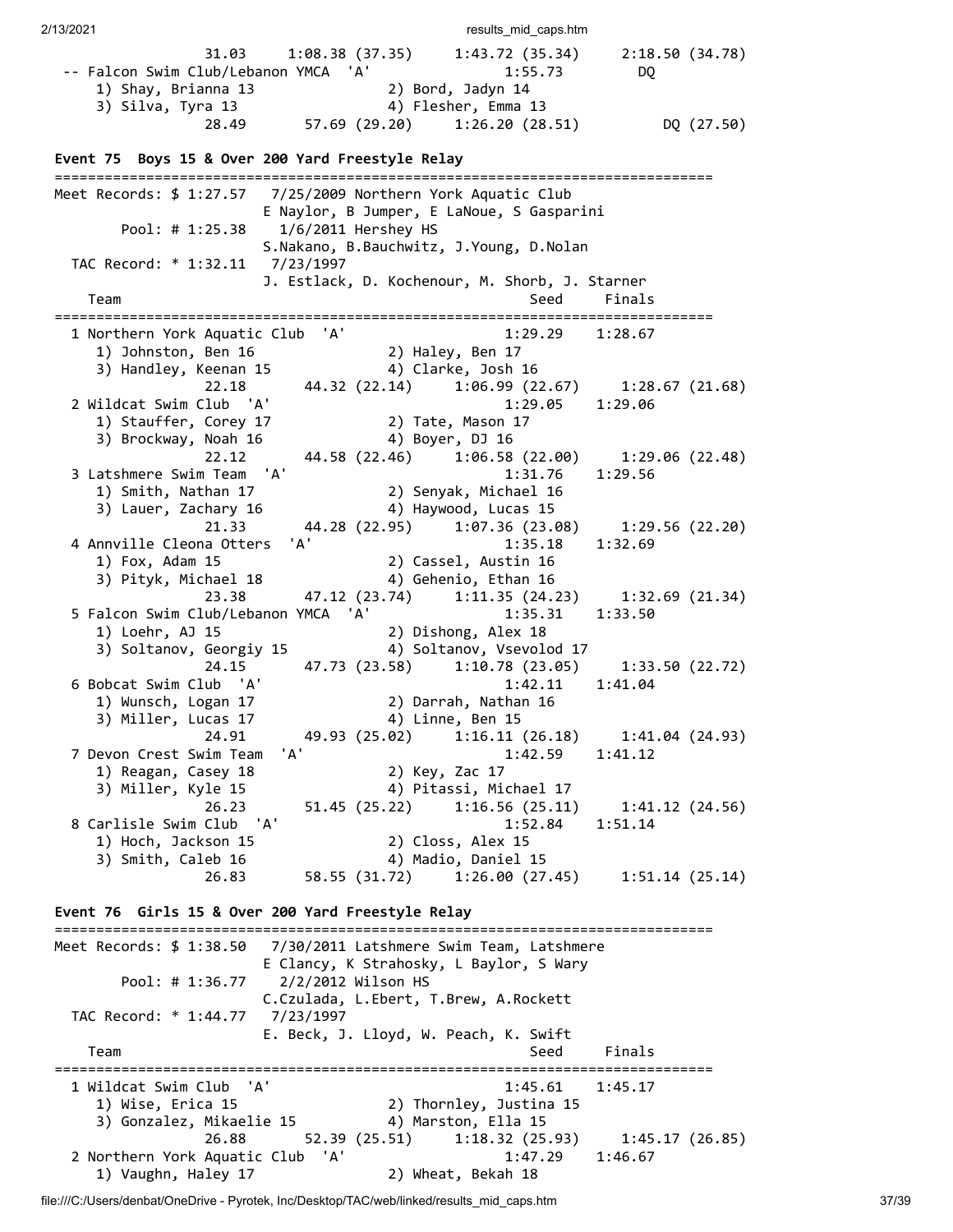| 3) Furlong, Heather 15                             | 4) Weeden, Caitlynn 15   |                                                     |
|----------------------------------------------------|--------------------------|-----------------------------------------------------|
|                                                    |                          | 27.04 54.06 (27.02) 1:20.69 (26.63) 1:46.67 (25.98) |
| 3 Heatherfield Hurricanes 'A'                      | 1:48.06                  | 1:46.77                                             |
| 1) Miller, Allyson 16                              | 2) Burkholder, Alexis 15 |                                                     |
| 3) Dempsey, Molly 15                               | 4) Schaffer, Marissa 17  |                                                     |
| 26.72                                              |                          | 53.65 (26.93) 1:22.31 (28.66) 1:46.77 (24.46)       |
| 4 Latshmere Swim Team 'A'                          | 1:49.64                  | 1:47.14                                             |
| 1) Wilkerson, Jocilyn 17                           | 2) Powers, Alanna 15     |                                                     |
| 3) Kothe, Breanne 18                               | 4) Clancy, Erica 18      |                                                     |
|                                                    |                          | 26.69 55.40 (28.71) 1:23.68 (28.28) 1:47.14 (23.46) |
| 5 York YMCA Swimming 'A'                           | 1:47.04                  | 1:47.19                                             |
|                                                    |                          |                                                     |
| 3) Washington-Myers, Amira 15 4) Mauro, Taylour 18 |                          |                                                     |
|                                                    |                          | 27.56 53.72 (26.16) 1:20.31 (26.59) 1:47.19 (26.88) |
| 6 Falcon Swim Club/Lebanon YMCA 'A' 1:49.84        |                          | 1:47.86                                             |
| 1) Lyter, Kelsey 15                                | 2) Collins, Lynn 15      |                                                     |
| 3) Gelgot, Caroline 16 (4) Byler, Hannah 16        |                          |                                                     |
|                                                    |                          | 27.54 54.79 (27.25) 1:21.72 (26.93) 1:47.86 (26.14) |
| 7 Hummelstown Swim Team 'A'                        | 1:52.99                  | 1:52.36                                             |
| 1) Licata, Gabriella 15 (2) LaDuke, Maggie 15      |                          |                                                     |
| 3) Zelko, Amber 15 (2015) 4) Balint, Danielle 17   |                          |                                                     |
|                                                    |                          |                                                     |
| 28.89                                              |                          | 57.50 (28.61) 1:25.65 (28.15) 1:52.36 (26.71)       |
| 8 Central York Aquatics 'A'                        | 1:50.93                  | 1:52.60                                             |
| 1) Hartzell, Brooke 16 (2) Sopko, Mackenzie 15     |                          |                                                     |
| 3) Ream, Samantha 16                               | 4) Sweeney, Lili 15      | 28.38 56.95 (28.57) 1:25.07 (28.12) 1:52.60 (27.53) |

Combined Team Scores - Through Event 76

| 1. Northern York Aquatic Club     | 882.5 | 2. Hershey Aquatic Club            | 849   |
|-----------------------------------|-------|------------------------------------|-------|
| 3. Latshmere Swim Team            | 843.5 | 4. Wildcat Swim Club               | 572.5 |
| 5. Heatherfield Hurricanes        | 463   | 6. Falcon Swim Club/Lebanon YMCA   | 444.5 |
| 6. Devon Crest Swim Team          |       | 444.5 8. Carlisle Swim Club        | 396   |
| 9. Annville Cleona Otters         | 327.5 | 10. Shippensburg Aquatic Club      | 314   |
| 11. Dover Area Aquatic Club       | 310.5 | 12. York YMCA Swimming             | 309   |
| 13. Palmyra Aquatic Club          | 304.5 | 14. Willowood Swim Team            | 289   |
| 15. Central York Aquatics         | 239.5 | 16. Cumberland Valley Aquatic Club | 234   |
| 17. Spring Grove Swim Club        | 231   | 18. Trojan Aquatic Club            | 222   |
| 19. Camp Hill Aquatic Club        | 193   | 20. Hampden Aquatic Club           | 185   |
| 20. East Pennsboro Aquatic Club   | 185   | 22. Indian Creek Aquatic Club      | 150   |
| 23. Lion Aquatic Club             | 144   | 24. Hummelstown Swim Team          | 142   |
| 25. Hanover YMCA Stingrays        | 140   | 26. Aquatic Club of the West Shore | 132.5 |
| 27. Middletown Dolphins Swim Team | 108   | 28. Bobcat Swim Club               | 98.5  |
| 29. Gettysburg Sharks Swim Team   | 80    | 30. Mechanicsburg Swim Team        | 66    |
| 31. South Middleton Swim Club     | 64    | 32. Twin Valley Aquatic Club       | 60    |
| 33. Mountain View Swim Team       | 57    | 34. Piranha Swim Club              | 39    |
| 35. Big Spring Aquatic Club       |       | 36.5 36. Dauphin Swim Team         | 19    |
| 37. The Athletic Club of York     |       |                                    |       |

Women - Team Rankings - Through Event 76

| 1. Northern York Aquatic Club      | 450.5 | 2. Latshmere Swim Team                | 344.5 |
|------------------------------------|-------|---------------------------------------|-------|
| 3. Hershey Aquatic Club            | 309   | 4. Wildcat Swim Club                  | 272.5 |
| 5. Falcon Swim Club/Lebanon YMCA   |       | 259.5 6. Dover Area Aquatic Club      | 240.5 |
| 6. Palmyra Aquatic Club            | 240.5 | 8. Willowood Swim Team                | 210   |
| 9. Shippensburg Aquatic Club       | 188   | 10. Carlisle Swim Club                | 183   |
| 11. Heatherfield Hurricanes        |       | 168.5 12. East Pennsboro Aquatic Club | 164   |
| 13. Devon Crest Swim Team          |       | 154 14. Central York Aquatics         | 146.5 |
| 15. Lion Aquatic Club              |       | 138 16. Annville Cleona Otters        | 136.5 |
| 17. York YMCA Swimming             |       | 135 18. Hampden Aquatic Club          | 122   |
| 19. Trojan Aquatic Club            |       | 117 20. Hummelstown Swim Team         | 114   |
| 21. Aquatic Club of the West Shore |       | 77.5 22. Indian Creek Aquatic Club    | 77    |
| 23. Hanover YMCA Stingrays         |       | 65 24. South Middleton Swim Club      | 62    |
| 25. Bobcat Swim Club               |       | 59.5 26. Gettysburg Sharks Swim Team  | 56    |
| 27. Mountain View Swim Team        |       | 52 28. Mechanicsburg Swim Team        | 48    |

file:///C:/Users/denbat/OneDrive - Pyrotek, Inc/Desktop/TAC/web/linked/results\_mid\_caps.htm 38/39